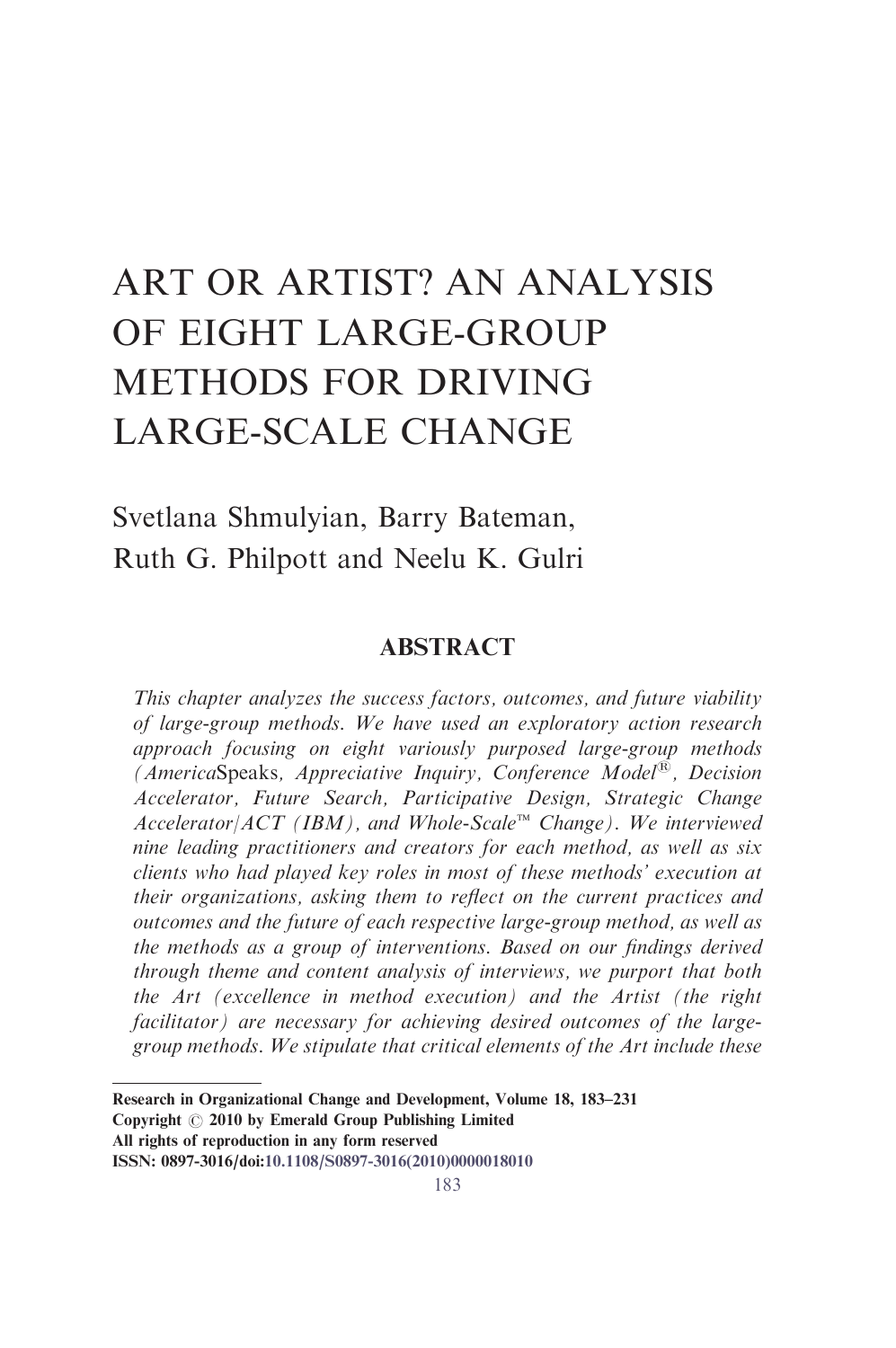five common elements (or five  $T$ 's): having the right Individuals in the room; aiming the method at resolving the right Issue; having Intentional process (including pre-work, intra-method process, and follow-up); having the right Information in the meeting; and using the right Infrastructure (such as appropriate physical space, technology, etc.). We suggest that while these elements of Art are important, the simultaneous requisite role of the Artist is to manage the tension between the rigidity of the Art (the  $5$  "I"s) and the emerging human dynamics occurring between the large-group method process and the associated evolving client objectives. That is, to achieve desired outcomes, the execution of large-group method needs to be both highly premeditated and ingenious. We supplement our findings with client case descriptions and quotes from the practitioners and conclude that these large-group methods are particularly appropriate for resolving a variety of issues facing today's organizations operating under the conditions of high technology saturation, interdependence, globalization, economic downturn, and others – and that this, with some exceptions, will likely remain the case in the future. However, the future use of these methods will be challenged by the availability of Artists who can execute the methods so they lead to desired outcomes. We close with discussion of open questions and directions for future research.

# INTRODUCTION

#### Is it the Art or the Artist? The Metaphor

Listening to a good symphony performance can be an incredibly exciting experience. So what brings about an unforgettable orchestral performance? Jennifer Hambrick, a WOSU Classical Music radio station host, provides one answer in her blog, stipulating that great music is born out of ''arriving at the essence of the human experience that gave birth to the music.'' This beautiful quote is both the embodiment of and a disguise for many elements that go into making a great musical performance. In Jennifer's (and our) view, both the Art of making music (the musicians' skills, the concert hall, the score itself, etc.) and the Artist (the conductor and his interpretation of the piece) are essential in producing the magical effect. With regard to what we call Art, Hambrick continues, "I can attest to the many aspects of orchestral musicians' work that directly affect the overall sound of a performance ... Every orchestra does have its own sound." This sound is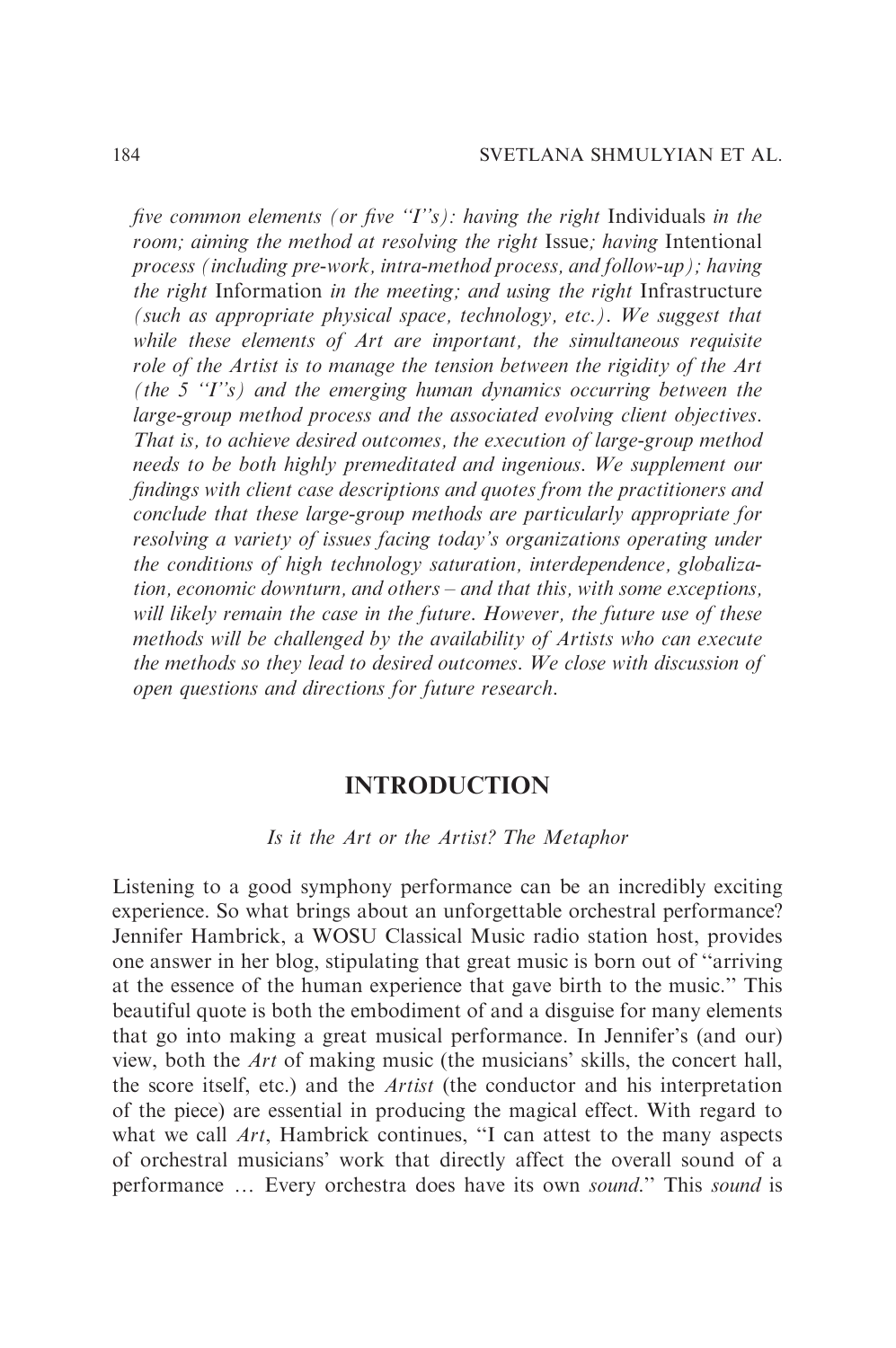indeed influenced by various components. The sound begins with picking the right piece that works for the type, size, and proficiency level of the orchestra. An orchestra itself must include properly trained and assembled group of musicians able to work together. The intentional and intense process of individual pre-work and group rehearsals would lead up to the performance. The right information must be provided to each musician in the form of musical scores, the description of the piece intention, and the conductor's interpretation. The physical components of performance need to be in place – an orchestra pit must be acoustically tested, the instruments used must be free of broken parts, and the orchestra hall should meet the standards of the audience and performers.

Regarding the Artist, Hambrick continues: ''With most recordings, the difference between good and great lies not entirely in what the players in the compared orchestras are doing differently from each other, but first and foremost in the various conductors' interpretations of the music and how the conductors lead the orchestras to play out (literally) those interpretations ... Whatever the conductor does on the podium will directly affect how the musicians in the orchestra play and how the orchestra sounds.'' It is indeed the Artist who brings together all these potentially disparate elements that collectively amount to a unified artistry and harmony. He is able to flexibly manage the tension between the intended rigidity of the art and the emerging dynamics and the mood of the audience and the orchestra.

It is then both the *Artist* and the *Art* that come together to create a magical musical experience. Atik, who spent time studying the dynamics of orchestras, noted, ''You have sometimes a hundred people, sometimes more, on the stage who develop  $\ldots$  I would say an energetic field, a psychological energy field which is very strong and has an existence of its own. And the conductor has to be forming that field and be part of it'' [\(Atik, 1994\)](#page-43-0).

Large organizational systems undergoing substantial change are at least as complex as orchestras creating musical performances; they represent some the same dynamics that occurs in large orchestras. In this chapter, we consider elements of Art in executing large-group methods for organizational change (such as using the method to address the right issue, including the right individuals, following the intentional process, having access to the right information and proper physical infrastructure) and stipulate that it is only in combination with the great *Artist* (the method facilitator) that these elements can amount to their desired outcomes (including people and organizational changes as well as long-term benefits) – just like these same aspects come together in creating a beautiful symphony.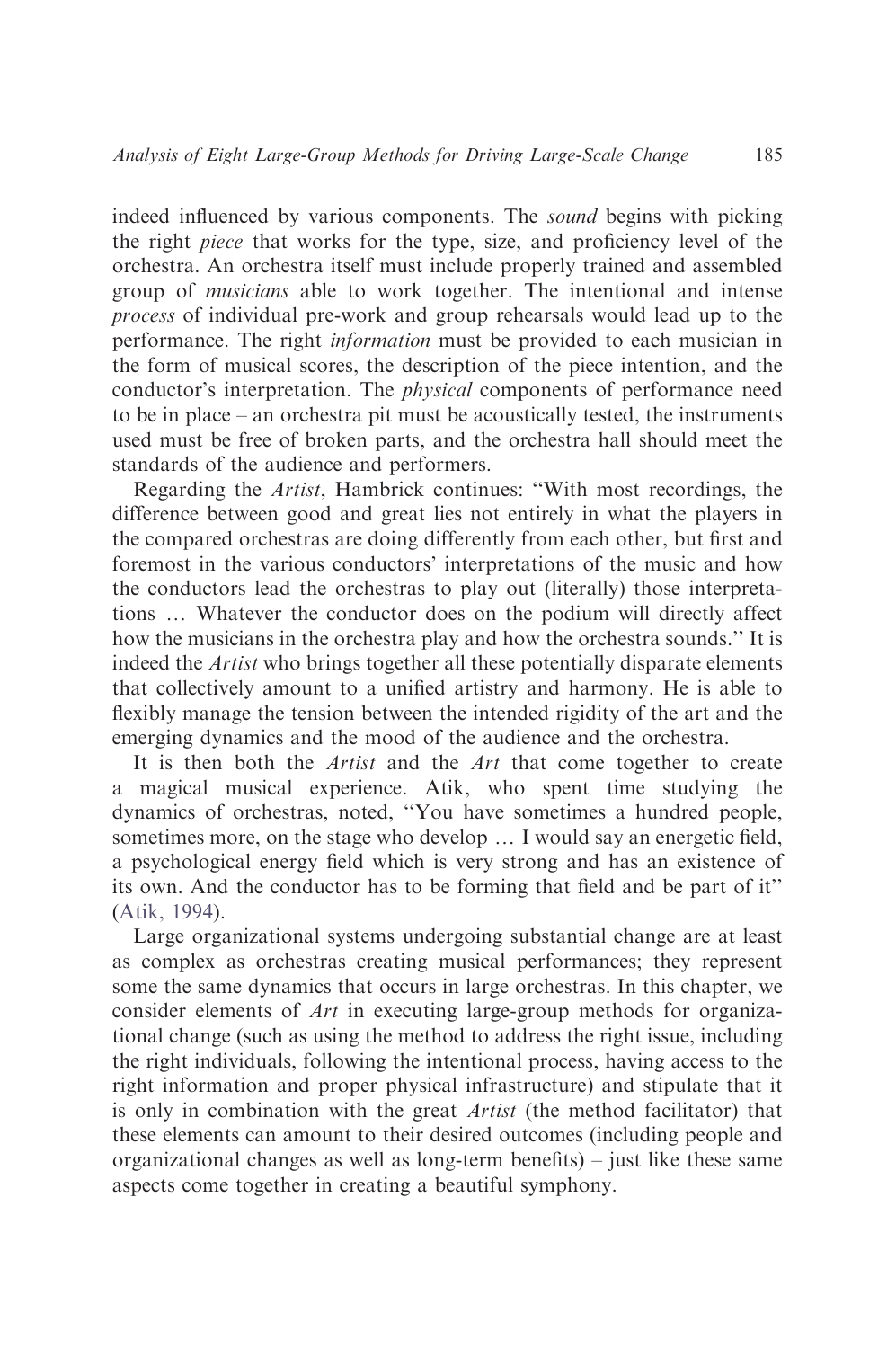The chapter begins with the background and context for this research and the questions we were pursuing in this chapter. It continues with a brief overview of the large-group methods, and proceeds with the findings from the research questions. We conclude with the conceptual model for largegroup method effectiveness (which includes the key success factors and the outcomes of these methods), and insights regarding the projected future relevance for use of the large-group methods and implications for managers and practitioners. Future research directions are also discussed.

#### Research Context: Contributions and Limitations

Before summarizing the findings and conclusions of our research we would like to briefly discuss the context of this research, which both enhances the contribution that this inquiry makes to the field of organizational change – and limits our findings. This chapter, as do all such papers, articles, and books, has a history of its own and owes its existence to many players. It also occurred at a point in time that may have influenced our findings.

First, in early 2009 William Pasmore approached this research team with the idea that while there had been a lot of activity, publications, and stories about the use of large-group methods for enacting large-scale change in the late 1990s and early 2000s (including the most recent volumes by [Bunker &](#page-43-0) [Alban, 2006;](#page-43-0) [Holman, Devane, & Cady, 2007](#page-44-0)), little summative analysis has been written that would inform practitioners, academics, and researchers on the primary questions that have formed the basis of this chapter: What is the current state of large-group methods? Do they work? Is the use of these methods growing or declining? And finally and probably most importantly, is there a future for these methods or are they simply a fad that will disappear as all fads eventually do? William's questions are intriguing and to the point. As practitioners we have all seen fads come and go, usually doing more damage than good, hurting rather than helping the credibility of our profession and, of course, our clients. On the other hand, if large-group methods for approaching organizational change lead to powerful and lasting effect, it is important to track the evolution of the method (as a group). It is also important to identify factors that lead to success as well as challenges that, unaddressed, could consign these methods that would potentially create sustainable change to our profession's historical landfill. These are, of course, ambitious questions, and we do not propose that we have answered them perfectly or completely. Rather, this chapter serves as another data point, a snapshot in time intended to provide a ''current-state point of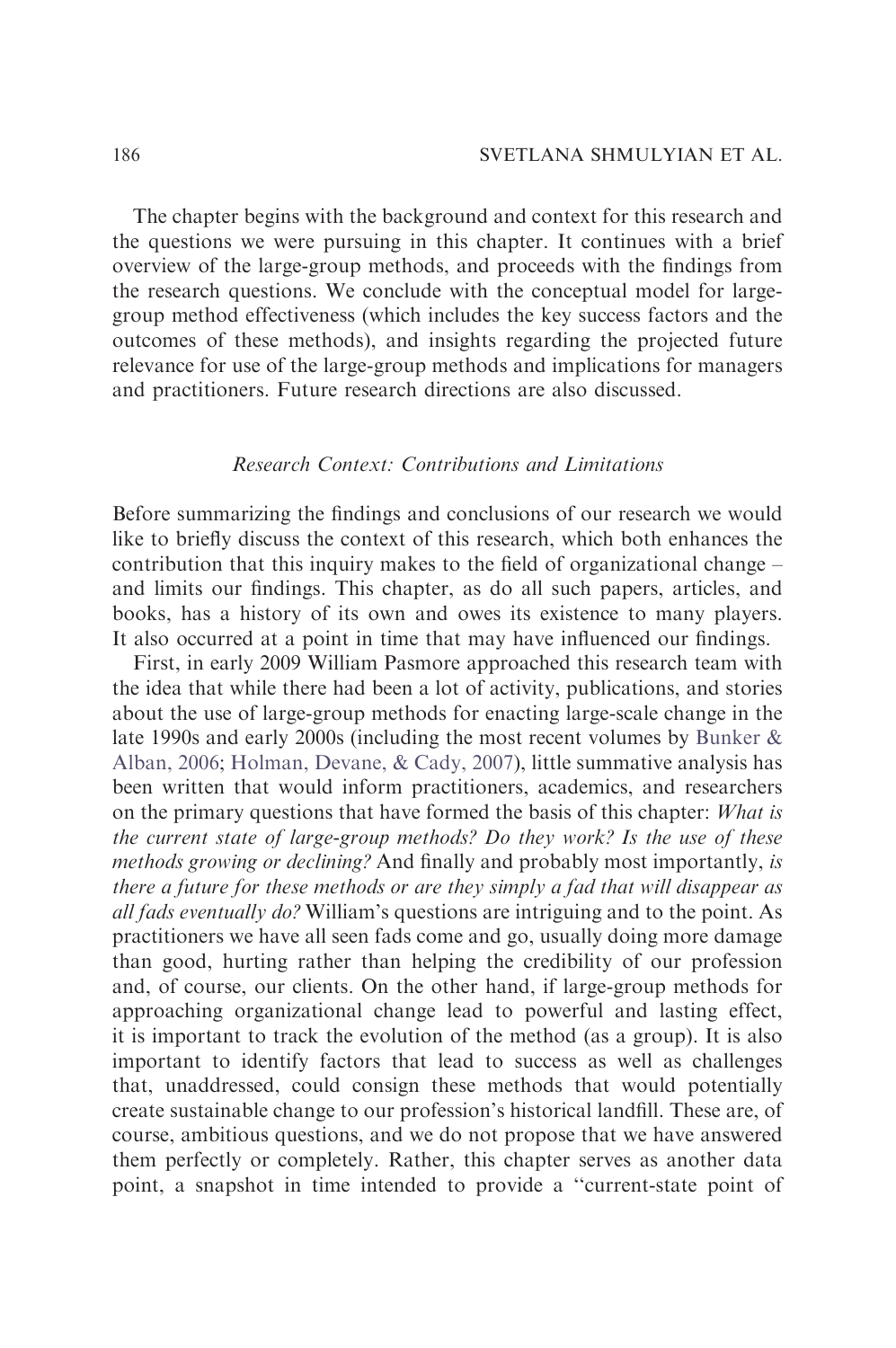view,'' with no pretense of providing the final word. However, we are much encouraged to be a witness of the 2010 version of the large-group methods (in which many methods we have reviewed seemed to have gained characteristics already different from those described even in the most recent literature, such as [Holman et al., 2007\)](#page-44-0). However, we also realize that these questions will remain, despite our efforts, central questions for future research.

Second, the members of our research team came to this task with our own histories, our own experiences, and our own biases. We are an ''intergenerational,'' diverse group with different levels of experience in the field of organizational change, different ages, different countries of origin, and different cultural and religious backgrounds. Our experience with large-group methods runs the gamut of ''considerably experienced'' to ''no experience'' (including one member of the team who had a personal and professional relationship spanning decades with several of the practitioners interviewed and is a past and present partner with three of them – most of our team, however, had never met the interviewees). As to our biases, which we fully acknowledge, we made every attempt to hedge them with whatever intellectual integrity we possess, basing our dialogue and conclusions on the data itself – while grounding it with our passion for understanding of what works in our field. To the extent that we have misinterpreted or misrepresented data, or misunderstood interviewees, we will make an advance apology – the errors are solely the authors'.

Third, the group of practitioners and clients we interviewed has certainly influenced our findings. While we attempted to choose methods representing various types of interventions, our decisions about which methods to include were also limited by our knowledge of these methods and access to the practitioners who use them. Our practitioners are, without doubt, a stellar group – all are masters of change in their own right and have experimented with, adopted, and adapted these methods over long careers. As a group they have seen what works and what doesn't; all are also master consultants. We are deeply indebted to them for making themselves available for these interviews, revealing the ''secrets'' of their trade, and reviewing the drafts of our analysis making sure that we have correctly interpreted their inputs – ultimately providing an invaluable contribution to this chapter. All are both enthusiastic about participating and passionate about what they do. All have helped their client organizations achieve outstanding, lasting results using not just the methods attributed to them here, but many other change techniques and methodologies. We also owe them a debt of gratitude for reaching out to their clients and enabling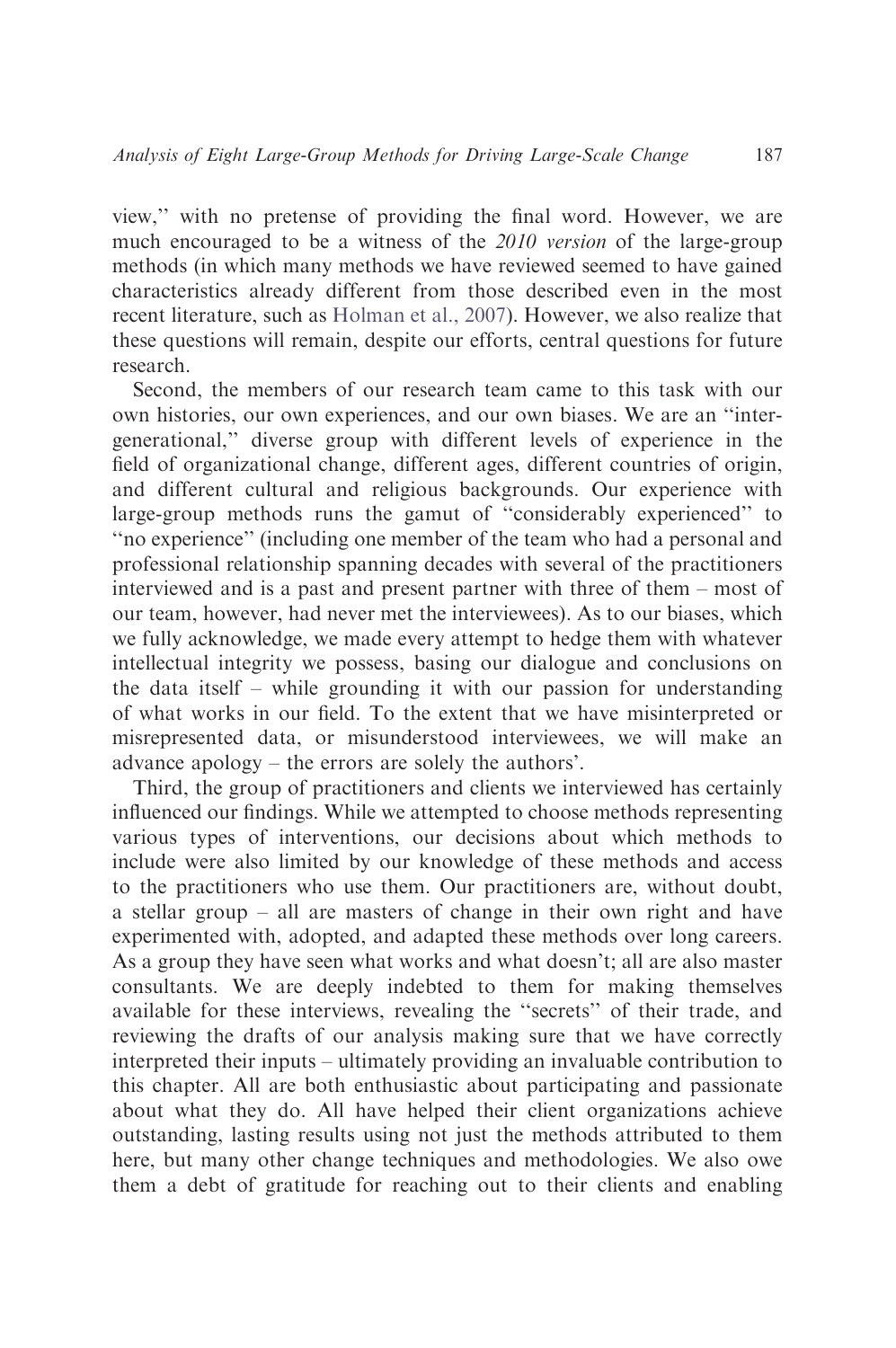interviews with the ultimate ''users'' who we would otherwise not have had access to (all of whom we found to be equally enthusiastic and passionate about the projects we focused on, as well as frank in discussing these projects' successes and limitations). The clients have had not only the passion but also the courage to try innovative approaches to enacting lasting change in their organizations. These *pragmatic risk-takers* were totally honest with us about their experiences – ultimately confirming one of our long-held beliefs that at the end of the day, all else being equal, it is great clients that make great projects. It is important to note that while we have been given examples of applications of large-group methods around the world, in the end, given the scope of this chapter, we have decided to focus our findings on North American practice of large-group methods.

Last, it should be mentioned, as it may have influenced perceptions of the current and future state of the use of these methods, that the period in which this research occurred is perhaps the most challenging for all types of organizations in the past 50 years. We conducted these interviews while deep in the throes of the ''Great Recession.'' Businesses and other organizations have been, at least while this research has been taking place, retrenching and cost-cutting, and very few are taking any risks. At the same time, the dominance of technology and the internet as a defining force, which Marvin Weisbord noted in our interview with him and Sandra Janoff as probably ''the wildcard'' when it comes to the future form these methods take, is advancing at an ever-increasing pace.<sup>1</sup> Technology that was not available in the late 1990s and early in this century is creating questions future research will have to answer. While many of the large-group methods we studied are technology enabled, and AmericaSpeaks has effectively conducted meetings of 10,000 on three different continents using internetbased audio and video, the rest are basically ''face to face,'' based on the principle of getting the ''whole system in the room,'' or at least as much representation of the whole as possible. When the room is the internet, things may well change and new forms of large-scale methods may well take the place of those we studied.

In summary, while our research was truly exploratory, our backgrounds and initial ideas landed us to starting research with some initial hypotheses and hunches – but, as it often happens in organizational change projects themselves, we ended up in an entirely different place than we started. Initially, we were focused on the group of methods themselves, but through the interview process we began to understand that the methods were really only tools in the hands of what we began to understand as the other two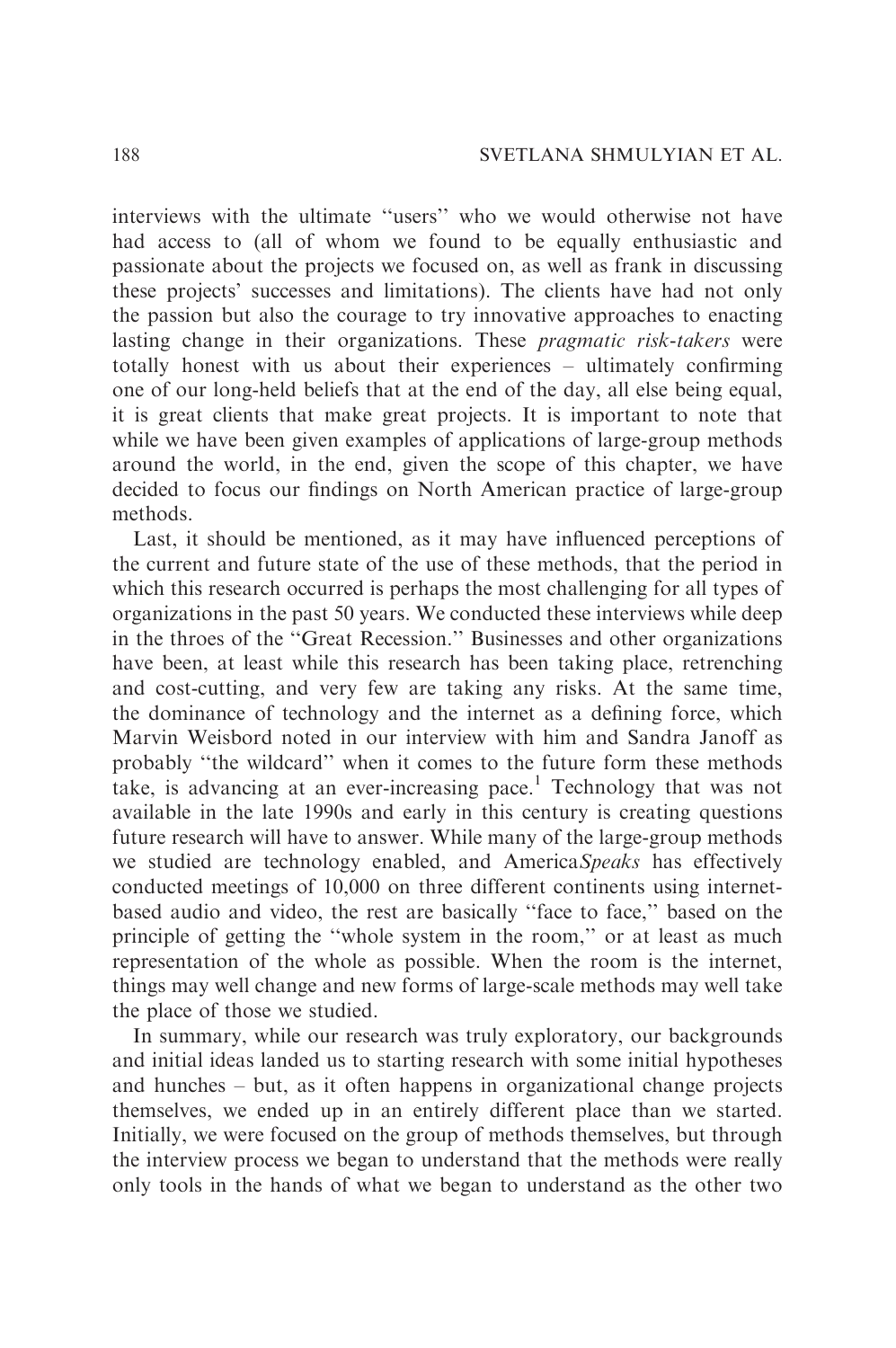critical components, the Artists, and of course, the Clients. While they are all innovative, powerful tools based on solid principles, summarized in our Five I's conceptual model (presented in this chapter's Conclusions), they remain tools that, as our music metaphor indicates, are only techniques without which the master musicians cannot produce a symphony. Thus, as biased as our views are, through our literature research, interviews, and internal dialogue we began to understand that the answers to the basic questions William Pasmore proposed were far more complex than a simple yes, no, or maybe.

#### Research Questions

#### What are Large-Group Methods?

Bunker & Alban maintain that ''large group interventions for organizational and community change are methods for involving the whole system, internal and external, in the change process'' ([Bunker & Alban, 1997, p. xv\)](#page-43-0). They suggest that common elements of such large-group methods include (a) understanding the need for change, (b) analyzing current reality and deciding what needs to change, (c) generating ideas about how to change existing processes, and (d) implementing and supporting change to make it work ([Bunker & Alban, 1997](#page-43-0)). Over time, many methods for generating large-scale change have emerged ([Holman et al., 2007\)](#page-44-0). The range of known large-scale change methods, and their usage, over the course of 50 years serves as testimony to the fact that leading change is an ever-present need in organizations. ''These large group methods have been used in change efforts concerning (1) changes in strategic direction, (2) acceptance and implementation of quality programs or redesign projects, (3) changes in relationships with customers and suppliers, and (4) changes in structures, policies or procedures'' ([Bunker & Alban, 1997, p. xvi](#page-43-0)).

Much has been written about these methods to describe the key processes and methodology ([Bunker & Alban, 1997;](#page-43-0) [Bunker & Alban, 2006;](#page-43-0) [Holman](#page-44-0) [et al., 2007,](#page-44-0) and many others). Large-group methods are seen as a means for engaging participation among large numbers of stakeholders. By facilitating dialogue and discourse among key constituents, large-scale change methods seek to deliver better decisions and plans for change that all parties can support. Theoretical underpinnings for large-scale change methods range from [Lewin's \(1947\)](#page-44-0) representation of change and [Schein's \(1987, 1988\)](#page-44-0) thinking about change as cognitive restructuring to [Revans' \(1978\)](#page-44-0) conceptualization about action learning and many others.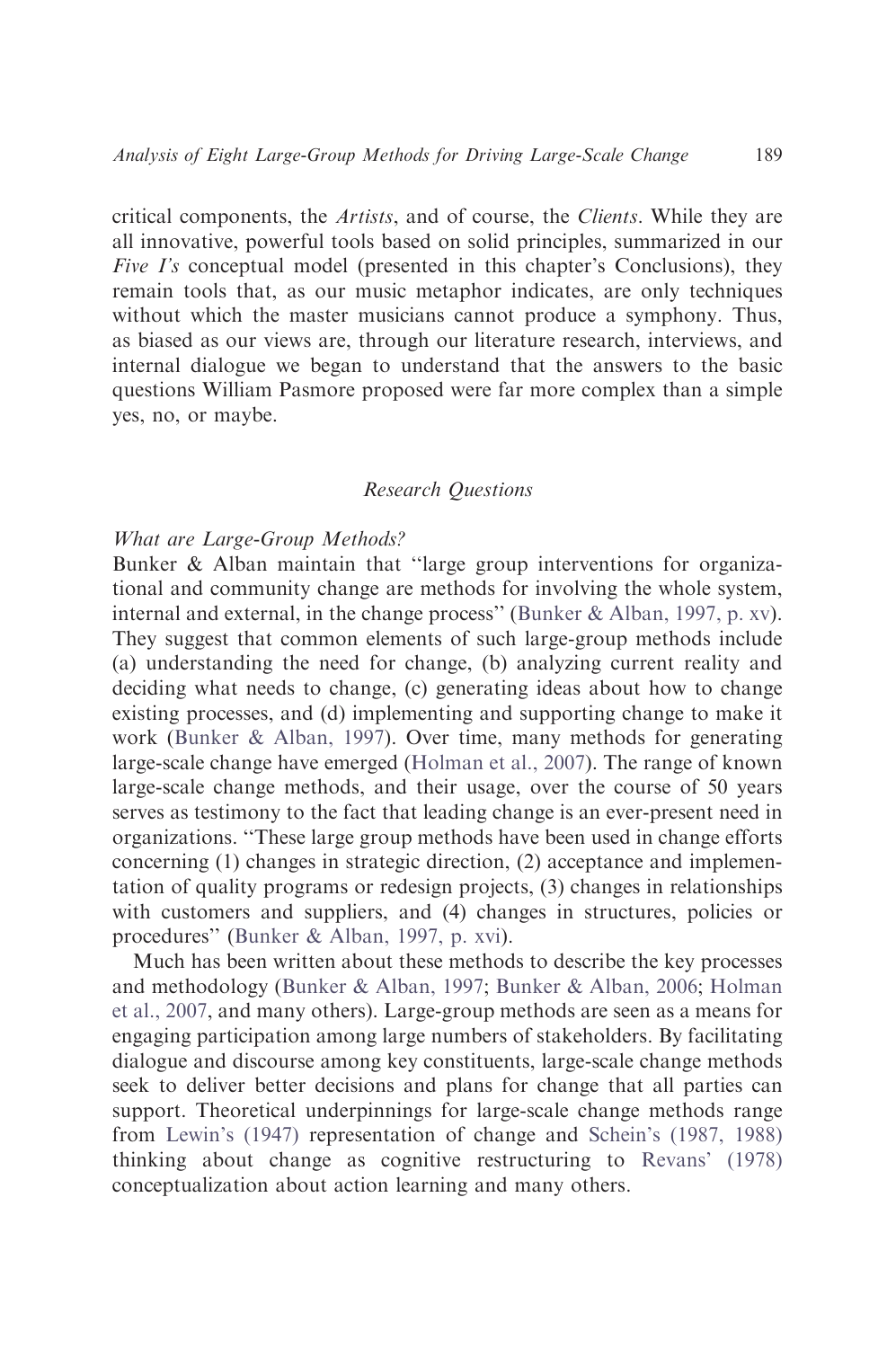#### The Research Questions

In light of the context described in the previous section, the purpose of this research was twofold: (1) to understand how large-group methods deliver results they promise, and (2) to understand whether the large-group methods would work as intended *today* and, if so, whether they would remain effective in the future. To understand the answer to these two broad exploratory questions (the *how* and the *whether*), our goal was not to resolve these questions for each of the large-group methods, but rather, use each specific method we studied as the unit of analysis in order to draw conclusions about these methods and their inherent particulars and ultimate effectiveness as a class of methods for driving large-scale change in organizations.

# **METHOD**

## Selecting Large-Group Methods

Eight large-group methods were chosen from more than 60 methods in use today ([Holman et al., 2007\)](#page-44-0). Specifically, we have considered eight largescale change methods to represent various types of change methods engaging whole systems ([Holman et al., 2007](#page-44-0)). The change methods include Adaptable methods (methods ''used for a variety of purposes, including planning, structuring and improving'' ([Holman et al., 2007, p. 22\)](#page-44-0) – for example, Appreciative Inquiry, Whole-Scale™ Change, Conference Model<sup>®</sup>, Future Search, and Decision Accelerator); Planning methods (methods used ''to help people shape their future together'' ([Holman et al., 2007, p. 24](#page-44-0)) – for example, AmericaSpeaks); Structuring methods (methods used to ''redefine relationships and/or redesign work practices'' [\(Holman et al.,](#page-44-0) [2007, p. 25\)](#page-44-0) – for example, Participative Design); and Improving Methods (methods used to ''increase effectiveness in processes, relationships, individual behaviors, knowledge and/or distributive leadership'' ([Holman](#page-44-0) [et al., 2007, p. 26\)](#page-44-0) – for example, Strategic Change Accelerator (IBM's "ACT"). We purposely have not considered Supportive Methods ("practices" that enhance the efficacy of other change methods'' [\(Holman et al., 2007,](#page-44-0) [p. 27\)](#page-44-0) because we aimed to study the main methods of promoting organizational change. It is important to note that the classification above differs somewhat from the classification offered by [Holman et al. \(2007\)](#page-44-0). This new classification has been vetted with leading practitioners of the above-mentioned interventions and reflects the most current understanding and application of large-group methods. This revised classification also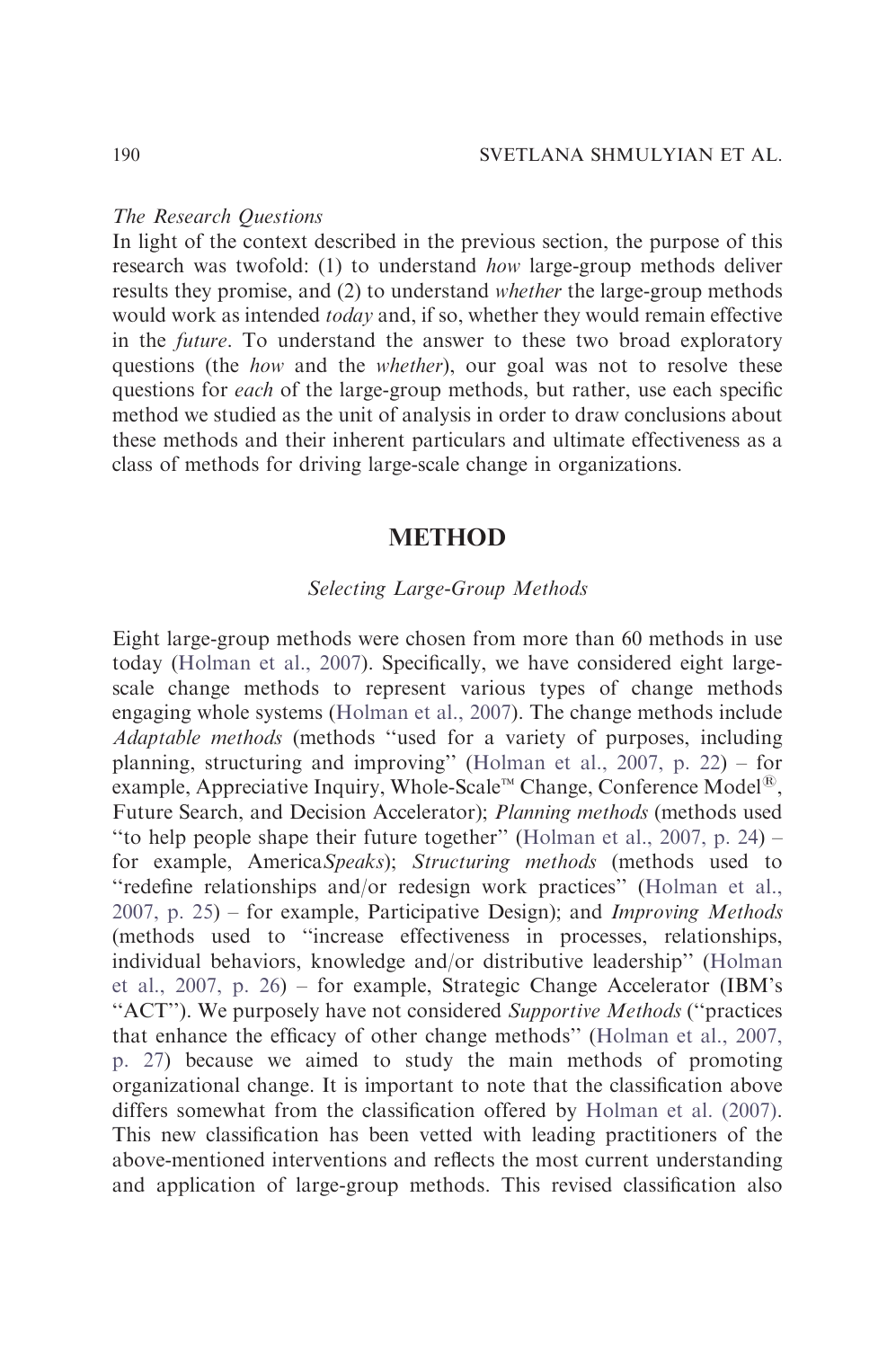underscores the previously referred to dynamic nature of large-group methods as these interventions continue to find new forms and applications demanded by modern organizations, ultimately turning nearly all (or maybe all) large-group methods into Adaptable Methods used to address a great range of issues and to solve a great variety of problems (even our 2010 version has us classify majority of the methods we have considered as Adaptable). While we did not get a chance to consider interventions beyond the eight large-group methods listed below, we feel that our exploratory research uniquely unveils this evolving dynamics of the use of large-group methods. Below are brief descriptions of the eight large-group methods we have considered [\(Phillips, 1995](#page-44-0)) [\(Table 1\)](#page-9-0).

#### Adaptable Methods

The Appreciative Inquiry Summit is defined by [Ludema, Whitney, Mohr,](#page-44-0) [and Griffin \(2003\)](#page-44-0) as ''typically a single event or series of events that bring people together to: (1) discover the organization or community's core competencies and strengths, (2) envision opportunities for positive change, (3) design the desired changes into the organization or community's systems, structures, strategies, and culture, and (4) implement and sustain the change and make it work'' [\(Ludema et al., 2003, pp. 12–13](#page-44-0)). The method is based on the premise that organizations grow in the direction of what they regularly and consistently focus their attention upon. To enable a strong organization, the topic of inquiry, according to Appreciative Inquiry principles, should be at the intersection of honest curiosity and the direction in which the organization wants to move – thereby generating the ''information'' and energy needed to create higher levels of performance beyond that which could be obtained by stopping with fixing a past problem or weakness. The goal of Appreciative Inquiry is to not only identify the positive core of the organization (i.e., its many assets, resources, strengths, and opportunities) but to leverage that positive core in creating the most desired future. This approach enables a form of ''grounded visioning'' – imagining a desired future which is based on the best of what already exists today, and stimulates participants into designing innovations in strategy, structure, processes, services, or relationships which ultimately turn the visions into new results. The Appreciative Inquiry Summit method includes a 5D model known as Define (identifying the strategic topic(s) to inquire into), Discover (exploring success story highlights), Dream (envisioning what might be, the results, and the impact), Design (of new strategies, structures, processes, services, or relationships), and Destiny (collaborating in implementation to develop and continually evolve the organization). The Appreciative Inquiry Summit is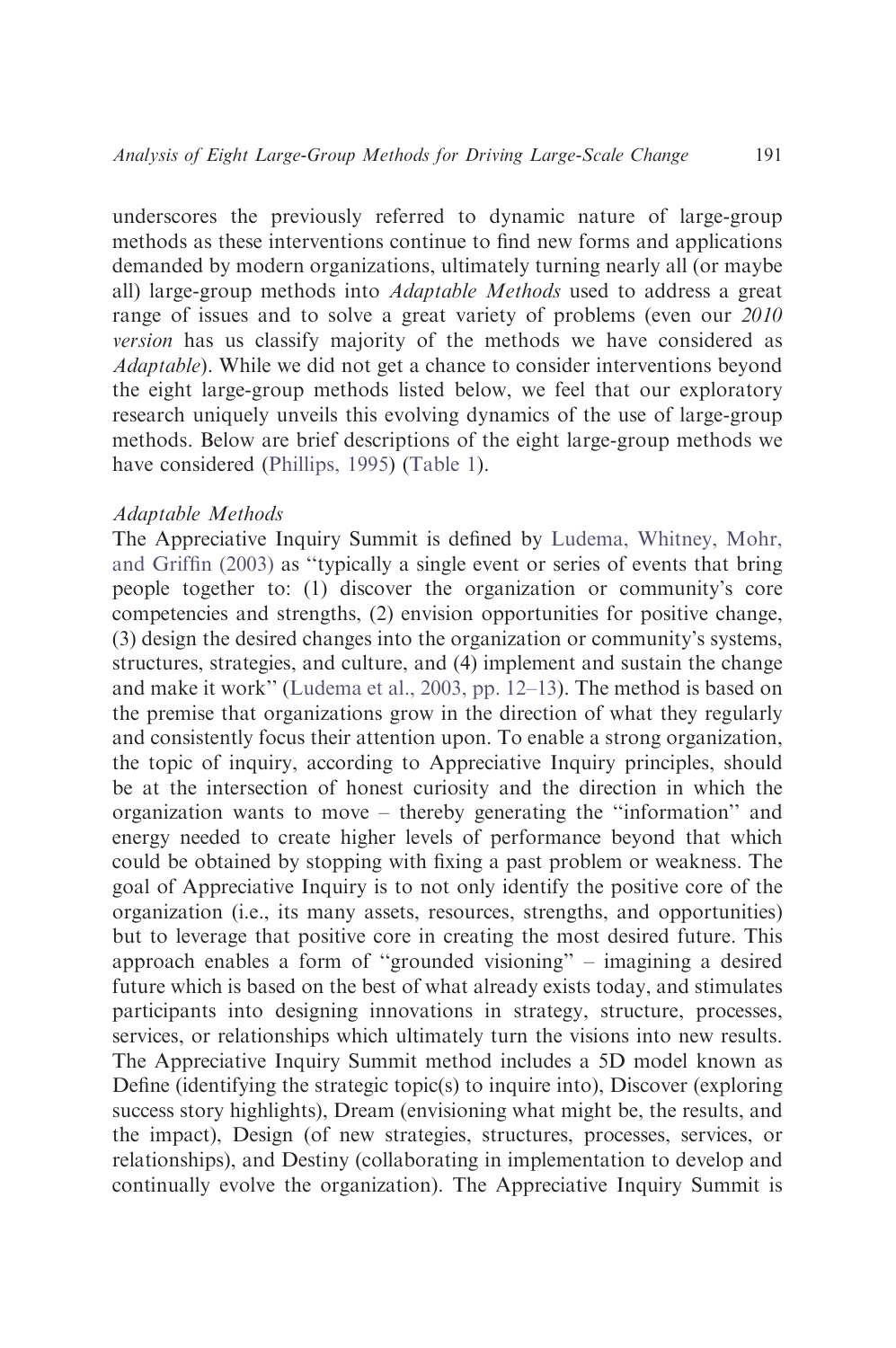<span id="page-9-0"></span>

| Name                                                   | Type                | Size | Preparation                       | Events                    | Follow-up                            | Cycle                    | Practitioner<br>Training | Special Resources                                                                              |
|--------------------------------------------------------|---------------------|------|-----------------------------------|---------------------------|--------------------------------------|--------------------------|--------------------------|------------------------------------------------------------------------------------------------|
| Appreciative Inquiry                                   | Adaptable 20-2,000  |      | $1$ day-many<br>months            | 1 day-many<br>months      | 3 months-1<br>year                   | As needed,<br>continuous | Self-study               | None                                                                                           |
| Whole-Scale <sup>TM</sup> Change Adaptable $10-10,000$ |                     |      | $2-4$ days per<br>event           | Several 2-3<br>day events | $1$ month- $1$<br>year               | As needed                | General                  | One logistics<br>assistant per five<br>tables                                                  |
| Conference $Model^{\circledR}$                         | Adaptable 40-7,000  |      | $1-3$ months                      | Three 2 day<br>events     | $6-12$ months                        | As needed                | General                  | None                                                                                           |
| Future Search                                          | Adaptable $40-100+$ |      | 3–6 months                        | $2.5$ days                | As needed to<br>purpose              | Periodic                 | General                  | None                                                                                           |
| Decision Accelerator                                   | Adaptable $15-100+$ |      | 2 weeks-2<br>months               | $0.5-3$ days              | $30 - 90$ days                       | As needed                | In-depth                 | Rolling white<br>boards, sound<br>systems, IT<br>support, "crew"<br>space                      |
| AmericaSpeaks                                          | Planning            |      | $100-10,000$ 6-12 months          | 1 day                     | $3-12$ months                        | As needed                | In-depth                 | Polling system,<br>wireless<br>groupware, one<br>networked laptop,<br>one facilitator<br>table |
| Participative Design                                   | Structuring 15-200  |      | 2 weeks-many $1-3$ days<br>months |                           | Active<br>adaptation<br>via redesign | As needed                | In-depth                 | None                                                                                           |
| Strategic Change<br>Accelerator/IBM<br><b>ACT</b>      | Improving $15-100+$ |      | $2-4$ weeks                       | $2-5$ days                | $30 - 90$ days                       | As needed                | In-depth                 | None                                                                                           |

Table 1. Summary of Eight Large-Group Methods for Large-Scale Change.

Note: This table has been adapted from the excerpt from the table presented in *The Change Handbook* (Holman et al., 2007). Changed and additions have been made based on the interviews conducted for this research.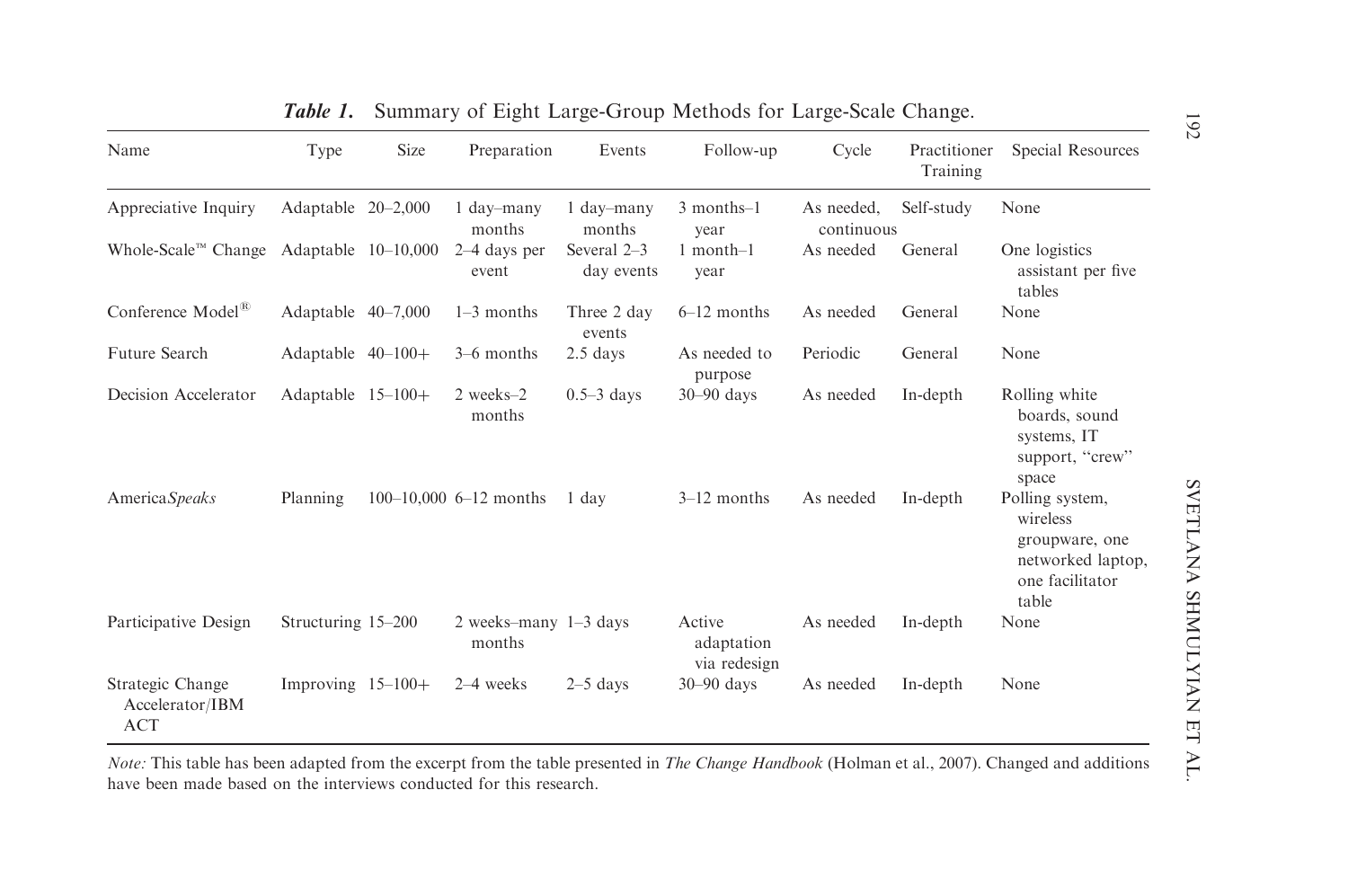just one of eight methodologies (''forms of engagement'') which fall under the larger umbrella of Appreciative Inquiry. Other Appreciative Inquiry methods ("forms of engagement" – [Ludema et al., 2003](#page-44-0)) include, wholesystem inquiry projects over a period of time, and small-group activities that stand alone or support larger initiatives [\(Cooperrider & Whitney, 2007\)](#page-43-0).

The Whole-Scale method was developed in the 1980s at Ford Motor Company when leaders were seeking to move its management culture from hierarchical to more participative. The method, which consists of a series of small- and/or large-group interactions, enables an organization to undergo a paradigm shift. It has been used successfully in designing organizational structures and changing organizational processes [\(James & Tolchinsky,](#page-44-0) [2007\)](#page-44-0). The method is based on the principle that once the organization members experience a paradigm shift, they see the world differently and are ready to act to transform the organization toward the new and shared vision [\(Dannemiller & Jacobs, 1992\)](#page-43-0). Whole-Scale<sup> $M$ </sup> Change applies a combination of action learning and accelerators to drive the change ([James & Tolchinsky,](#page-44-0) [2007\)](#page-44-0). Using participants that represent all organization levels, functions, or geographies, Whole-Scale™ Change creates a microcosm of the organization in order to discuss and deliver change. The method then supports participants in developing structures and relationships that enable that vision, and in aligning leaders and employees so that change can be implemented in a collaborative manner.

The Conference Model<sup>®</sup> engages people in system-wide change through a series of integrated conferences and walkthroughs [\(Axelrod & Axelrod,](#page-43-0) [1998\)](#page-43-0). The Conference Model $^{\circledR}$  is an elegant application of Axelrod's four engagement principles: Widen the Circle of Involvement, Connect People to Each Other, Create Communities for Action, and Promote Fairness which lend its uses to such diverse applications as redesigning organizations and processes, developing new organizational cultures, creating team-based organizations, and creating organizational futures [\(Axelrod & Axelrod,](#page-43-0) [2007\)](#page-43-0). The Conference Model<sup>®</sup> includes up to three conferences (ranging from 30 to hundreds of participants at all organizational levels): Vision Conference (where vision themes are developed by participants), Technical Conference (where current organizational barriers are identified), and Design Conference (where vision themes, disconnects, beliefs, and behaviors are combined to design criteria for the new process or organization). Walkthroughs are mini-conferences that are used to connect people who were unable to attend a conference to the change process and solicit their feedback. Walkthroughs are critical to success because they provide a mechanism for involving the whole system [\(Axelrod & Axelrod, 1998;](#page-43-0) [Axelrod, 1992\)](#page-43-0).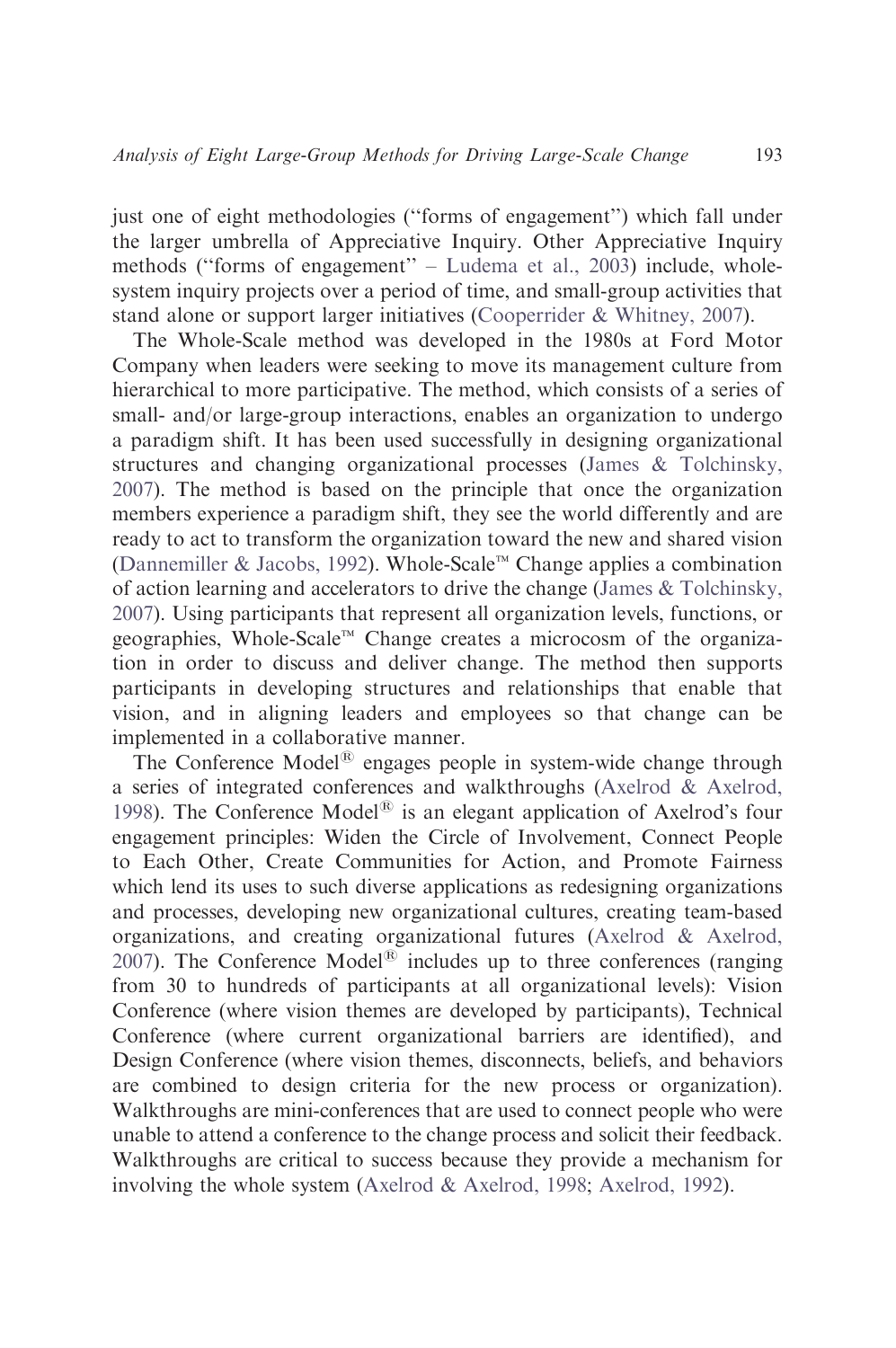The Decision Accelerator is generally used as ''organic work system for sustained innovation and change work within a single organization".<sup>2</sup> As the title would suggest, this method accelerates decision-making and operational effectiveness by engaging critical stakeholders in a highly focused way, and is a tool to help organizations solve critical business issues faster, while at the same time building commitment through a highinvolvement/high-commitment process ([The Sapience Decision Accelerator](#page-44-0) [\(n.d.\)](#page-44-0)). It brings participants together to examine problems and create solutions in a "purpose built-environment".<sup>2</sup> Decision Accelerator has its origins in the work of Trist and Emery (1965), with adaptations by organizations as diverse as the US Army in the 1980s, companies like Hewlett Packard in the 1990s and early 2000s and consulting firms like  $E\&Y/Cap$  Gemini.<sup>3</sup> The method has been used successfully in strategic planning, merger strategy and implementation, innovation management (from conception to rapid prototyping and final design) and many others.2 What seems to separate the Decision Accelerator from other methods we examined is the importance placed on the ''intentionally designed laboratory environment<sup>"4</sup> and the attention paid to the infrastructure and design of the meeting room itself. The infrastructure typically includes the use of mobile white boards, music, graphic artists, video, a dedicated ''real-time knowledge capture'' support team (within the room) and other elements that seem to create high degrees of information flow, which in turn creates high degrees of adaptation, innovation, focus, and action. The unique physical environment created for a Decision Accelerator has been described to the authors as ''somewhere between a meeting and a rock concert'' in terms of the planning required, its use of music, the ''crew'' support team, and the energy generated.<sup>2,4</sup> Finally, it is important to note that Decision Accelerator is only considered a large-group method when the Decision Accelerator implemented as a one-time event. However, more often Decision Accelerator is seen as an organizational model and work system which mobilizes the network and serves as an open systems planning process in preparation for further work systems network nodes executing to plan. In that, Decision Accelerator has evolved in some cases into a full strategic change process and ''high-speed information processing environment'' that in at least one case seems to have taken the leap of creating a whole new way of working – a new work system based on collaboration, innovation, and speed.<sup>4</sup>

Future Search was developed by [Weisbord and Janoff \(2005\)](#page-45-0) as a means to help a system transform its capability for action and has been used for a wide variety of applications. According to [Weisbord and Janoff \(2010\)](#page-45-0), such applications include developing strategic plans, redesigning product supply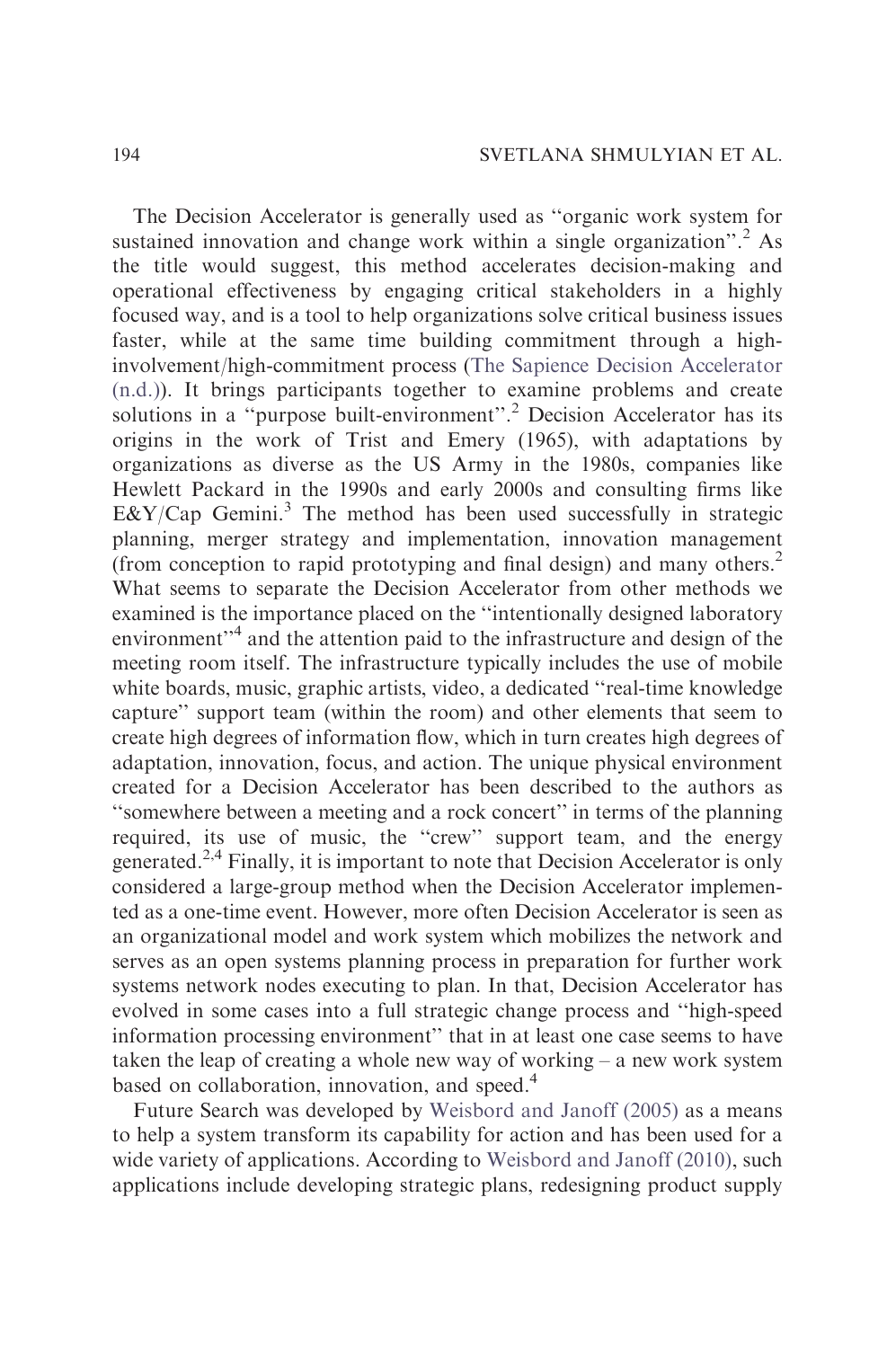chain, developing environmental sustainability plans, creating collaborations among former antagonists to commit to the organizational renewal during an economic recession, creating and implementing plans for improvements, and many others. The intention of the Future Search method is to enable consensus, build commitment, and enable planning. The approach posits that by supporting mutual learning, multiple stakeholders can co-create futureoriented solutions to difficult issues they face today. The Future Search is suited to complex systems and issues such as communities, institutions, schools, and other entities to make and implement plans, restructure organizations, and solve social, economic, and technological problems [\(Weisbord &](#page-45-0) [Janoff, 2007\)](#page-45-0). The process allows participants to explore the current state of the larger environment, understand the driving need for change, and collaborate to create a future through action planning together. As such, the Future Search conference requires a high level of engagement by participants, and is based on the belief that people support what they help create. There are seven underlying principles that must be adhered to in order for the event to be successful [\(Bunker & Alban, 1997](#page-43-0)). These principles include working with the "whole system in the room"<sup>5</sup>; the need for participants to think globally and act locally; recognizing common ground; self-managing nature of the group; expertise resides within the total group; focus on developing an ideal future scenario (rather than problem-solving); and the belief that change involves the whole person: mind, body, and spirit. These principles are now also grouped into four ideas – having the whole system in the room; experiencing the whole system before focusing on any part; focusing on the future and seeking common ground; and enabling people to take responsibility for their own learning and action ([Holman et al., 2007\)](#page-44-0).

#### Planning Method

The AmericaSpeaks method aims to create a forum for citizens to provide input toward decisions that affect their community (Lukensmeyer  $\&$ [Brigham, 2002](#page-44-0)). The method's premise is based on the underlying concern that, for a variety of reasons, citizens are increasingly excluded from public decision-making processes. The AmericaSpeaks method seeks to address this concern and simultaneously influence public officials to make informed decisions. Large-scale forums, such as the 21st Century Town Hall Meeting, provide a means to engage hundreds or even thousands of participants. The method focuses on discussion and deliberation among participants, rather than presentations or speeches. Prior to the event, each participant receives a discussion guide with information about the issues under consideration. On arrival, participants are grouped at tables of 10 or 12 and instructed to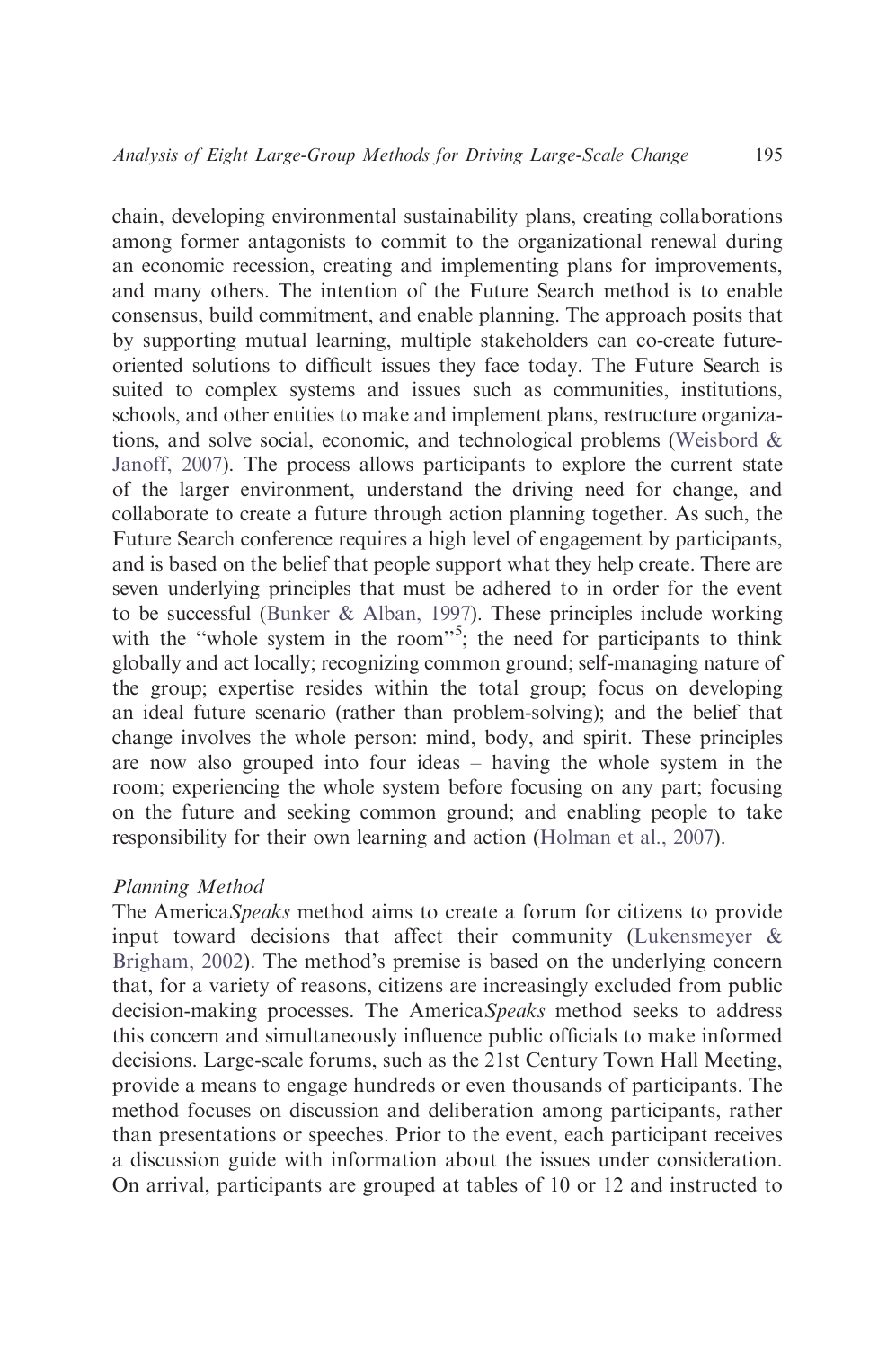begin. As they address the issues, they are supported by a trained facilitator who provides process support and keeps participants focused on the task. Through the use of wireless technology and groupware computers, America*Speaks* collects input and polling data from each discussion group in real time. Within minutes, the organizers can provide reporting in real time to participants in service of further discussion or decision-making [\(Lukensmeyer & Brigham, 2002\)](#page-44-0). Ultimately, voting results are compiled into a set of collective recommendations that are provided to participants, decision-makers, and the news media.

#### Structuring Method

Participative Design is example of a Structuring Method where work groups redesign their own work. The method begins at the bottom of the organization and works its way up. Participative Design was developed in response to difficulties encountered in implementing traditional Socio-Technical Systems design process [\(Emery & Devane, 2007](#page-44-0)). This alternative approach asks employees to design, control, and coordinate their own work. The underlying assumption is the idea that participants are most familiar with their work and tasks, and best able to develop and implement efficiencies in performing that work. The method has been used successfully to design organization structure, improve operational processes, and increase quality and customer satisfaction levels [\(Emery & Devane, 2007\)](#page-44-0). The Participative Design process includes the following phases: (1) Education (educational workshops which include employees at all levels, at which senior management comes up with minimum critical specifications against which all designs that are developed must be measured); (2) Analysis (redesign workshops where senior management briefly shares the minimum critical specifications and the work-unit participants analyze how the job is currently done and assess how much this falls short of meeting the specific critical human requirements); (3) Redesign (drawing the existing work flow and organizational structure and then the redesigned organizational elements for better ways of accomplishing the work); and (4) Implementation (interim meetings between work groups to get feedback and learn from their efforts, to develop measurable goals and targets and other impacts of redesigned work) [\(Emery, 1995](#page-43-0)).

#### Improving Method

The Strategic Change Accelerator/IBM's ACT (Accelerate Change Together), is a large-scale change process for addressing issues that impact organizations across geographic and functional boundaries [\(Phillips, 1995\)](#page-44-0). The method specifically seeks to move participants and issues rapidly from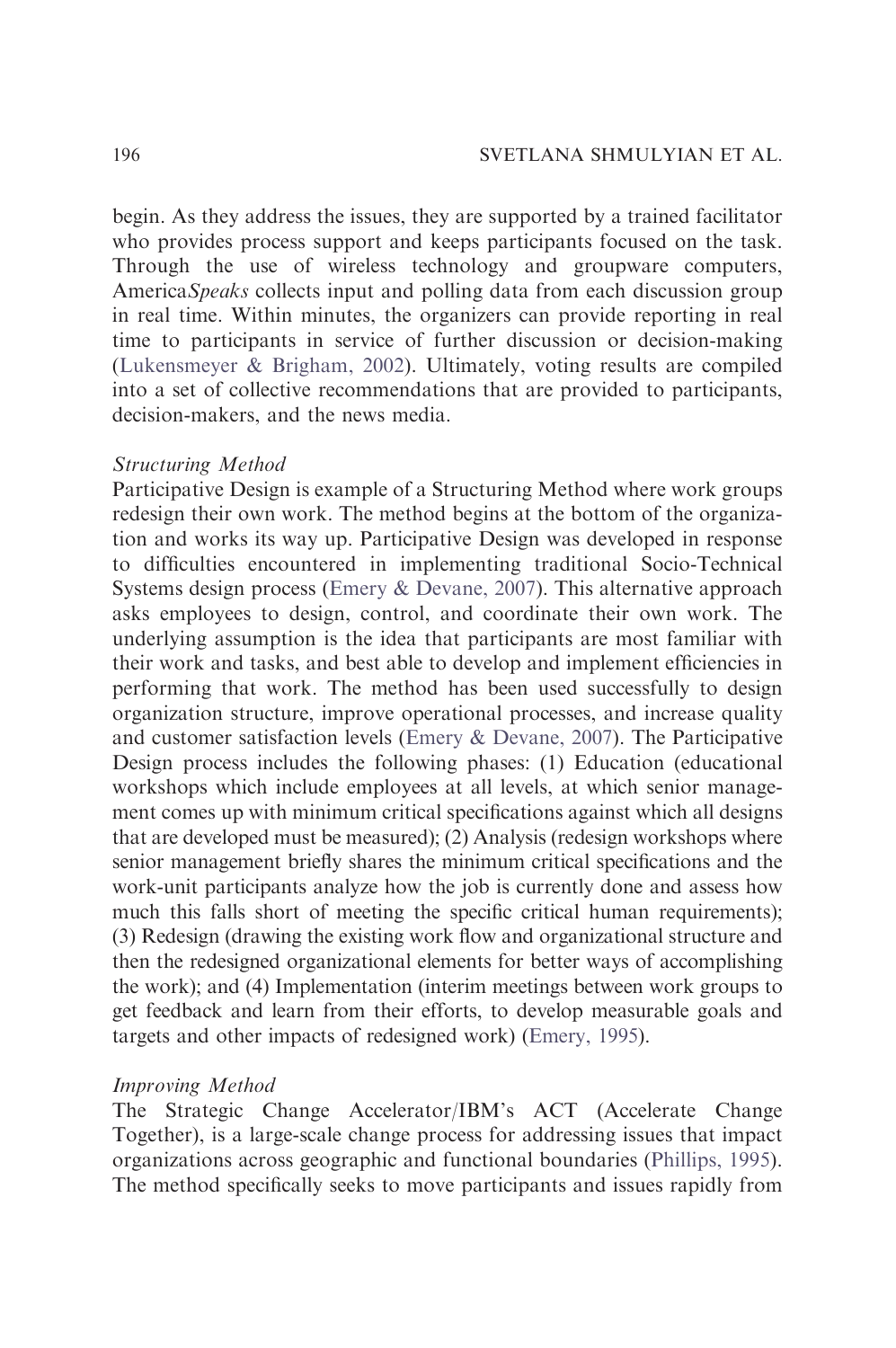problem identification to solution to execution. The method was originally developed for IBM as an adaptation of GE's highly successful WorkOut initiative. The premise for the approach was to minimize ''silo mentality barriers'' and simultaneously address critical business issues and needs. IBM's CEO, Lou Gerstner, wanted to move quickly to a fully integrated, rapid-acting, truly global IBM. ACT was created to drive critical strategic solutions across geographic, functional, business, and traditional ''organizational silos'' [\(Phillips, 1995](#page-44-0)). ACT can be customized to meet the situation and needs of any organization seeking to reposition itself. The method begins with a strategy and planning component, where executive sponsors and key stakeholders define the scope for the session, and the issues to be addressed. Following the planning phase, a business meeting is organized where participants are grouped into teams and develop potential solutions. The participant teams present their recommendations for solutions to a leadership cadre of sponsors and decision-makers. Each recommendation is accompanied with a detailed set of action steps and a ''champion'' that represent the framework for implementation. The leadership team makes immediate decisions to accept, reject, or gather more data for each recommendation (about 90% of solutions are accepted at that point of the meeting). $6$  The remainder of the session is devoted to mapping out implementation plans and strategies for the chosen solution(s). The ACT method seeks (a) to develop creative solutions to critical strategic issues, (b) enable rapid decisions that might not otherwise be possible due to silo-bound chains-of-command, (c) assure full commitment to decisions stemming from the input of all participants, and (d) position the organization to quickly execute recommendations [\(Phillips, 1995\)](#page-44-0).

#### Participants

To better understand the current use, antecedents of success, and outcomes of each large-scale method, an interview was conducted with the leading practitioner (and sometimes inventor) of the method, as well as the clients holding high-level positions in their respective organizations that have experienced a particular method (clients were interviewed for six out of the eight methods described in this chapter). The practitioners were selected by the research team through professional networks, based on availability. The clients were then introduced to the research team by the practitioners and were sought to represent prominent successful implementations of a particular large-group method and have been interviewed based on their availability.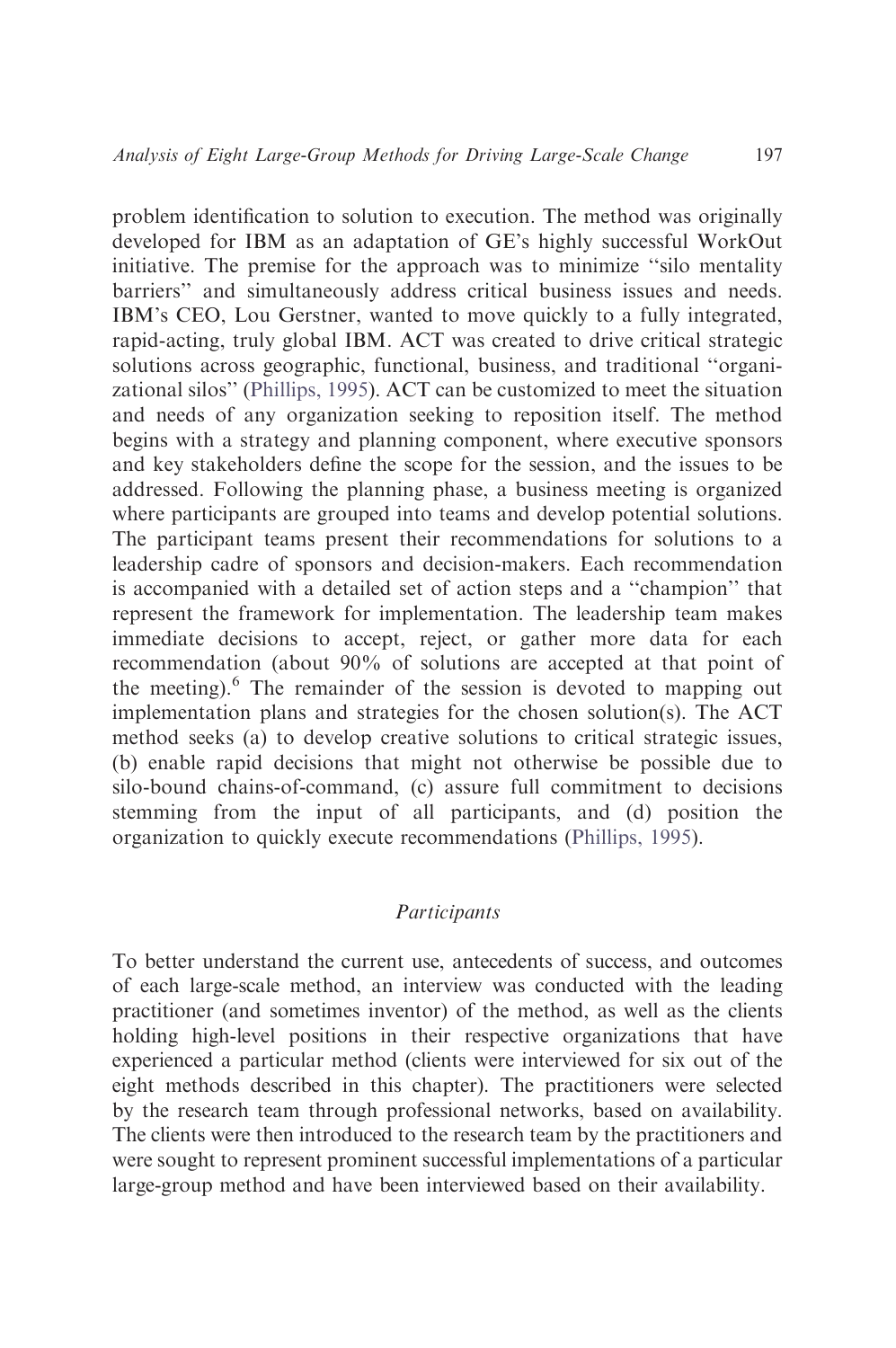#### Procedure

The researchers conducted an hour-long interview with each practitioner and 30- to 45-minute interviews with clients of the large-scale methods, using a standard interview guide that covered the history of the method, the antecedents of method success, and common method outcomes (please see appendix for interview guides). Each interview has been transcribed and also recorded in order to ensure that practitioner and client comments are represented accurately. The recorded interviews were sent to those interview participants who requested the audio file.

## Analysis

After all practitioner and client interviews were completed, the research team compiled all transcribed notes and documents provided by the interviewees (such as web site links, publications, white papers, etc.). The qualitative data was analyzed to determine themes describing success factors and outcomes of the eight large-group methods. Both exploratory theme analysis and content analysis have been used to develop the findings. First, the researchers have looked at all qualitative data we collected and developed a list of emerging themes. The themes were then grouped in categories corresponding our research questions (such as evidence of largegroup methods success or failure, success factors and inhibiting forces for large-group methods, future of large-group methods, etc.). Upon conducting this exploratory analysis, the team has gathered for a group analytical session and, informed by background readings, our original research questions, and the emerging themes have developed a Conceptual Model for Successful Large-Group Method (presented later in this chapter). After completion of the session, three team members were tasked with content analysis of interviews. These team members worked systematically through each interview transcript grouping comments into their assigned framework elements (so each model element has only been worked on by one researcher), synthesizing comments into findings, and picking representative quotes from both practitioners and the clients to exemplify the findings. In conducting this analysis, the researchers have moved between interview transcripts and the background literature to ensure that the categories presented mutually exclusive and complete framework of factors relevant to large-group methods (adhering to single-factor categorization of comments). The analysis was then consolidated and reviewed by the senior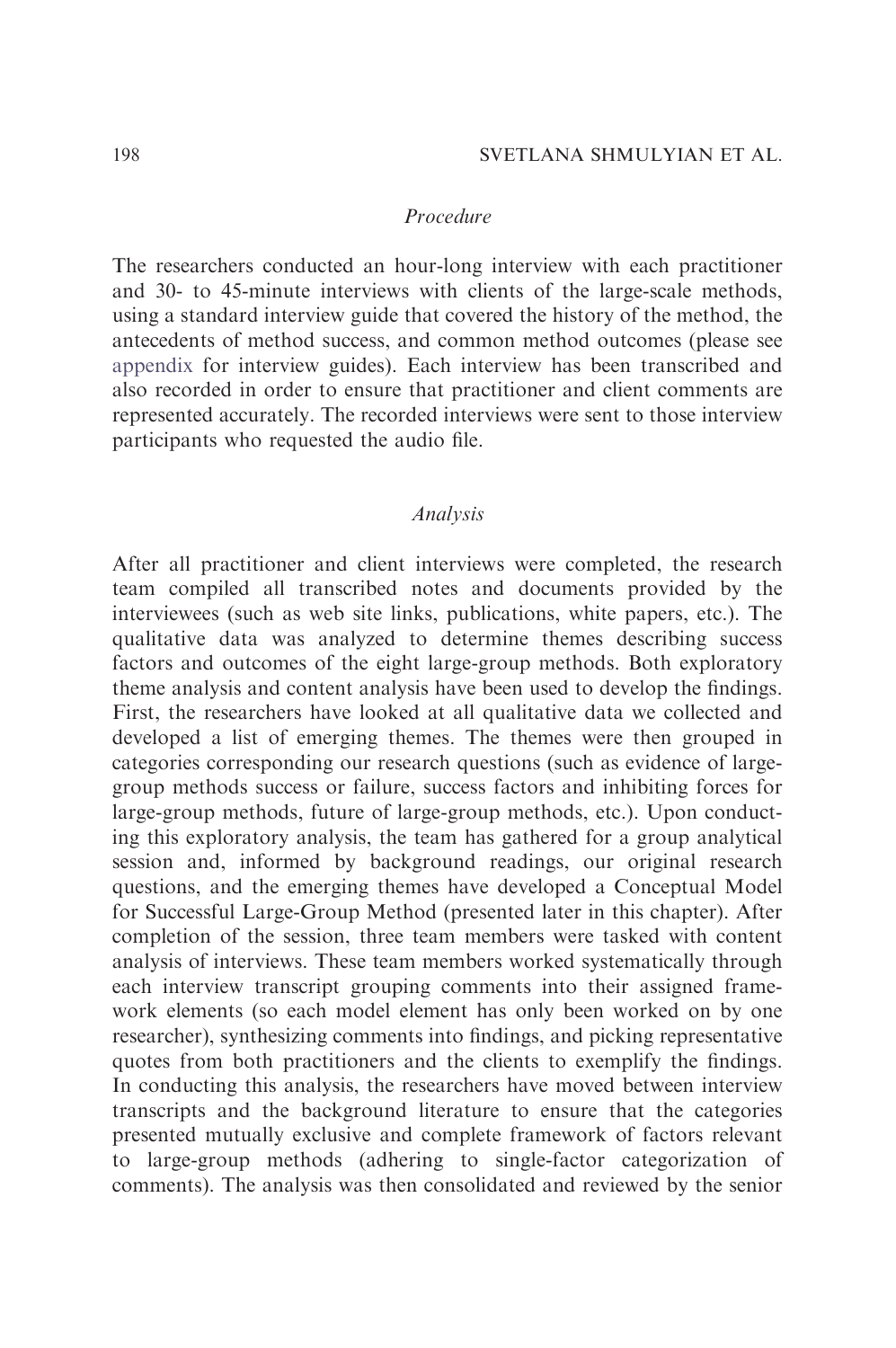members of the research team to ensure that the comments were classified appropriately (and singly) into the model element, that coding was consistent between the researchers, and that the categories were interpreted correctly. The senior team members made revisions to this analysis and finalized the category titles and assignment of comments. We have also kept track of comments that did not fit into any category of the developed framework and included these thoughts in the reflections on the future of the large-group methods and future research directions.

Finally, in our exploratory analysis, we have tried to control various biases common for qualitative research. First, we believe that the diversity of our team (in terms of ages, experiences, countries of origin, etc.) has, to a degree, helped us to control for uniform individual biases in findings. Second, we have asked the practitioners both about success factors and limitations of large-group methods – and have also interviewed both practitioners and the clients. This approach also helped us gather varying perspectives on the questions we pose this avoiding uniformity of respondents' biases. Third, we have also encouraged the interviewees, many of whom are themselves renowned theoreticians and researchers, to genuinely share their insights in the interest of furthering the field of organizational development. Because we found that many of the interviewees have readily shared both advantages and limitations of the large-group methods, we believe that we have been able to diminish positive bias in results sufficiently for this exploratory research.<sup>7</sup>

# FINDINGS

#### Do They Work: The Outcomes of Large-Group Methods

Based on the interviews we conducted, both of practitioners and of clients, we conclude that without a doubt these methods work as advertised. Across the board we were given examples of how these methods delivered on client expectations, both in terms of ''hard results'' (such as cost savings, process efficiencies, customer satisfaction ratings increase, cycle time improvements, etc.) as well as creation of organizational ''social capital.''<sup>4</sup> As a whole, this group of methods, with all of their iterations and future combinations, may be the most powerful way to enact sustainable change – because ''with all of the complexities and need for stakeholder buy-in to make anything happen, they may be the only way."<sup>2</sup> Let us now review some examples of large-group method outcomes.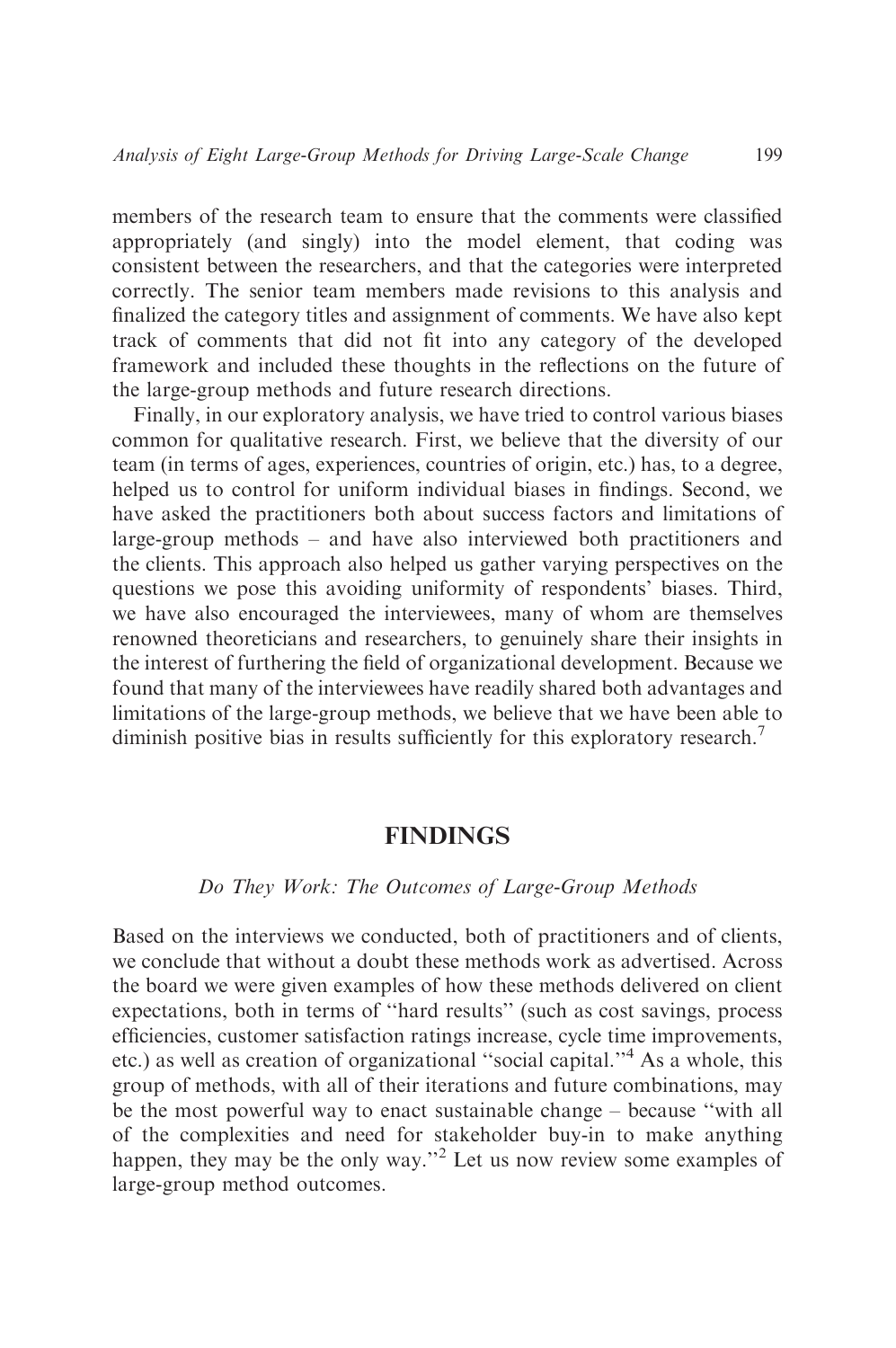[Holman et al. \(2007\)](#page-44-0) and the contributors to their Change Handbook discuss a wide variety of outcomes dealing with *People*, *Organizational* systems, and Long-term sustainable change that are driven by the use of large-group methods. These themes are uniformly confirmed by the practitioners and clients interviewed for this chapter. For example, one practitioner cites ''three kinds of outcomes that we track on every project: (1) individual; (2) policy change, planning process, and budget changes; and (3) evidence of cultural change, which is our language of large scale sustainable change."<sup>8</sup> Clients seem to support the notion that these methods ''fare extremely well against all three of those, if done correctly.''<sup>9</sup> Let's consider these three types of outcomes in more detail.

#### People

Individual Motivations. In discussing the outcomes of large-group methods, the outcomes related to individuals' motivations resulting from directly influencing change building blocks are the first ones that many practitioners and clients address because ''once [employees] begin to understand the system in which [they] work and [they] have a voice in changing that system, [this] directly impacts motivation.<sup>''10</sup> These findings are consistent with much literature purporting that large-group methods achieve the desired outcomes mainly through affecting people – and do so by impacting group energy, intrinsic motivation, and high emotional engagement (e.g., [Bunker & Alban,](#page-43-0) [1997;](#page-43-0) [Bunker & Alban, 2006](#page-43-0); [Holman et al., 2007](#page-44-0), and many others). More specifically, the people-related outcomes of large-group methods, it seems, have to do with high participation of stakeholders – which leads to high levels of information internalization, high motivation to act upon developed plans, and high commitment to decisions. ''People feel more empowered at the end of these sessions ... Six months later they could still quote facts about social security ... People will say this is democracy in action."<sup>8</sup> Large-group methods view people as "social capital" (initially a Decision Accelerator term) and an asset to be managed through trust. Clients of large-group methods in particular seem to support the notion that large-group methods have a commitment level built into them, whereby employees "are doing change instead of having change done to them  $\ldots$  this is powerful because you have stakeholders co-authoring change.''9 Thus this ''co-authored'' impending change is not simply followed – it is embraced. Many large-group method clients and practitioners agree that resistance to change often happens when employees feel that the impending change does not embrace old practices and customs that made these employees successful in the past. In contrast to this dynamic, large-group methods ''invite people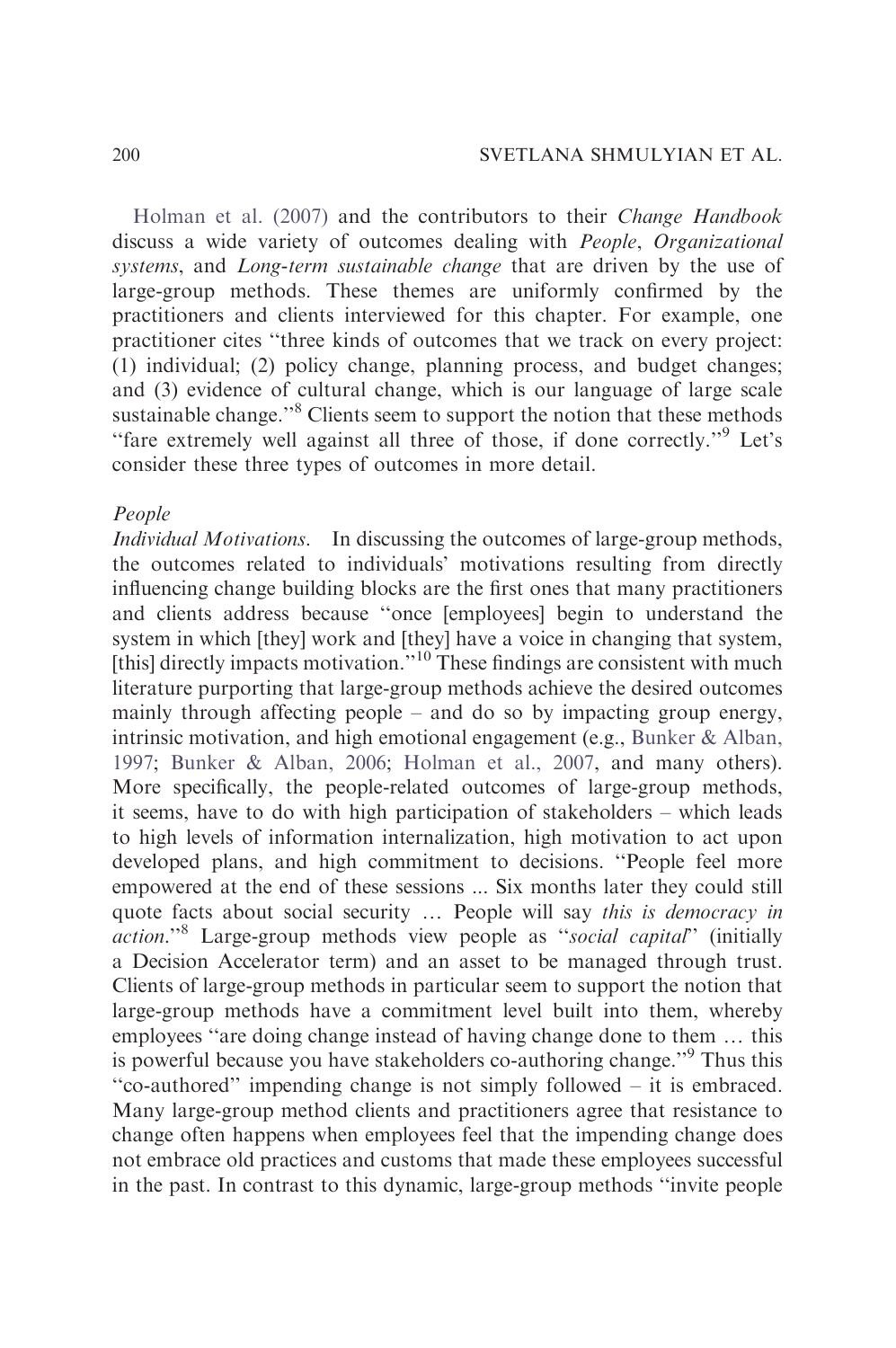to identify exactly what has made them successful in the past, and it asks them to build on that, and to carry the best of the past forward. So it gives [employees] confidence, that even though the future is going to be somewhat different than in the past, they are still going to use those things that matter most deeply to them. $^{11}$  In sum, the concept of social capital – its creation, relevance, and use – is probably a research topic of its own. Suffice it to say that the power of getting most or all key stakeholders in the same room at the same time and dealing with issues they care about, with the information and authority necessary to act, is without doubt an effective way to create lasting, meaningful change.

Relationships. Many clients and practitioners noted that having people work with each other so closely and intensely for several hours or days creates special bonds and relationships that employees take back to their day-to-day work – which ultimately results in people working better together (making large-group methods into ''mega-teambuilding'' activities of sorts). These methods ''build bridges within the organization that are essential for the ongoing implementation of change and new ideas.<sup>"11</sup> The trust and relationships that result from the large-group methods are some of the essential outcomes produced as a result: ''You stop being that hated other department. It is the building trust and connections with people that help work get done.''<sup>10</sup> The client interviews seem to support the exact notion that practitioners put forward and agree that the large-group methods impact individuals ''because you have the whole system in the room; it forces the dialogue to get outside the whole silo of conversation''<sup>12</sup> and because "the supporting dynamic is built in ... [so participants] don't feel as alone and as disconnected as with other methodologies.<sup>7,13</sup>

Utilizing the ''Whole Person''. Most importantly, large-group methods do not appear to compartmentalize individuals into the tasks they are working on directly as part of their daily routines. Instead, they utilize the whole experience of individuals to produce higher level outcomes. Additionally, they lead individuals through a process of personal self-discovery and appeal to the ''self-actualization'' level of individuals' motivation (the top level of Maslow's hierarchy of needs, [Maslow, 1943](#page-44-0)). Participants leave the experience "feeling valued for what they have created in their life"<sup>14</sup> and ''bringing about individual change.''13 Maslow's self-actualization level includes morality, creativity, spontaneity, problem-solving, lack of prejudice, and acceptance of facts – all of the factors called upon by large-group methods from their participants – which enable discovery of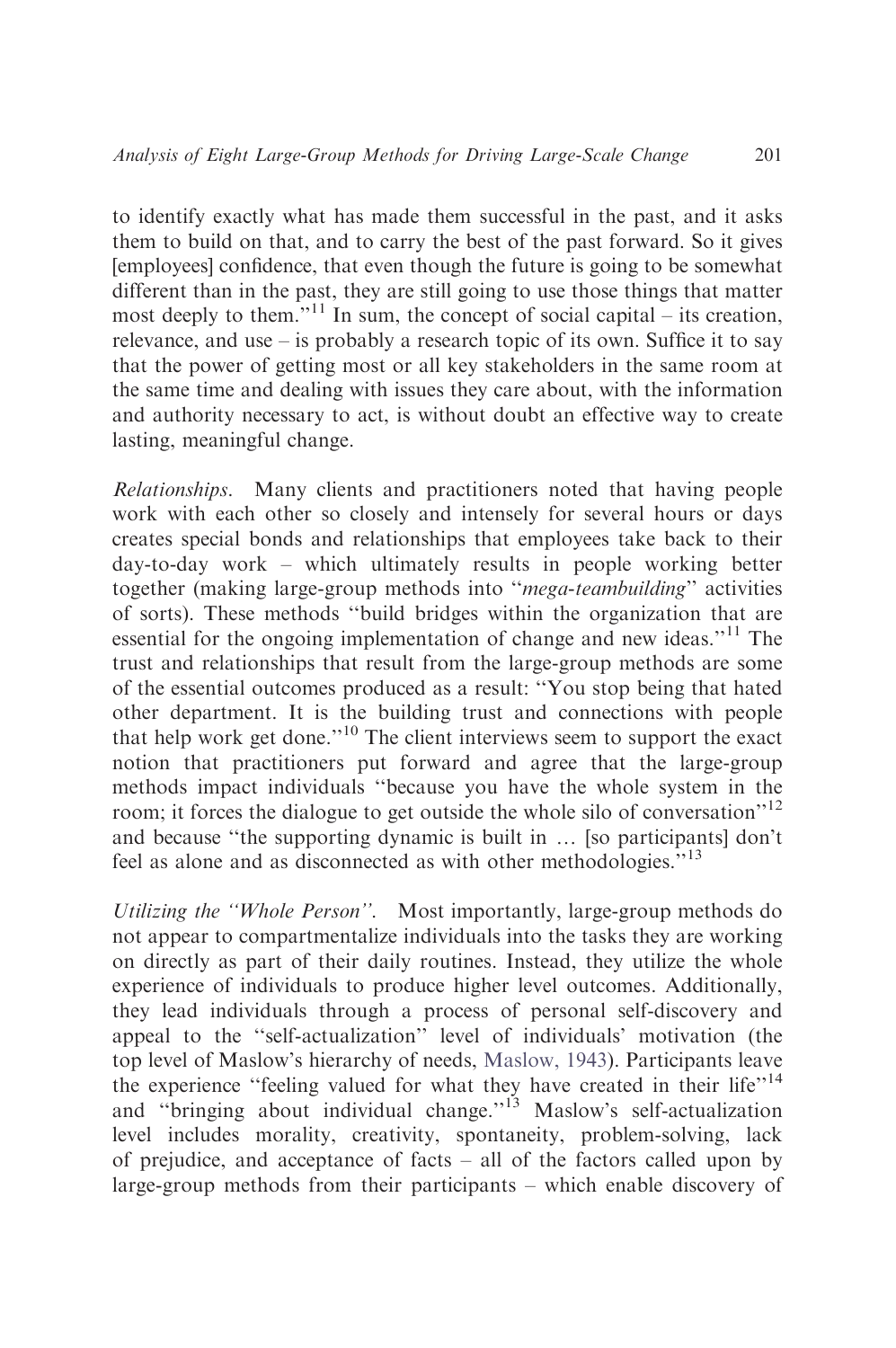"new information  $\ldots$  new ways of relating to one another  $\ldots$  learning and action at a new level<sup>"15</sup>

Limitations of Large-Group Methods. While large-group methods produce potent people-related outcomes, they are not without limitations. It is important to note that large-group methods are essentially systemic and structural interventions and therefore do not address individuals' personality constraints with the change directly – but nonetheless provide unique and often never before experienced opportunities for growth to employees. ''We don't work on behavioral characteristics, but offer [people] opportunities to do things that they have never done before when the task and goal is so important to them.''<sup>8</sup>

Further, some practitioners and clients warn that continuous use of usually effective large-group methods within the same organization may lead to over-sensitization of individuals to the process of these interventions – ultimately decreasing the usefulness of the methods, especially at the individual level. The practitioner states: ''Given the topic, sometimes the same people show up to many different sessions, generating a risk for individual burn out ... participants may become desensitized/over-exposed to methodology."<sup>16</sup> The client confirms, "The other problem is  $\ldots$  burnout. People think they can anticipate what's coming next ... so you have to continually challenge the facilitator team to keep it fresh for the stakeholders and keep them engaged."<sup>9</sup>

Finally, practitioners note the importance of following up on commitments made in the meetings associated with large-group interventions because ''lack of follow-through is like breaking a psychological contract'' and results in potential negative outcomes of the process.<sup>17</sup>

## Organizational Systems

''Hard'' Results. The Change Handbook lists a multitude of outcomes that individual large-group method result in, such as process and structural improvements, cost savings, product innovations, and many others ([Holman](#page-44-0) [et al., 2007](#page-44-0)). Our interviewees confirm that when large-group methods are well executed, "they are immensely powerful when changing business structures  $\ldots$  whether or not they are mapped cleanly or thoroughly – but this is powerful because you have stakeholders co-authoring change.<sup>"13</sup> One group of outcomes that is influenced through the use of large-group methods deals with specific ''hard'' measurable results (such as cost reduction, revenue generation, etc.). Below are just a few examples of ''hard'' results obtained through the use of the various large-group methods.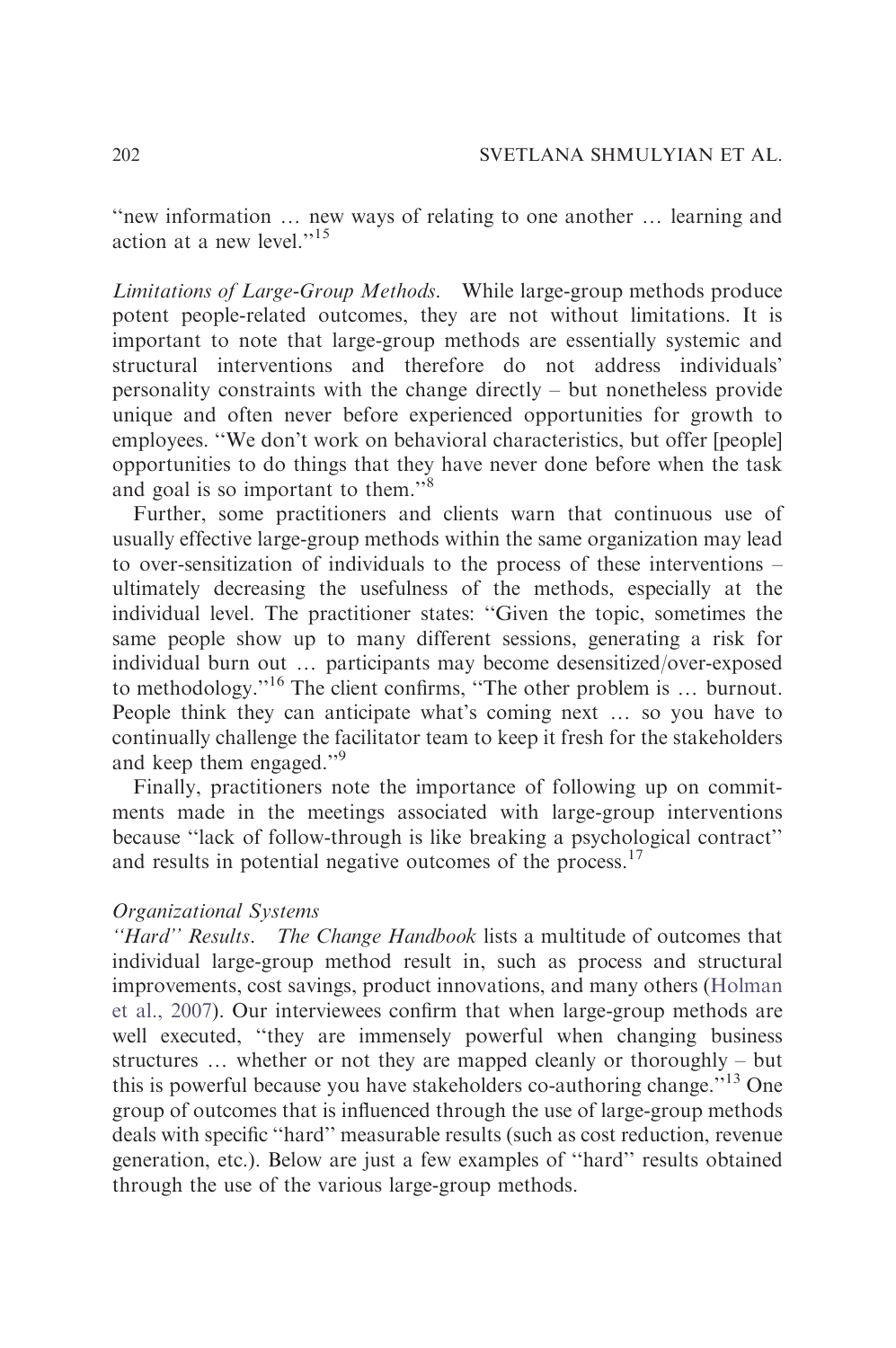Dick Axelrod describes effects of the Conference Model<sup>®</sup>: In the Calgary Health System, the wait time has been reduced by between 10 and 40 percent, depending on the sub-specialty. For example, in the diabetes, hypertension, and cholesterol center, the wait time was reduced from 96 days to 4 days [\(Bichel, Erfle, Wiebe, Axelrod, & Conly, 2009](#page-43-0)). The client of Conference Model<sup>®</sup> confirms, "By the end of the process, about 2–2.5 years, we saw very early returns and the employee satisfaction returns went up early. Even though we weren't tracking performance improvement we knew we would see significant increases in productivity. We had reduced our cost by \$700 million. Morale had gone up. It was way above what it was before the strike. The change process  $\ldots$  was an absolute essential ingredient."<sup>18</sup>

IBM has used the Strategic Change Accelerator method to literally transform the corporation. In a presentation that Lou Gerstner made to his worldwide management council in the fall of 1996, ACT was credited for ''[general] cost savings of over \$700 m, revenue increases of over \$900 m; and inventory carrying cost reductions of over \$1.2b'' in the first year alone. Lou Gerstner was hold to say to his leaders that if they have not been using ACT, he would question their management skills.<sup>6</sup>

Joel Fadem and Stu Winby used the Decision Accelerator process in a project called Right Track at Alegent Health. As of October 2008 over 180 Decision Accelerators on a variety of issues and challenges, from strategic to operational, were conducted. The process was credited with producing strategies that essentially inverted Alegent's performance though reducing costs, increasing revenues and, notably, patient quality outcomes. At the same time Decision Accelerator has created what can fairly be described as a ''collaborative culture,'' a new way of working within Alegent. Using the Decision Accelerator Alegent created projects that helped it achieve the health care industry's top ''Combined HCAHPS and CMS Quality Ranking'' during 2006–2007, unseating the Mayo Clinic, for the first time, as number one ([HCAHPS Scores Innovation Design Lab Case Study, 2007\)](#page-44-0).

AmericaSpeaks, which most clearly has the largest scope and scale of any of the methods we looked at, has achieved what can only be described as heretofore "unheard of" results in highly politically charged environments. In its work with the State of California, America Speaks was able to totally alter the state's budget priorities and helped to create policy changes that probably would never have occurred otherwise. And, of course, almost anyone who is in this field already knows about their work with the City of New York post-9/11, when they brought over 5,000 citizens together to talk about how the city should proceed in rebuilding the site where the Twin Towers once stood.<sup>8</sup>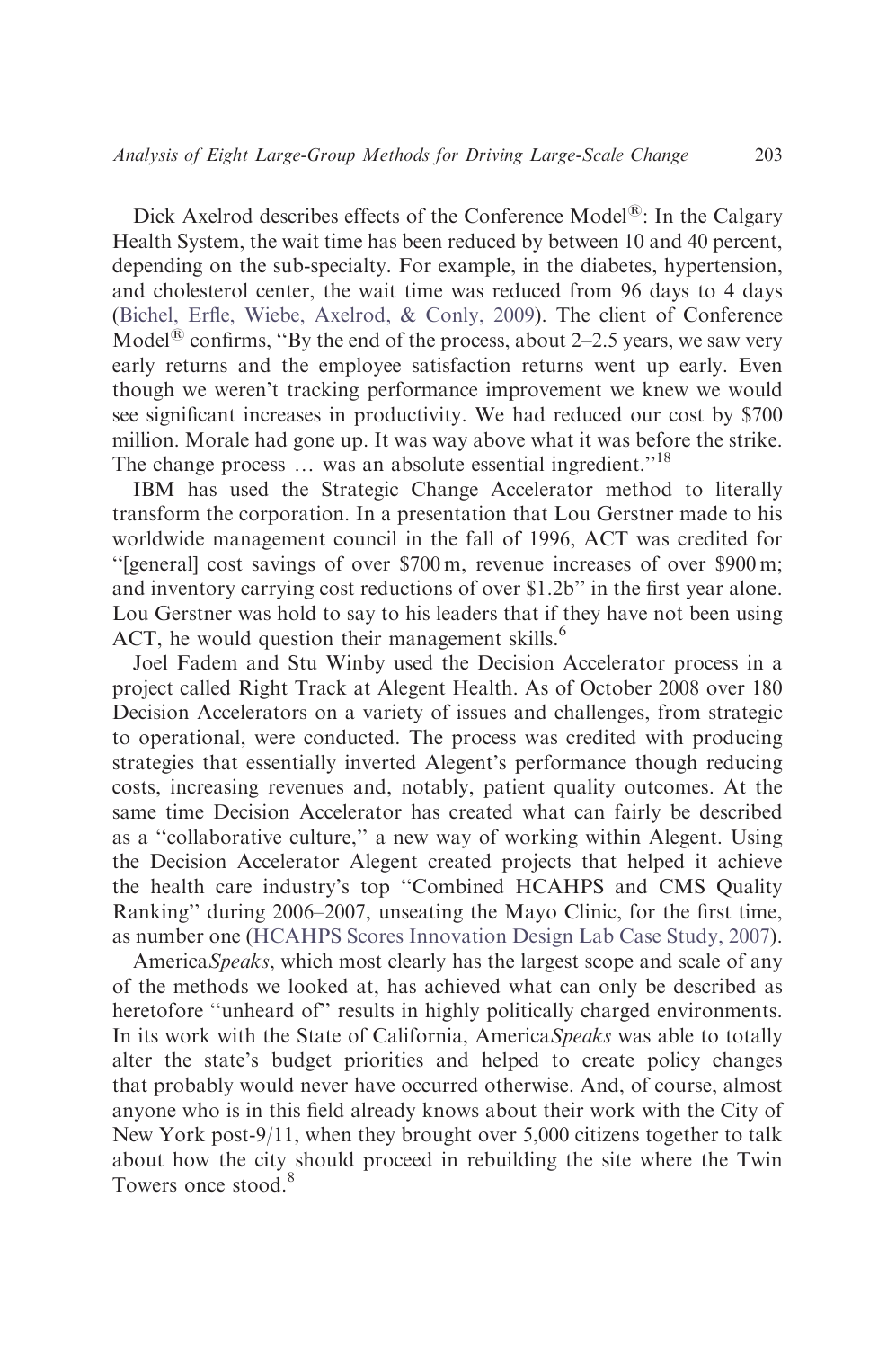Product and Process Innovations. Other types of organizational outcomes of large-group methods deal with process and organizational changes. For example, the Appreciative Inquiry Summit process ''allows people to generate and rapidly prototype structure and process innovations.''19 Whole-Scale<sup>TM</sup> Change is used for process and structural redesign (and at times for both simultaneously while ''keeping different pieces aligned and integrated'').20 And yet another possible ''process'' outcome has to do with building consensus required for moving long range plans forward where large-group methods "allow to build a sense of community."<sup>15</sup> The Future Search client echoes this sentiment: ''The Future Search gave us a way to tear down the silos and begin to communicate more effectively and to a larger group of people because we could get them all to dialogue at one time."<sup>12</sup>

Process, structures, money aside – how about averting human disaster? A Future Search was credited by the New York Times in an article published in 2005, quoting a Federal Aviation Administration executive who participated in creating a ''minor miracle'' by helping the FAA avert what was otherwise believed to be an impending catastrophe in air traffic control during the summer of 2005, by bringing together representatives of the FAA, airlines, unions, major US airports, and other key stakeholders to examine and solve the problem ([Bunker & Alban, 2006](#page-43-0)). As is the case with most large-group meetings we examined, this was the first time those who all shared a part of the problem and, consequently, part of the solution had ever been in the same room together at the same time.

#### Long-Term Sustainable Change

Benefits Realization. Long-term sustainability of large-group methods is on the forefront of the agenda of practitioners (and is certainly a leading concern of large-group methods clients). Based on the interviews conducted by the research team, we have seen strong evidence that the large-group methods have a great potential for producing a long-term sustainable change. "Having done all kinds of different things ... I would give [this large] group method] high marks to set up conditions for long-term change.<sup>''13</sup> Practitioners also note large-group methods' long-term impacts: ''The Process Outcomes seem to last."<sup>21</sup> "Cultural change happens .... Any citizen in any neighborhood in the city could see commitments made in the summit by dollars in program areas. The citizen could see the same data as the mayor – that is system change." $8$ 

Creating Adaptable Systems. One of the key elements of creating long-term sustainability appears to be a focus on creating adaptable systems rather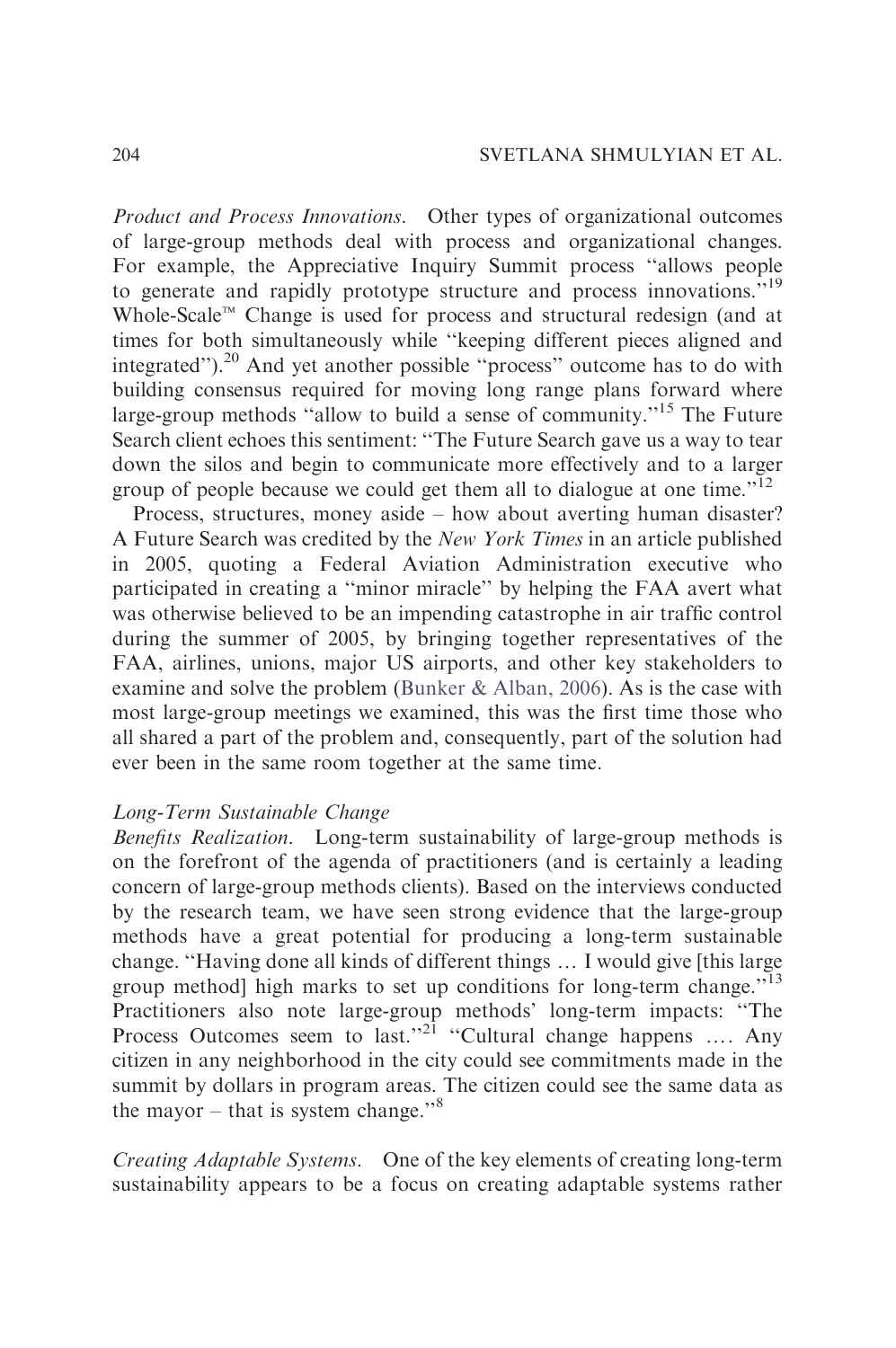than simple one-time problem solving. To that effect, many practitioners and clients point to a particular large-group method transition from a one-time event to a ''way of getting the work done,'' in which large-group methods may become "a culture  $\ldots$  a way to mobilize and get a lot of work done.''<sup>22</sup> The clients confirm that exact notion that ''to become culturally embedded in how we get certain work done here<sup>"23</sup> creates sustainability: ''We have implemented the design, but needed to make changes to it. You're constantly adapting your organization."<sup>24</sup> Dick Axelrod speaks about "widening the circle" of the Conference Model $<sup>®</sup>$ , thereby</sup> intentionally creating larger groups of change which reach critical mass leading to sustainability.<sup>10</sup>

# How do They Work? The Art of Large-Group Methods

Having considered the desired and probable outcomes of large-group methods, we would now discuss the necessary ingredients of success – or, as we would describe them later, the five "I"s that represent the  $Art$  of largegroup method – and the characteristics of an Artist driving the method implementation.

## The Right Issues

Client Situation. The city of Calgary in Canada used Dick Axelrod's Conference  $Model^{\circledR}$  to reduce the time between seeing a primary care physician and the referral to a specialist. The primary task was reducing the wait time, which is a very specific operational challenge. However, the task was linked to a higher strategic purpose: to improve the health care system in Calgary, making the Conference Model<sup>®</sup> large-group method a particularly appropriate way to address this challenge because it required involving a wide group of organizational stakeholders, developing connections between the various groups of stakeholders, creating networks of stakeholders aimed at specific actions linked to issues – and doing all of the above in a fair and equitable way (all characteristics of the Conference  $Model^{(B)}$ .

Key Issues. What do we want to accomplish in this ''meeting,'' ''summit,'' or ''event''? What is the purpose of all of us gathering in one room for hours or days Based on the theme analysis of clients' and practitioners' interviews, it appears that to be successful, the large-scale methods need to be aimed at the right issues. The right issues need to be clear, central to the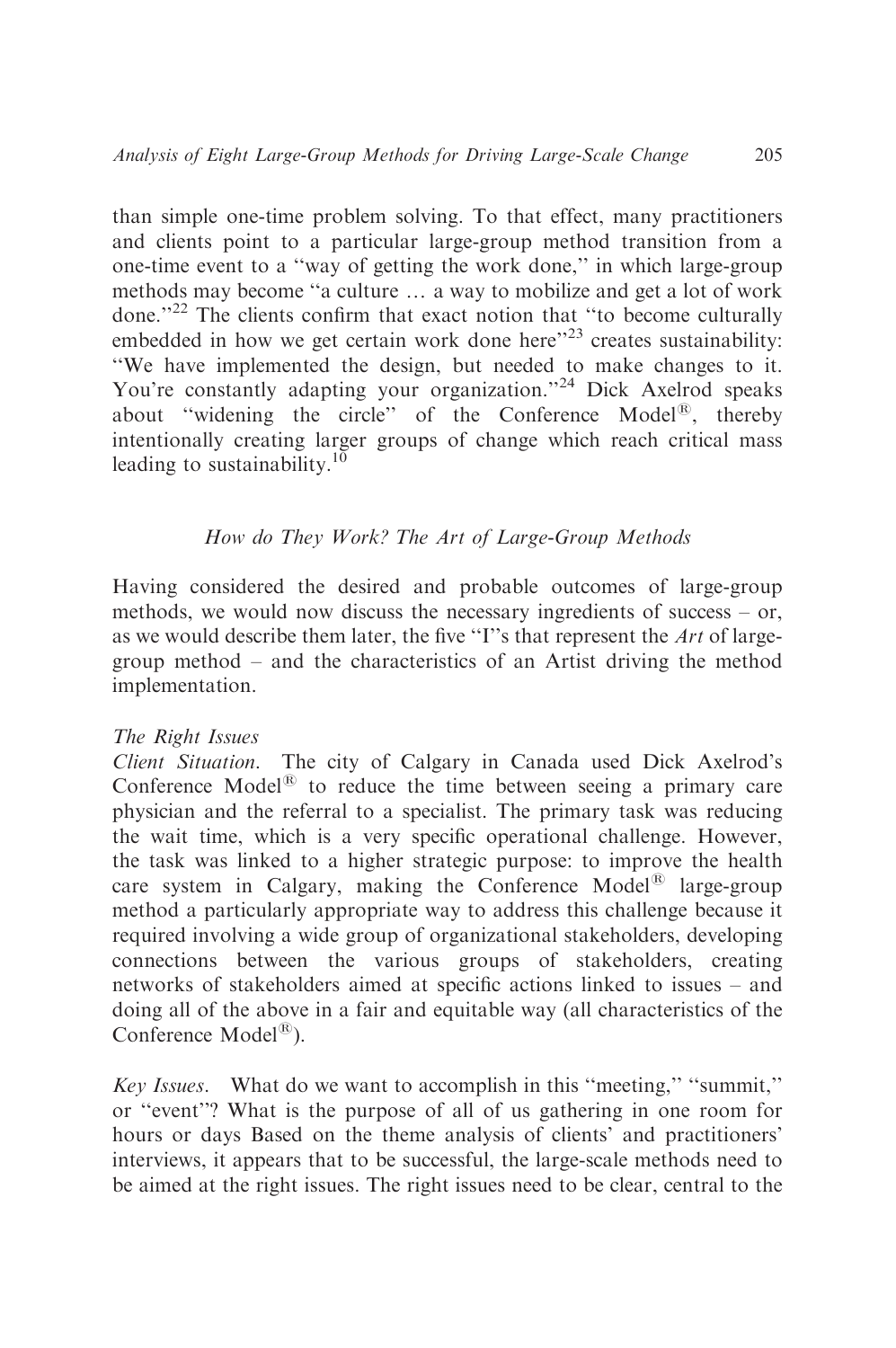organizational life, and linked to a greater organizational purpose – or, as Bunker and Alban also suggest, the issues addressed must be systemic and they must affect a large number of people across all layers of an organization ([Bunker & Alban, 1997\)](#page-43-0).

Issues as Key Imperatives. ''It is necessary to create a connection between people and the purpose. The task itself must be clear; however the greater purpose should also be recognized. The issues that are tackled must be perceived as important, real and tangible in order to gain momentum.''<sup>10</sup> While the task may be an important short-term consideration, the purpose of the large-scale method is to allow participants to think more systemically with a long-term approach in mind. For example, [Ludema et al. \(2003\)](#page-44-0) maintain that the Appreciative Inquiry Summit task should be clear, simply articulated, and of strategic significance. Often, the central task is highlighted in the title of the ''event'' to ensure participants are aware of its purpose – for example ''An Inquiry Into Optimal Margins for Our Company'' or ''An Inquiry Into a Care Delivery Model For Patients, Providers and Economic Sustainability."<sup>11</sup>

The task of the ''meeting'' should allow individuals to have knowledge of the whole product or service. At times, ''workers only see a small part of the [organization's] final product and meaning is often denied to them<sup> $21$ </sup> Large-group methods close this gap and allow individuals to see how their contributions fit into the larger picture. For example, the key principle of Future Search is to focus the task on the future, rather than issues or problems of the past. In other words, the task should focus on creating common ground that allows the organization to move forward toward future aspirations. Additionally, aligning individual futures with organizational aspirations further supports the greater purpose of the entire system.

Issues and Sponsor Commitment. The common sentiment among practitioners and clients of large-group methods is that without proper follow-through with the key players, the ''event'' or method is simply a gathering of key stakeholders. ''We don't do this work until it is legitimately linked to decision-making.''<sup>8</sup> Practitioners of large-group methods tend to agree with [Kotter's \(1995\)](#page-44-0) ideal for managing change in that sponsors of the large-scale methods (and large-scale change) in organizations must have the authority to provide resources toward tasks and action items that stem from the ''event.'' For example, in the case of IBM's ACT, in addition to providing resources, sponsors, and decision-makers should be actively involved with the follow-through or implementation of action items that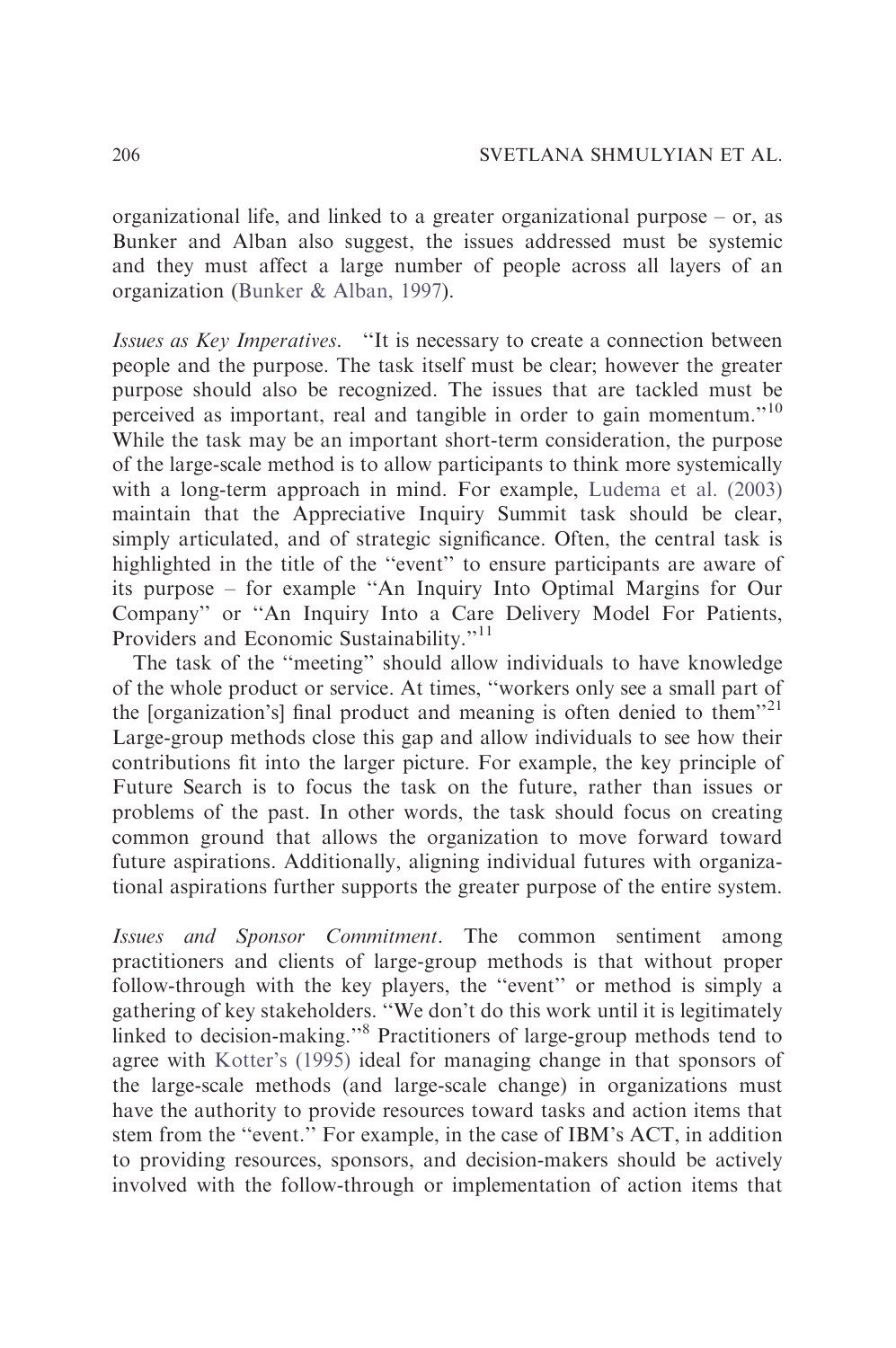arise from the event – and without this level of commitment, no change will occur.<sup>6</sup> Similarly, for Future Search, resolved issues will not be incorporated into the organization's future unless sponsors and decisionmakers fully endorse the change.<sup>15</sup> Other large-group methods have similar dynamics around stakeholder follow-through.

## The Right Individuals

Client Situation. Future Search has been implemented at FAA and is widely believed to avert various issues in air traffic control during the summer of 2005, by bringing together representatives of the FAA, airlines, unions, major US airports, and other key stakeholders to examine and solve the problem. This convening of diverse stakeholders representing the ''whole system'' was critical in finding the solutions.

Key Issues. What kinds of individuals need to be engaged in the largegroup method in order for it to reach the desired objectives? Based on the theme analysis of both client and practitioner interviews, it appears that, to be successful, large-scale methods need to engage the whole system (including a multitude of internal and external stakeholders), secure handson participation and sponsorship of the executive leaders, and juxtapose stakeholder groups and sub-groups so that interdependent parties have an opportunity for close interaction during the process.

Individuals as Members of a Whole System. Future Search pioneers Marvin Weisbord and Sandra Janoff suggest that one of the fundamental principles in large-scale change is to get all of the right people in the room.<sup>15</sup> Practitioners concur that event planning must include detailed evaluation of potential participants in the process. The right people include those who have the expertise to contribute to discussions, the authority to provide meaningful direction, and the resources to support decision outcomes. Once these individuals are together in one room, the ''wholeness'' of the system can be explored ([Whitney & Cooperrider, 2000\)](#page-45-0). A system's ability to experience its ''wholeness'' enables a feeling of togetherness and belonging among members and the opportunity for learning. ''Multiple groups in the room have a much greater chance of identifying new possibilities, increasing efficiencies and identifying opportunities to work more effectively across teams or transfer process from one group to another."<sup>21</sup>

''If you're working changing a system and you only have half the stakeholders in the room, you're missing some very key voices, which detracts from the process."<sup>11</sup> When internal and external stakeholders are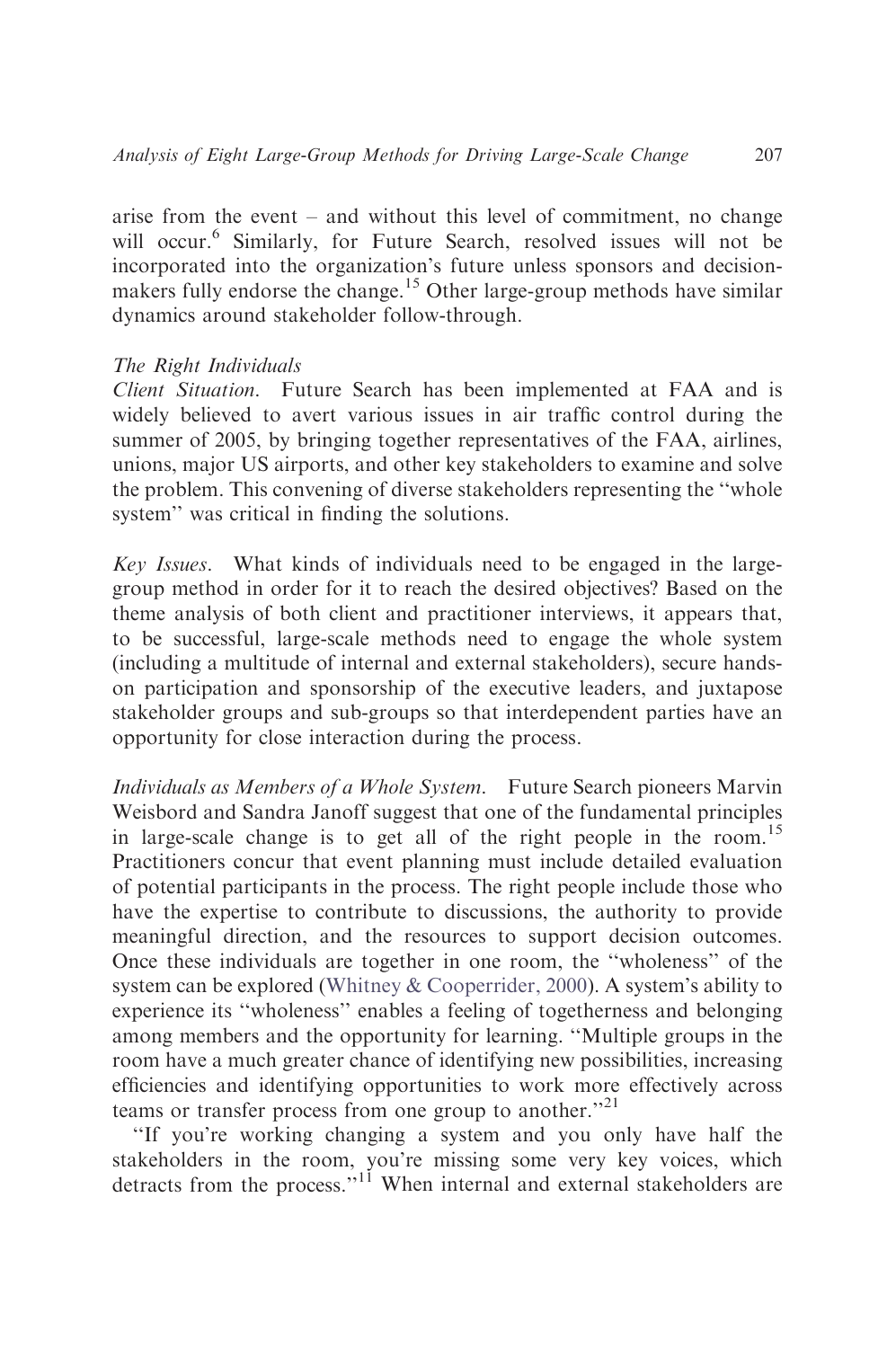brought together, it allows for different voices, perspectives, and experiences to be shared across borders within an organization. When all layers are brought into one room, the silos are broken and one layer cannot point fingers at the other layer, making it less of an ''us'' vs. ''them'' and more of a ''we or us'' change initiative. ''You get a sense that you are connected to a goodness that comes from the power of the whole. You realize you really need one another'' ([Whitney & Cooperrider, 2000, p. 15](#page-45-0)).

Alternatively, another potential failure of large-group methods occurs when autonomous or independent units with no related task sit in a room. Iterative knowledge sharing is more likely to occur with participants who view themselves as interdependent with other areas of the organization. Although there may be individuals who are not advocates of the upcoming change, it is important that all stakeholders, both internal and external, are involved in the cause or issue in some capacity.

Much of what practitioners describe experiencing is represented in [Wells' \(1990\)](#page-45-0) discussion of the five levels of group process: intrapersonal, interpersonal, group-as-a-whole, intergroup, and interorganizational process. As such, the whole-system process is not without risks. ''When you go large group, you go public in a very big way and that may scare people  $\ldots$ There is certainly a higher risk when all stakeholders are in one room, however there is potential for great change, when *each* stakeholder takes responsibility for a portion of the change initiative.''<sup>10</sup> When a public commitment is made, a certain level of accountability exists after the ''event'' is over and everyone returns to business as usual; public commitments engender responsibility [\(Whitney & Cooperrider, 2000\)](#page-45-0). For example, a Future Search client, in speaking about participation of customers and suppliers in the process, stated that by including ''suppliers and customers, [it] made the whole process much richer  $\ldots$  and critical to the success ... change was effected on their side as well ... I think sometimes you don't want to expose your dirty side. The dangerous thing is that we only like to see ourselves as we like to see ourselves; [in this process], we get a complete view of who we are and what we are doing."<sup>12</sup>

Individuals as Leaders of Change. ''Proper organizational sponsorship is a critical success factor for large-scale change  $\ldots$  With a committed sponsorship leader or committee, the organization is likely to feel that the change effort is of the utmost importance.''<sup>12</sup> Essentially, the ''tone at the top'' dictates how the change will be perceived throughout all layers of the organization. [Burke \(2002\)](#page-43-0) describes change leaders as individuals with a high tolerance level for ambiguity, as well as the ability to delegate or take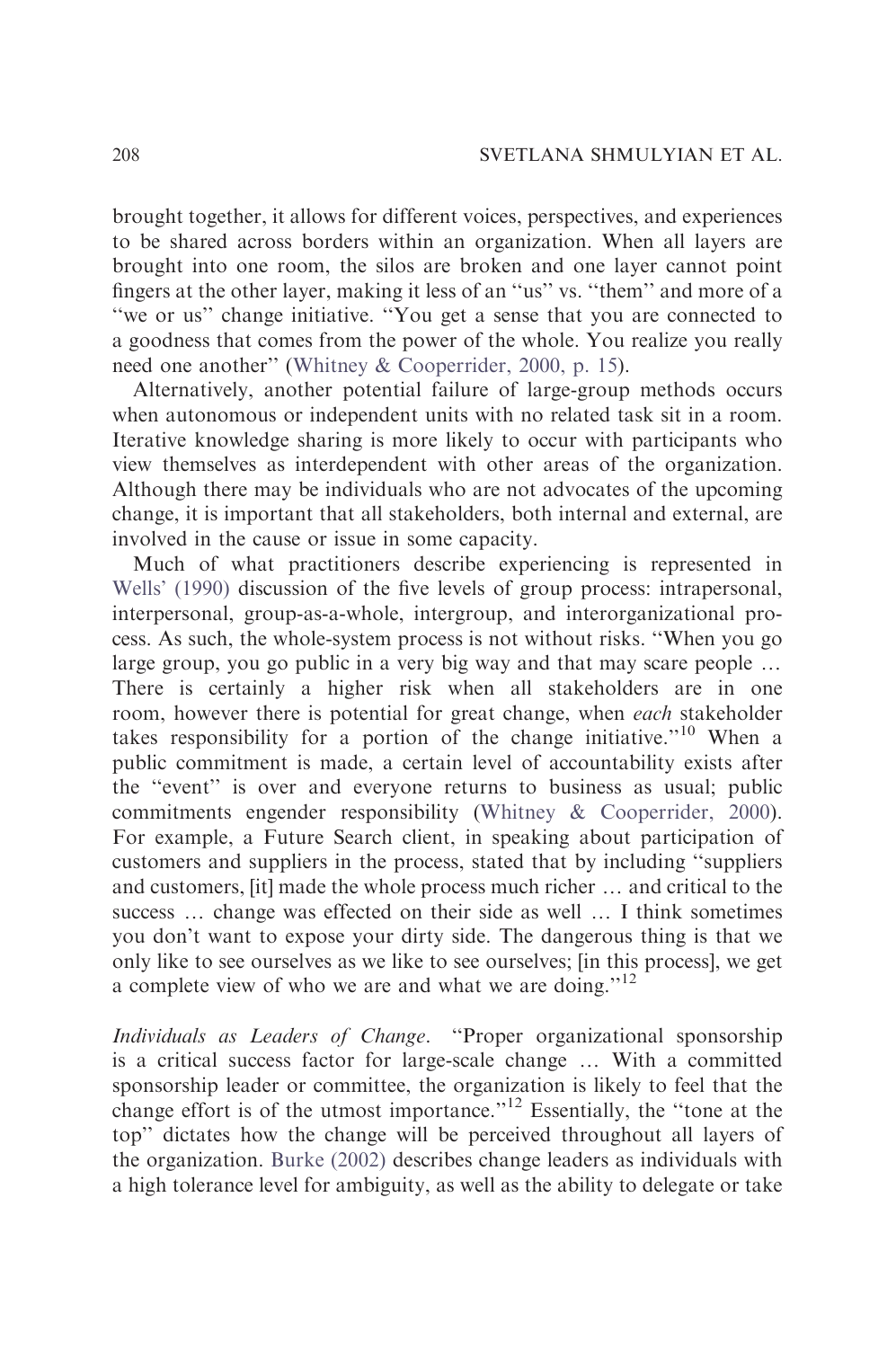control as situations merit. High-level executives need to model the desired behavior, which impacts employees' perception of the change. For example, in IBM's ACT, high-level executives, titled ''change masters,'' also identify other people who can potentially be change enablers throughout the organization.<sup>6</sup>

Many practitioners agree that a large-scale change effort will always be more successful if the sponsor can assist with the implementation of the change. This sponsor(s) has the resources (e.g., additional human capital or funding) for the follow-through and therefore can ensure that the change is sustainable. For example, for Decision Accelerator, the key to sustaining the change is to have sponsorship that is committed to implement the change because they have the authority to apply the methodology to appropriate issues.<sup>4</sup>

## The Intentional Process

Client Situation. A government agency within the national security community utilized Paul Tolchinsky's Whole-Scale<sup>TM</sup> Change methodology to assist with redesigning the training and education initiatives in the organization. With the assistance of the Whole Scale methodology, the organization was able to move the organization from a bureaucratic structure to a training-centric system. Following the specific process prescribed by the Whole-Scale<sup> $M$ </sup> change methodology of small and large groups allowed for a structured process for key stakeholders to discuss the future state of the organization.

Key Issues. [Porras and Robertson \(1992\)](#page-44-0) describe organization development as ''planned, behavioral science-based interventions in work settings for the purpose of improving organizational functioning and individual development.'' Intentional process is essential in ensuring that all development objectives can be met. The elements of such an intentional process include the careful planning and pre-work, adherence to methodology and underlying principles during the event, and thorough post-event follow-through. An intentional process during the event, in particular, encourages participants to experience both subject immersion and intensity of engagement. Intentional process, in this sense, seeks to raise motivation levels and can lead to greater post-event outcomes.

## Intentional Process in Pre-Work

Underlying Principles. While each large-group method has its own unique set of underlying principles, practitioners agree that following the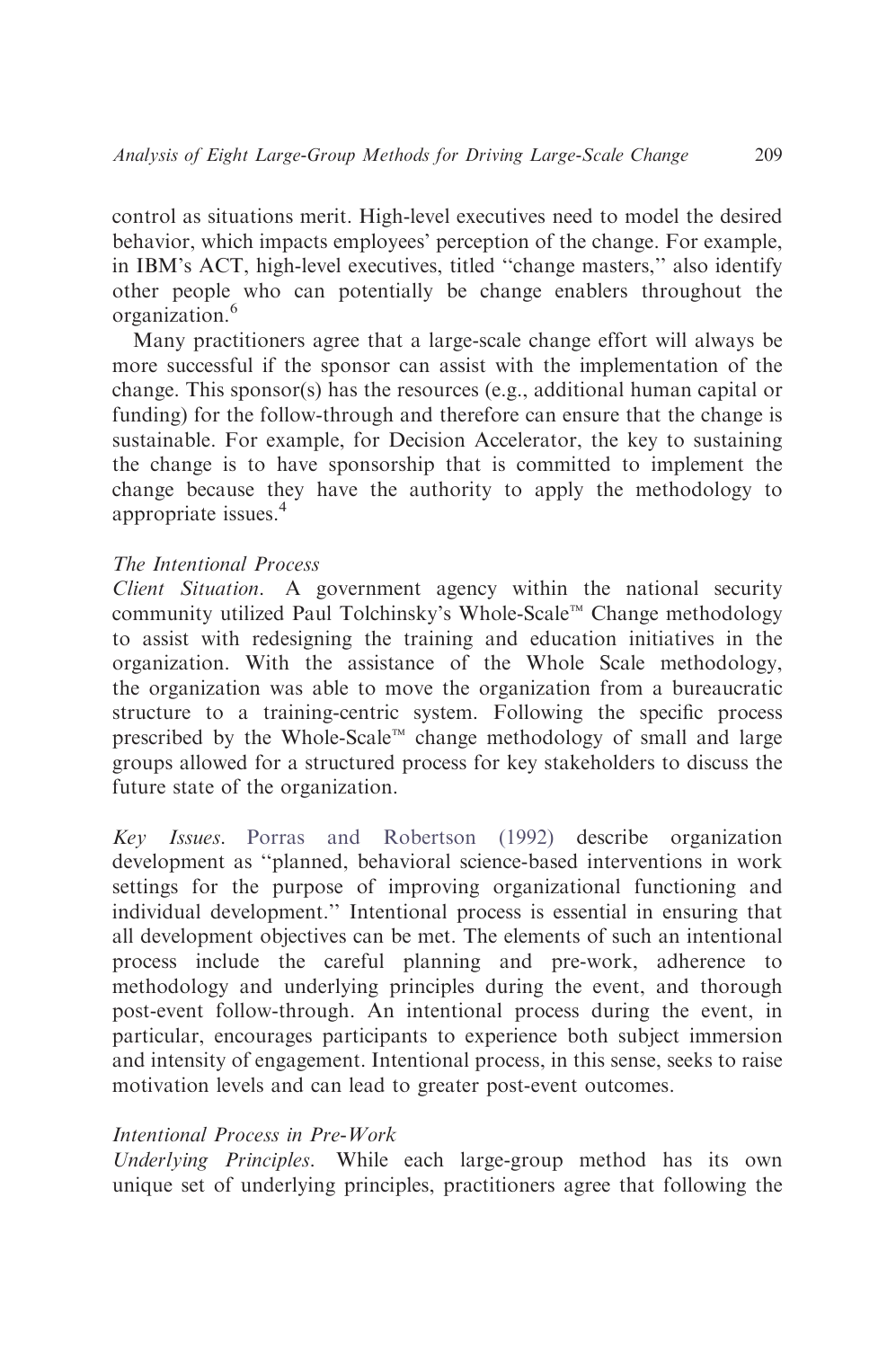''principles'' of a large-scale method is critical in achieving success. For example, in the case of Future Search, ''organizations that observe the principles, will have success."<sup>25</sup> For AmericaSpeaks, events will not be meaningful unless four guiding principles are closely followed: ''The challenge in sustaining this work is great; however, the key is to embed this work into the system on an ongoing basis.''<sup>8</sup> This shift to a new process in an organization can only begin with an event where the guiding principles are strictly observed.

Following the Prescribed Process. Creating an event plan, process, or agenda as prescribed by methodology is crucial. [Schein \(1987\)](#page-44-0) discusses that determining settings, methods, time schedules, and goals are essential tasks. Each large-scale method has different components involved in the process agenda; however, the common collective theme is the need to have details discussed and documented prior to the event.

For example, Bernard Mohr, pioneer of Appreciative Inquiry, stresses the importance of having the summit planning group actually engage in Discovery, Dream and Design in their own planning work for the larger summit – thereby giving them an experiential preview of the summit itself. Mohr also suggests that the time to establish ''boundaries or givens'' is in the planning of the summit and not in the middle of it. ''The outcomes of an Appreciative Inquiry Summit are never known in advance, just as the outcomes of any conversation are never known in advance. You can structure, frame and set some boundaries, but even within that structure and frame and boundaries, the Appreciative Inquiry Summit method is fundamentally a method of social innovation. By definition innovation is something we haven't had before and we can't predict it ... and of course, the extent to which the people that have access to controlling the resources and influence and authority within the system are comfortable with that, has a direct bearing on the outcome of and use of the method."<sup>11</sup>

Marvin Weisbord and Sandra Janoff point out that cases where Future Search has not been as successful have been due to an organization attempting to reduce costs by reducing time requirements or compromising on number or experience level of facilitators.<sup>15</sup> Joel Fadem, practitioner of Decision Accelerator, speaks of the process agenda as a script of all the fine points that should occur in the event. Sponsors and key decision-makers should review and refine the script many times before the event occurs. Fadem states that the script should include information regarding attendees, human infrastructure (i.e., facilitators and external consultants), time boundaries, structure of small and large-group meetings, and the process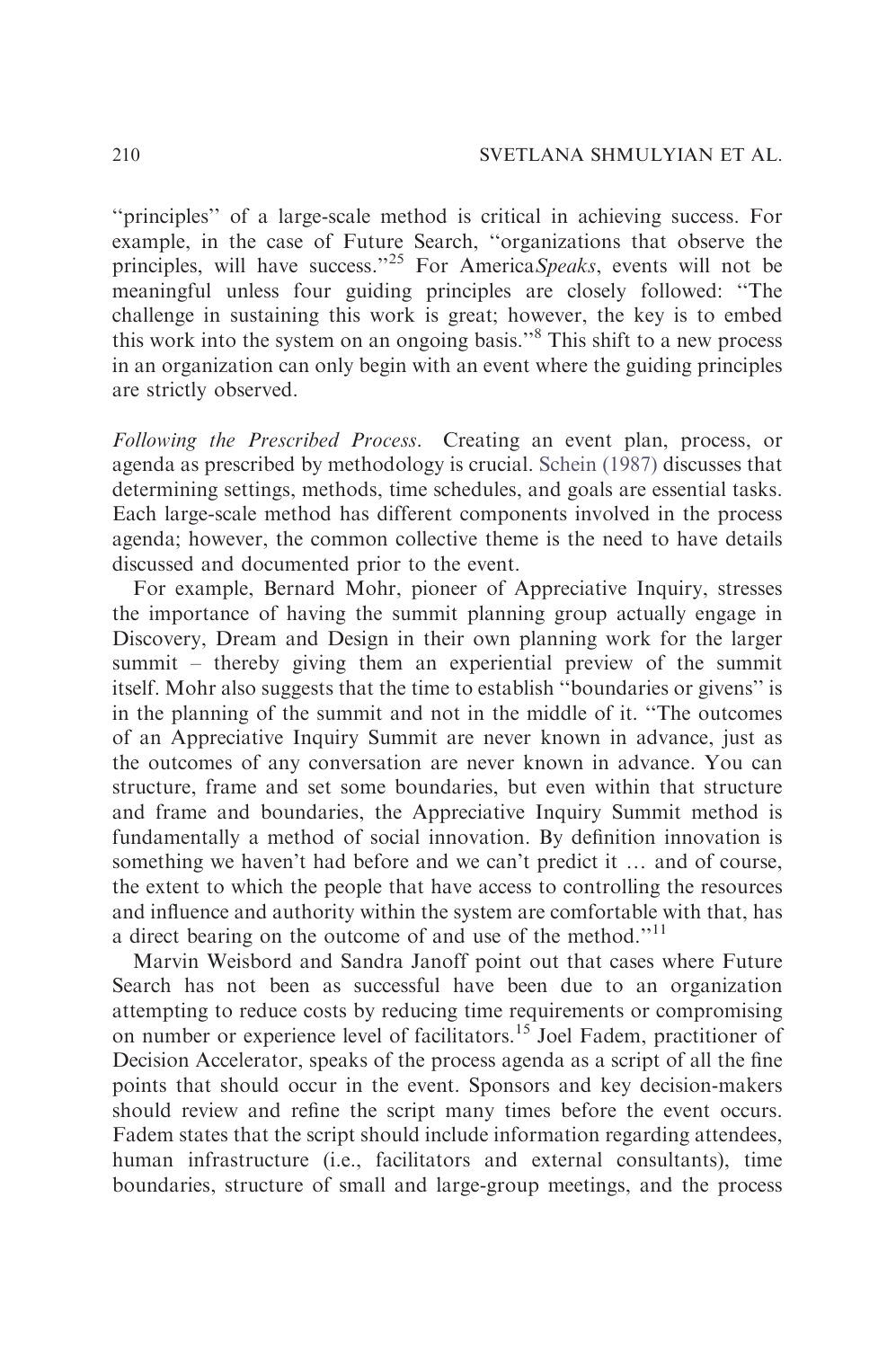for follow-through of action-items derived in the meeting.<sup>22</sup> IBM/ACT requires a planning team prior to the event to organize key stakeholders, issues to be discussed, and small- and large-team sessions.<sup>6</sup> Participative Design requires the creation of a design team to work on preparation for the event. AmericaSpeaks has process walk-through sessions prior to the event to make sure all details are thought of as they relate to process and human infrastructure. Consultants and facilitators present at the event are recruited based on their skill set as it relates to conflict resolution and meditation.<sup>8</sup>

## Intentional Process in Delivery

Creativity Supported by Structure. [Marshak \(2006\)](#page-44-0) points to five dimensions – political, inspirational, emotional, mindset-driven, and psychodynamic – that can facilitate or derail change at the individual or group level. Practitioners and clients alike describe managing these dynamics within the event structure to support creativity and change. ''The process grew out of the meeting itself; we started with a clean slate and dreamed where we wanted to be," says a client who used the Appreciative Inquiry Summit process. He describes the ability of the Appreciative Inquiry Summit to allow for creativity through the structured use of the phases of the methodology.26 Bernard Mohr, pioneering practitioner of Appreciative Inquiry, describes why starting an Appreciative Inquiry Summit with Discovery using the ''paired interview technique'' is important: ''the intention at the start of the summit is to create new relationships within the system, relationships across boundaries of hierarchy or departmental silos, so that in the process of answering the inquiry questions, people build new kinds of connections, which become the essential 'fuel' for the implementation process."<sup>11</sup> Similarly, Marvin Weisbord and Sandra Janoff, practitioners of Future Search, discuss the underlying principles as a structure to house the creativity and innovative thinking that the participants bring to the event. The principles are simply the blueprint to allow the participants to focus on a common ground and think of future solutions for the issue(s) at hand.<sup>15</sup> Don de Guerre, Participative Design practitioner, also discusses the concept of working within the framework of six psychological principles, but allowing for space to discuss creative options as they relate to process and design improvements in the organization. ''Participative Design is a participative action research process whereby work is not changed unless individuals have the 'elbow room' to discuss alternatives."<sup>21</sup>

Intensity and Immersion. Conducting meetings in special settings for the purpose of generating change has its roots in the T-group intervention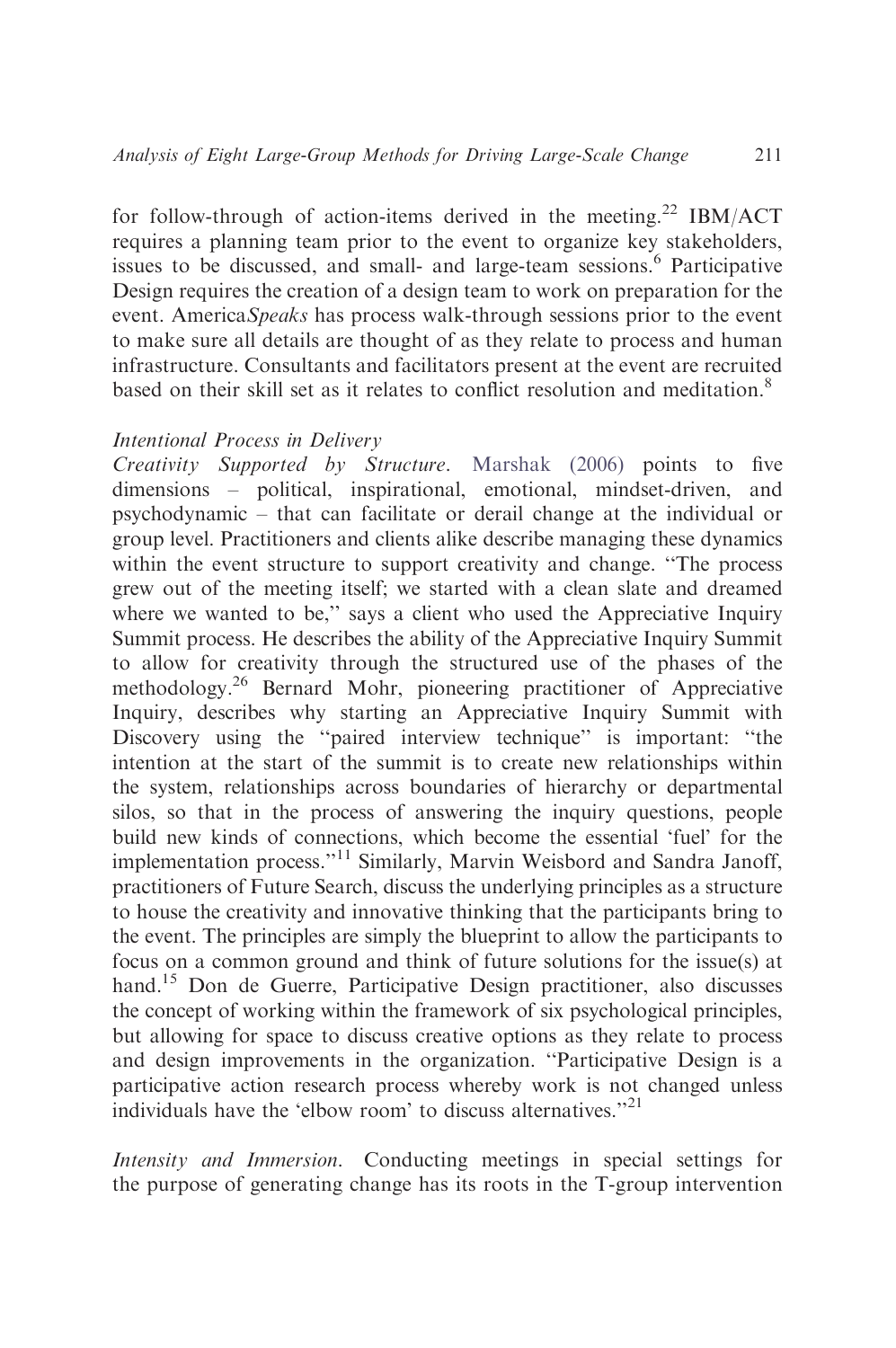[\(Highhouse, 2002\)](#page-44-0). The intensity of the large-group process that participants are engaged in allows addressing issues in compressed timeframes without being interrupted by work. Practitioner Dick Axelrod notes regarding the Conference Model<sup>®</sup>, "We are working on something that is tangible and we are affecting people's jobs. Something they care about a lot. Nitty gritty stuff. It's more than just creating a vision – it's getting into the basics of how we do work and I think it taps into how to improve work  $\ldots$  taps into that in a kind of profound way. In a visceral way, they begin to understand where they sit in the system, how they impact others in the system and there is a community that builds and wants to do something about it.<sup> $10$ </sup>

## Intentional Process in Post-Work

The third stage in [Lewin's \(1947\)](#page-44-0) change model points to the need for establishing a system or process that will solidify the new desired state. Many large-group methods include an important implementation component that includes follow-up processes that need to occur after the event is over. Many practitioners believe that the sustainability of the change effort lies in the follow-through processes, which need to be discussed prior to the meeting.<sup>20</sup> For example, the Conference Model<sup>®</sup> shares the same underlying belief related to follow-through of momentum created in the event. Dick Axelrod, practitioner of Conference Model<sup>®</sup>, discusses the concept of collaborative loops; where the system learns to design their own large groups after the event. The collaborative loops allow the system to learn of a different way to convene whereby the long-term sustainability concern is thought of as a process issue prior to the event.<sup>10</sup>

#### The Right Information

Client Situation. Beginning in 2005, Alegent Health Systems leveraged the Decision Accelerator to facilitate collaboration across the multiple stakeholders in this large and complex health care system. To drive results, Alegent needed to enable dialogue among patients, physicians, community agencies, hospital staff groups, and others. In speaking about the Decision Accelerator's capabilities, the Alegent client highlighted the importance of bringing the right information into the room so that information sharing and immersion can take place. ''The more you can bring the topic and experience to life, the more engaged [participants] will be in the process, and the conversations will be richer.''<sup>9</sup>

Key Issues. In all the large-group methods we studied, access to the ''right'' information is essential to the critical thinking that needs to take place.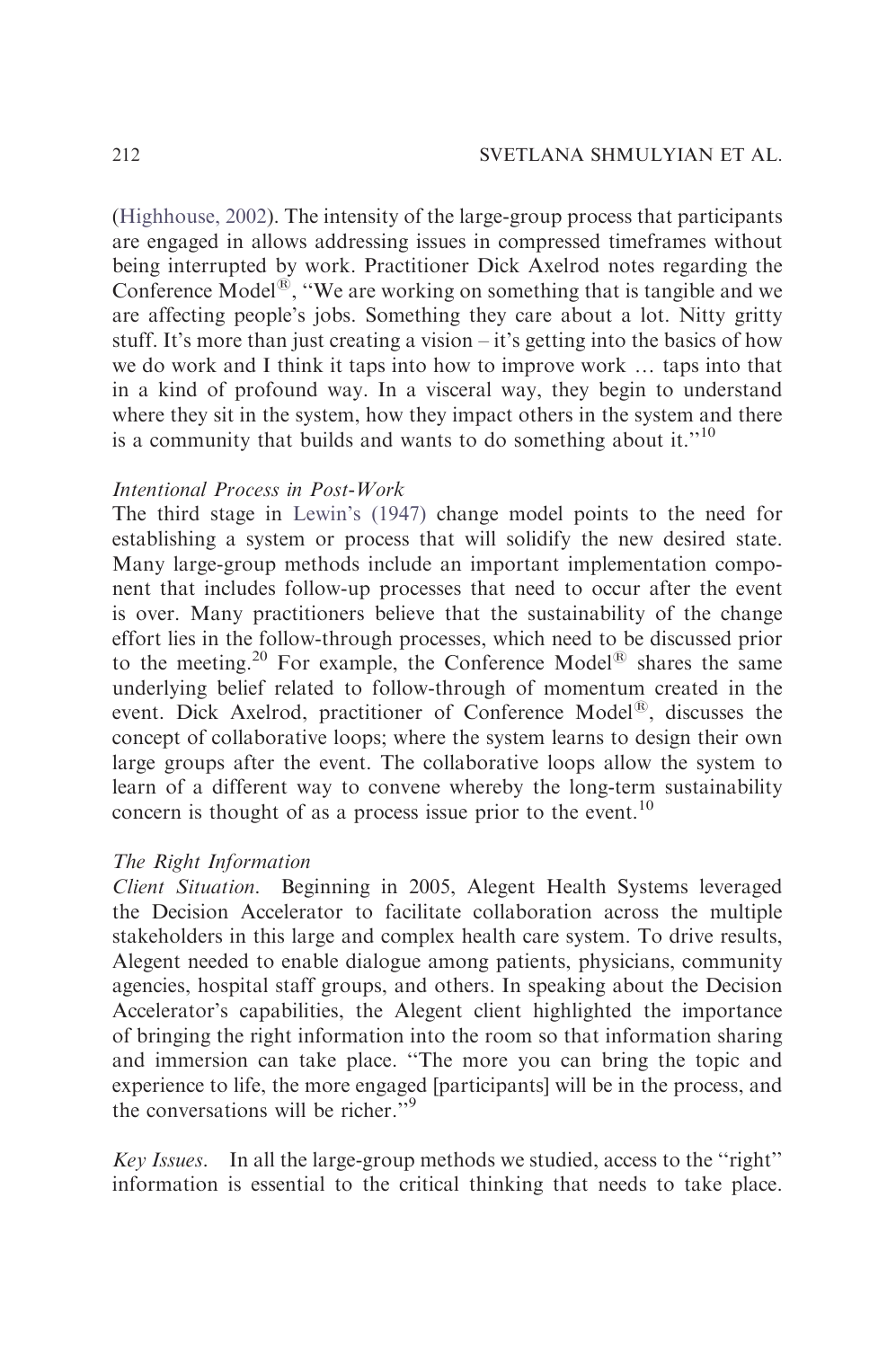To arrive at well-justified solutions, participants need access to comprehensive, relevant, and accurate information in order to carefully and thoughtfully generate ideas and process options. As such, the ''right'' information needs to be both deep and broad. Information may be supplied to participants; at other times, information is generated by participants themselves. In all methods, information serves as the leveling element that enables participants to contribute, develop a shared perspective, and jointly create a new reality.

Facts and Figures as Information. Some methods emphasize that information is that which is sourced from facts and figures data. In this sense, information can be gathered prior to or developed during the process of a large-group method. Business and marketplace information, organizational financial performance data, and human capital data are key information sources that may support event objectives. Additionally, empirically driven data captured during a method's execution is important information to cycle back into the system for decision-making.

For example, the ''Participative Design process is a participative, action research process."<sup>21</sup> Information is collected from system members. Their individual knowledge of and experience within the system is collected during the method's execution. This approach ensures a thorough understanding of the problem domain. Similarly, the Decision Accelerator requires a rapid inspection of information brought into the system by key stakeholders. Information is either brought into the environment through tacit knowledge or created by collective conversation. The Decision Accelerator method in some respects ''acts as a big information processing machine.''<sup>4</sup> Practitioners hypothesize that information processing in this fashion is more than a method, but fundamental to the way work is accomplished. Information used in the IBM/ACT method includes data collected prior to the event. In some cases, information is a collection of key business issues. In other cases, information is a collection of process maps ready for analysis and consideration. In this method, participants are asked to discuss, evaluate, and make decisions based upon business information.<sup>6</sup> AmericaSpeaks events carry this idea forward from organization-level intervention to broad scale public events. An essential concern addressed with this method is the importance of providing participants with access to neutral information. AmericaSpeaks produces a participant guide which contains information that enables participant education prior to the event, to alleviate the concern whether ''a community in the US [can] get enough information to behave democratically.''<sup>8</sup> During the event, software assists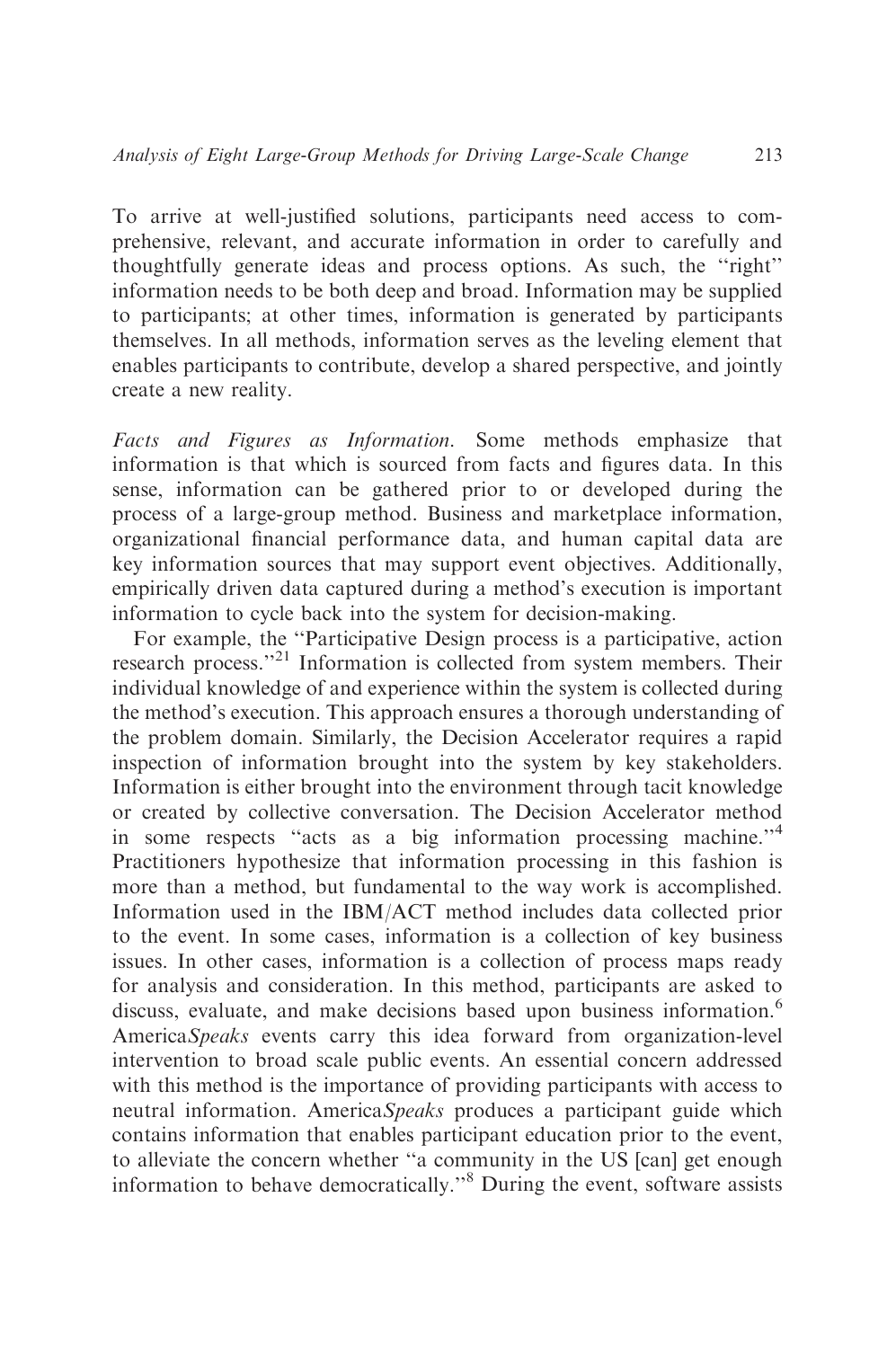in collecting information, providing a real-time feedback loop that enables both small-group discussion and large-group decision-making.

Emotional Experience as Information. Other methods assume that information is a blend of, or the intersection between, fact and figures data and the human experience. For these methods, both types of information represent key inputs to and outputs from events.

Historical and current information about the session topic is fundamental for a successful Future Search conference. Sharing and discussing this kind of information creates common ground and is essential to action planning. During a Future Search conference, participants discuss how they are addressing key trends now and what they want to do in the future. As such, the Future Search method supports discovery of new information [\(Weisbord & Janoff, 2007\)](#page-45-0).

Similarly, the Appreciative Inquiry Summit, one method within the larger practice of Appreciative Inquiry, also assumes that information exists within participants [\(Cooperrider & Srivastva, 1987](#page-43-0); [Cooperrider & Srivastva,](#page-43-0) [1999\)](#page-43-0). The method relies upon inquiry to vocalize that information and bring it forth into the system for evaluation. Bernard Mohr maintains that ''historically, we have thought of the process of data collection or inquiry or research as something [that] comes prior to change in human systems ... the rethinking that Appreciative Inquiry has brought to the table (is  $\ldots$  the awareness that change begins at the instant of the first question).<sup>''11</sup>

Paul Tolchinsky describes information as a key component of the Whole-Scale<sup> $M$ </sup> Change method, which depends in part on the sharing of information so that participants in the organization can make thoughtful decisions, both individually and collectively as a system.<sup>20</sup> The Conference  $Model^{\circledR}$  practitioners recognize the role information access plays in enabling transparency. ''In a visceral way, [participants] begin to understand where they sit in the system, how they impact others in the system and there is a community that builds and wants to do something about it."<sup>10</sup>

#### The Right Infrastructure

Client Situation. The executive of the Vision Council was trying to enable a community of eye health care professionals, manufacturers, and suppliers achieve a goal: to develop a public health message that all could agree to and support. There had been many attempts at crafting a unified eye health message with no success. As a result of using the Appreciative Inquiry Summit method, not only were they able to come to agreement on the essence of a public health message, they also agreed upon structures and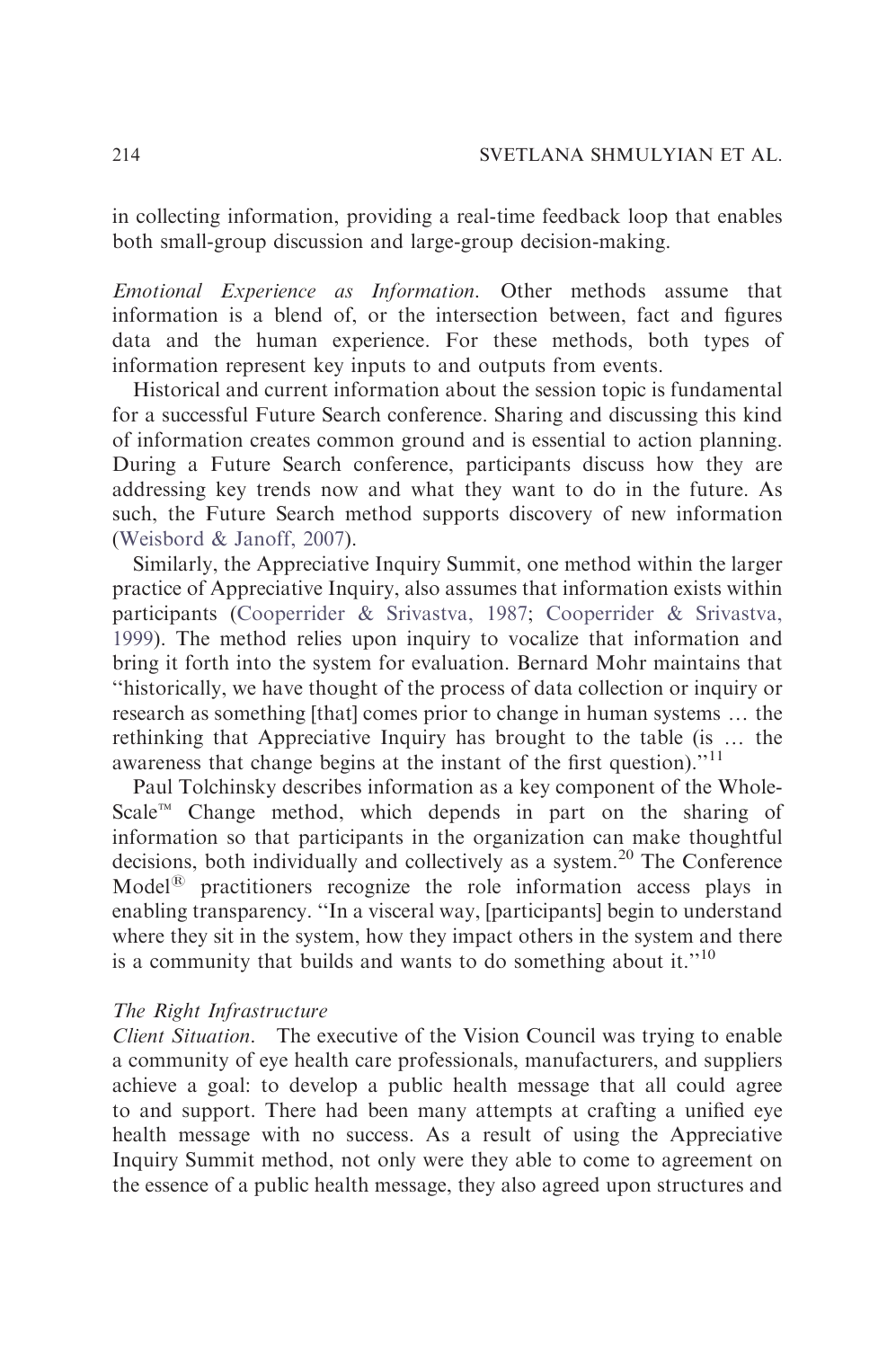funding needed to carry forward the execution of that message. The latter outcome, a legal entity (the formation of which was concluded within just months of the summit), was unexpected. ''You cannot do something like this virtually. You can do follow up things but the meeting was so important. You have to have the face to face. $127$  This outcome demonstrates how the Appreciative Inquiry Summit method, its infrastructure, and its approach enable collaboration and accelerated social innovation.

Key Issues. Both physical spaces and networking technologies permit large numbers of stakeholders to be actively engaged. Both infrastructure elements serve to support the collection and analysis of data, as well as enable decision-making and planning. Technology, in particular, has added value to large-group methods in the same way it has enhanced human productivity and effectiveness in other domains. A variety of technological tools have been used in lieu of physical space or in concert with physical space. Ultimately, adequate infrastructure enables group process, and some methods leverage infrastructure more than others to create an environment where change can take place.

Infrastructure as ''Container''. Some large-scale methods use infrastructure to establish a ''container'' ([Green & Molenkamp, 2005](#page-44-0)) where events can take place. The ''container'' holds participants together in some fashion for an agreed upon period of time. At a basic level, infrastructure includes facilities to house the attendees, meeting space for large- and small-group interaction, and electronics for communication vehicles. In this respect, infrastructure plays a valuable but supporting role in providing logistical support and facilitating interpersonal relationships and collaboration.

Paul Tolchinsky commented that ''you can't use high technologies effectively unless you have ways for people to connect on an emotional level."<sup>20</sup> The Whole-Scale™ Change methodology includes both in-person group sessions and technology-supported communications to encourage participation and engagement. The Conference Model's $<sup>®</sup>$  approach is</sup> similar, using a series of large-group events and walk-through events over time, based on an organization's needs and change plan. ''You have to create connections between people and the purpose. You have to promote a sense of equity and fairness in what's going on."<sup>10</sup>

Infrastructure as Enabler. Some methods further leverage the ''container'' to create enabling conditions for group-level patterns and ideas to surface. In this respect, infrastructure functions to elicit group dynamics that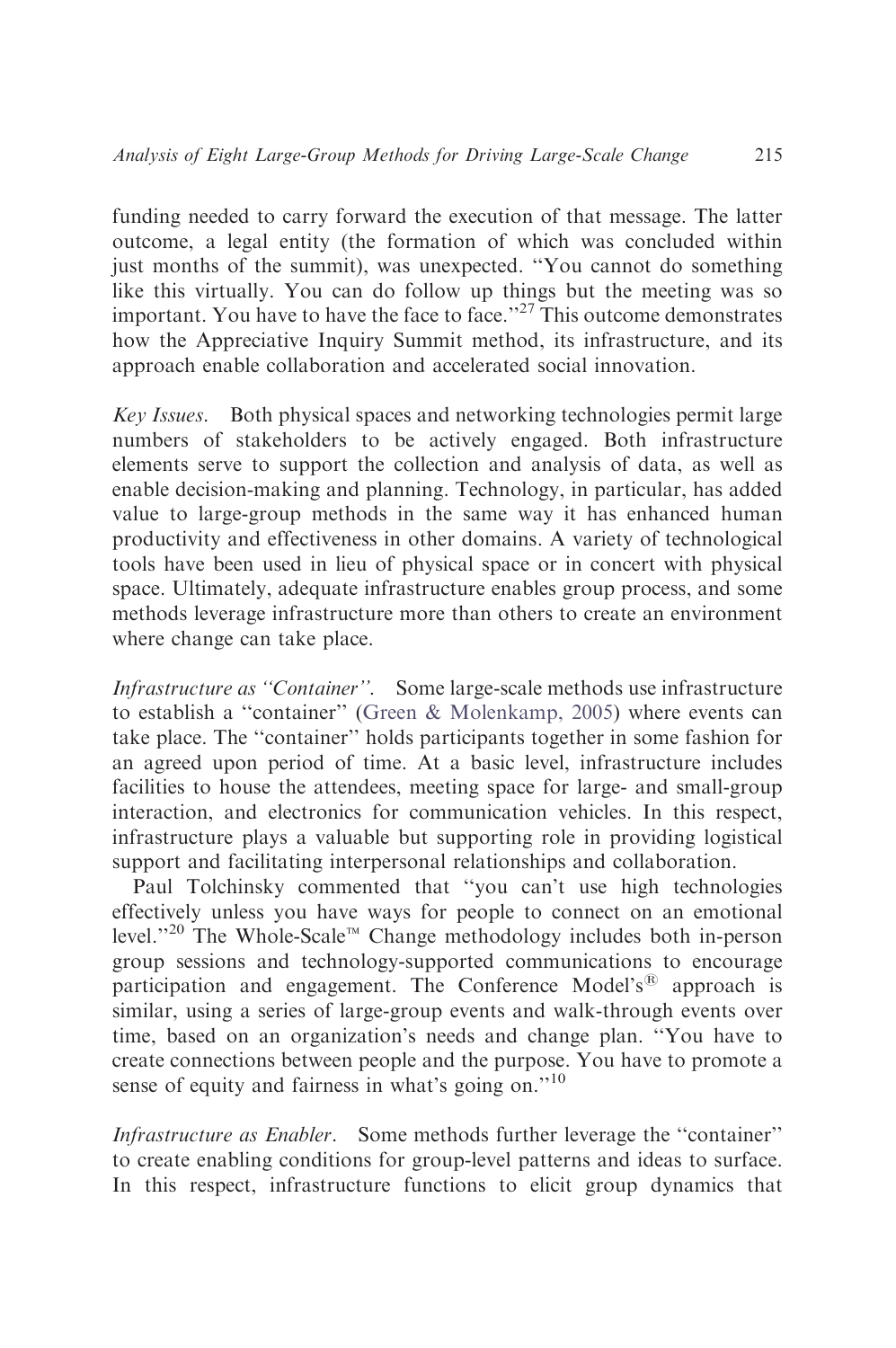dislodge historical norms, support idea generation, and optimally convince participants to change.

For example, the Decision Accelerator leverages physical space, flexible furniture, and tools to enable collaboration across organizational levels and roles. The method creates "a new social physical model ... not the historical downstream planning process.''4 Similarly, the Appreciative Inquiry Summit method stipulates that participants move between various groupings during the summit from groups of two, to groups of six to eight and then larger and larger groupings: These various groupings allow for integrating conversations at many levels ''you can structure, and you can frame and you can set some boundaries, but even within that structure and frame and boundaries, the Appreciative Inquiry Summit method is fundamentally a method of social innovation, and by definition innovation is something we haven't had before and we can't predict it. Therefore, having the chance for all members of the system to be in dialogue on all aspects of the preferred future is essential to creating actions to which everyone can commit.<sup>"11</sup>

In addition to physical space and technology, the AmericaSpeaks methodology leverages a highly skilled human infrastructure to ensure that all voices are heard. AmericaSpeaks uses technology infrastructure to bring people into public policy-making, and human infrastructure of trained facilitators – ''people who are capable of process consultation, conflict resolution and mediation'' – to enable dialogue and ensure the legitimacy of event outcomes 8

## How do They Work? The Artist as a Conductor of Large-Group Methods

[Holman et al. \(2007\)](#page-44-0) suggest that mastery of any whole-system change method is a lifetime's work. For the practitioners interviewed for this chapter, that idea is quite literally true. These practitioners are members of an elite group of ''Artists'' and pioneers in large-scale change methodology. Whether driven by a fundamental desire to help people, a deep calling toward social action, or simply dissatisfaction with the status quo, these practitioners innovated and created new ways of implementing change. [Burke \(1997\)](#page-43-0) maintains that organization development as a field was founded on both humanistic values and ethical concerns for democracy and social justice. In our discussions, the practitioners shared their ideas about what makes large-scale change methods, in particular, so successful. In truth, however, it seems insufficient to discuss the ''art'' without thinking about the ''artist'' and his or her contribution to the art.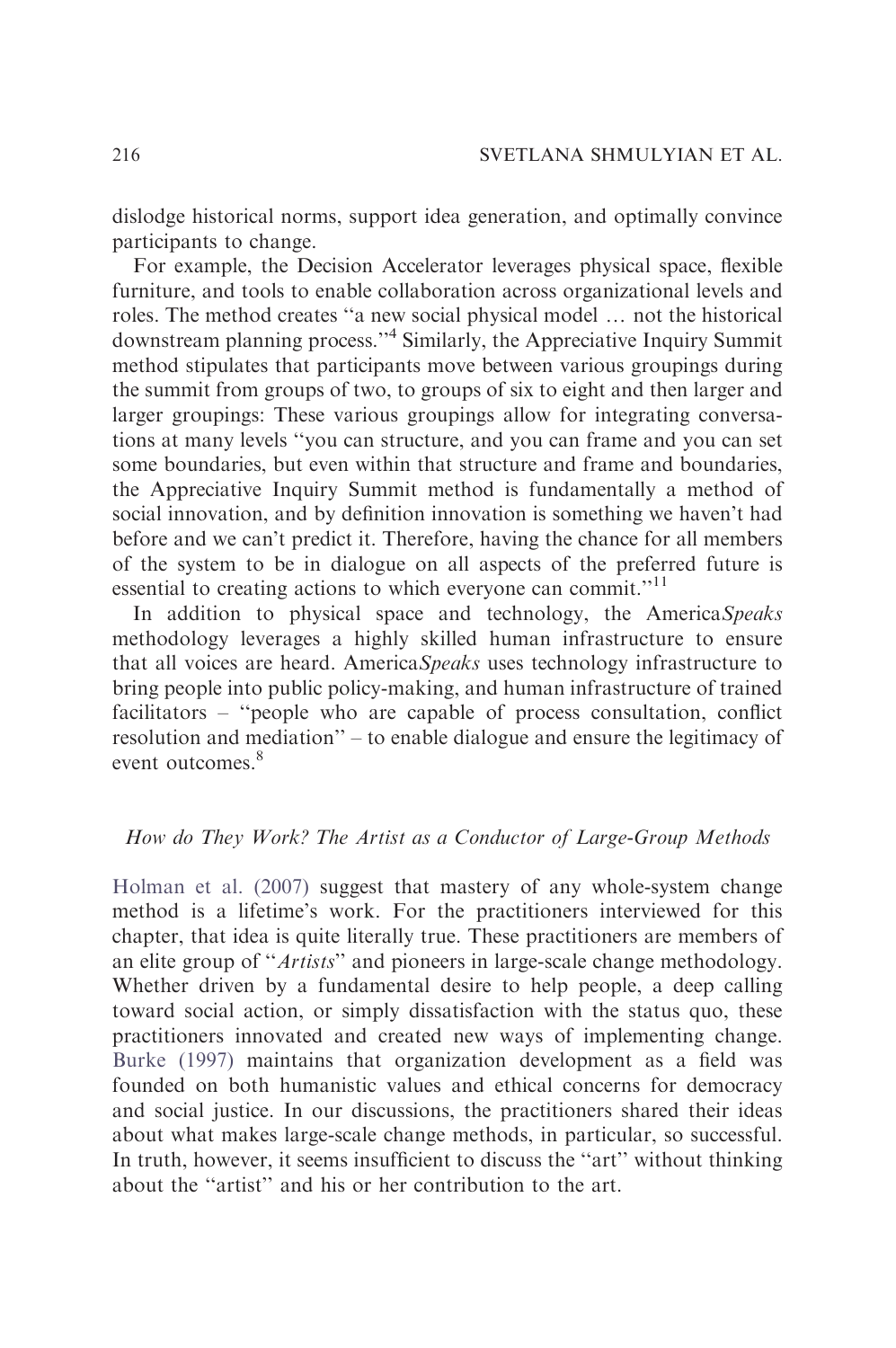Consider [Schein \(1999\)](#page-44-0) and his description of three distinct types of consultation: the expert consultant, the doctor/patient model of consultation, and the process consultant. He writes that the expert consultant is a valued advisor and provider of expertise. He goes on to describe the doctor/ patient model of consultation, where the physician asks questions and provides a diagnosis and prescription. He closes with a description of process consultation, where a helping relationship is created as a medium for change. The practitioners we interviewed could be viewed as consultants functioning in all three capacities, and yet, this representation may be simply a baseline description of their capabilities. These practitioners possessed the critical capabilities and experience needed to manage the consulting process, conduct analysis and diagnosis, design appropriate interventions, facilitate and perform process consultation, develop client capability, and evaluate organization change. ''There is this intersection between whatever the situation might require, whatever the consultant bias is towards a particular methodology, and whatever the client can tolerate."<sup>10</sup>

[Worley and Varney \(1998\)](#page-45-0) compiled an extensive record representing the body of knowledge, skills, and competencies needed for practitioners in the organization development and change profession. As this chapter focuses on large-scale change methods and the ''artists'' who brought them to life, we turn our focus specifically to facilitation, where the artists' unique characteristics and abilities are critical to successful delivery of large-scale change.

## Consultant as Seeker

Paul Tolchinsky describes how he ''was looking for how can we speed the organization design process and how [he] could be get more participation'' in the process.<sup>20</sup> Collaborating in the development of the Whole-Scale<sup> $M$ </sup> Change method was the outcome of a need for a new way of doing things. Perhaps this process of continual questioning reflects how the "artists" we interviewed are so innovative in their work. The large-group method consultants we spoke to possess passion, a sense for risk-taking, creativity, and a willingness to experiment. In talking about large-group methods practitioners emphasized that ''everyone pushes the boundaries. [Practitioners] are continually validating the parameters. Do these principles make sense to leaders and to the consultants that guide people?"<sup>15</sup>

#### Consultant as Agent

Consultants often play a special role during the large-group method facilitation that is both different from and similar to other roles that consultants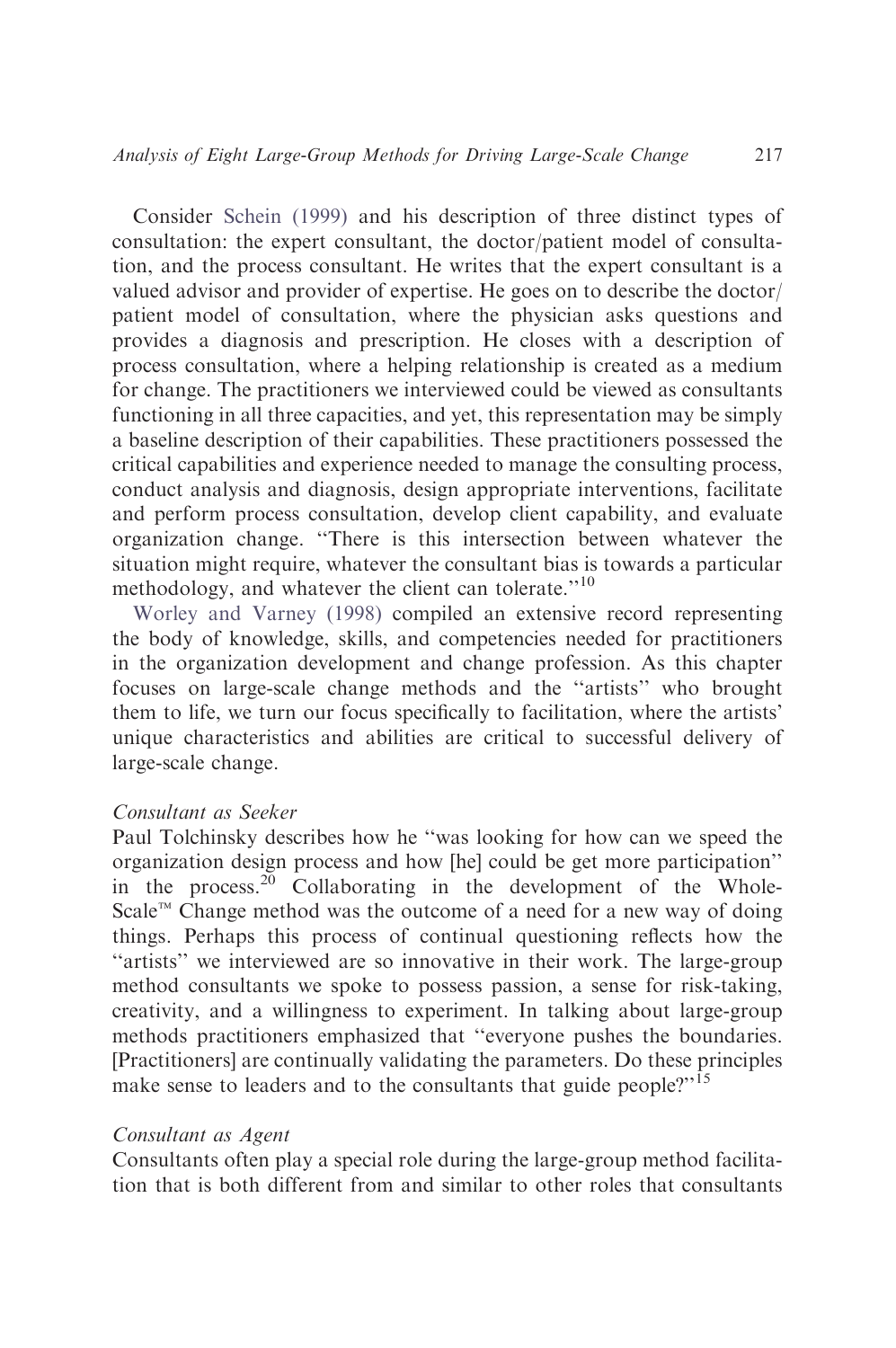usually play in the Organizational Development world. Facilitators must ''enable learning at a new level''<sup>15</sup> by ''paying attention to the individual's journey and the organization's journey'' and ''how you allow the individual to work on individual dynamics and organization dynamic."<sup>20</sup> Bernard Mohr recognizes how a consultant influences outcomes. As a leading practitioner of the Appreciative Inquiry Summit method, Mohr argues that ''objectivity in inquiry is a false premise. There is no such thing as an objective question. All questions are an intervention, which move the system into one direction or another. Every question therefore has within it the seeds of the system's future''<sup>11</sup> Carolyn Lukensmeyer argues that we ''need those skills and use those skills for the common good.''<sup>8</sup>

In sum, the ability of an *Artist* to be both premeditated (in competently executing every complex detail of the method) and ingenious (in sensing when the changes could be made in real time in order to better meet client objectives) is crucial. This is something that practitioners describe as "delivery agility"<sup>22</sup> as the critical factor for a competent facilitator: "You need to plan an event very well, and then be able to completely change in process if you need to, in order to be productive ... The initial premise was to create the conditions for some new thinking to show up in these sessions. Stimulate people's thinking. You can't guarantee that a powerful effective idea or thinking will occur, but you have to create the conditions where that kind of outcome could happen  $\ldots$  At the end of each day, [there is] a lot of review and rewrite, sometimes even in the middle/during the event. Agility is essential. The facilitator's experience is critical.<sup>"22</sup>

## **CONCLUSIONS**

# Summary of Findings: The Conceptual Model for Successful Large-Group Methods

Based on the findings described above, below is our suggested conceptual model for successful large-group method that emerged from our findings. First, we suggest that a successful intervention results in three key outcomes critical for the long-term sustainable organizational success, including People who are motivated to change, are committed to the changes, and are empowered with new interdependent relationships formed as a result of large-group methods participation; Organizational outcomes, including "hard outcomes" (such as cost savings, revenues, increases in numerically measured customer and employee satisfaction, etc.), as well as changes in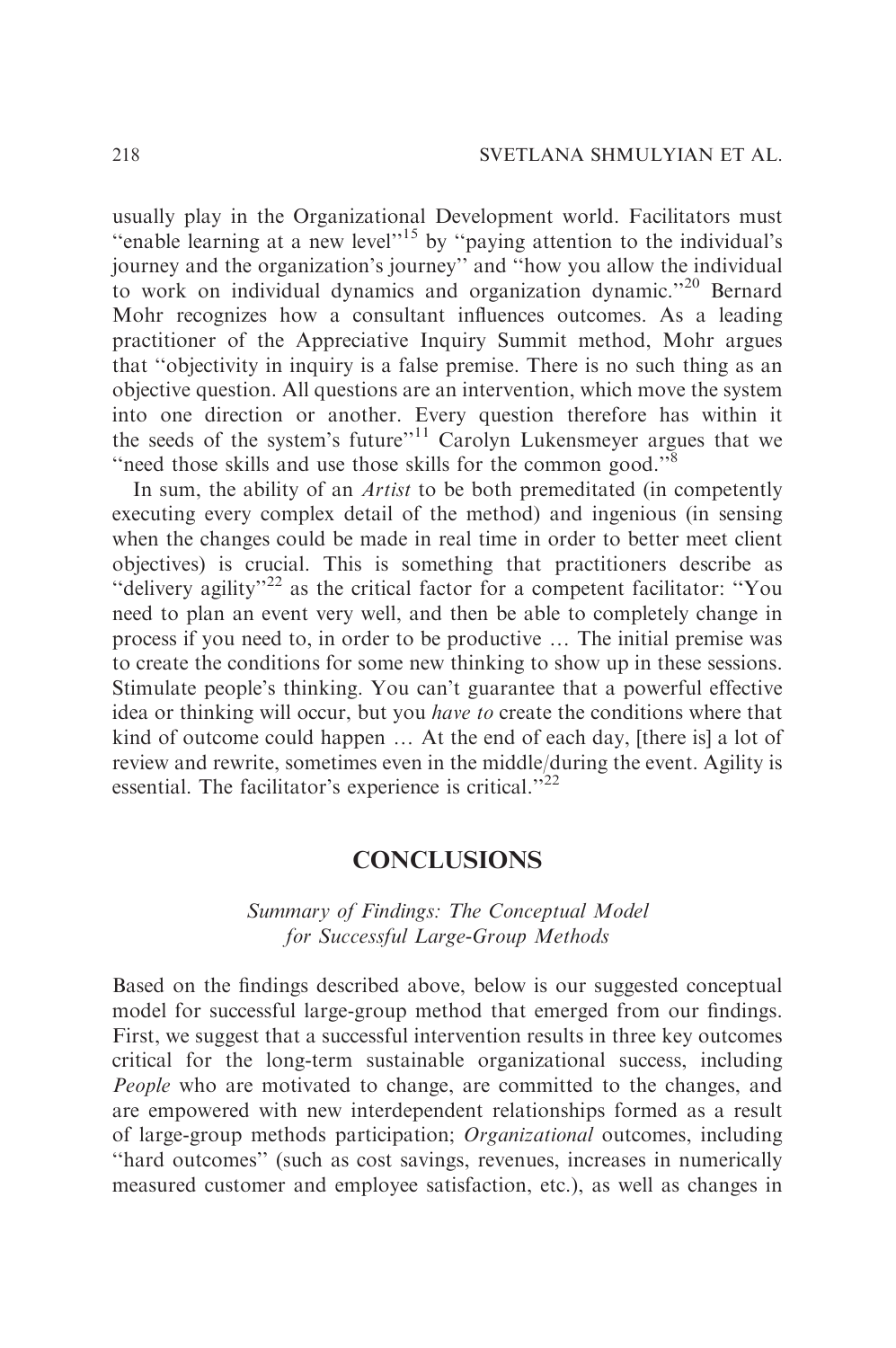

Fig. 1. Conceptual Model for Successful Large-Group Method.

processes, structures, and other organizational aspects aligned to the organizational change objective; and long- and short-term realized benefits that result in the Long-Term Sustainable Change.

We also purport that both the Art (excellence in method execution) and the Artist (the right facilitator) are both necessary for achieving the desired outcomes of the large-group methods. Furthermore, we stipulate that critical elements of Art include the following five elements (or five ''I''s): having the right Individuals in the room, aiming the large-group method at resolving the right Issue; having Intentional process (including structured pre-work, intra-method process, and follow-up); having the right Information in the meeting; and utilizing the right *Infrastructure* (such as specifically appropriate physical space, technology, etc.). We suggest that while these elements of the Art are important, the simultaneous requisite role of the Artist to flexibly manage the tension between the intended rigidity of the Art (the 5 "I"s) and the emerging human dynamics of the large-group method and associated evolving client objectives is critical (Fig. 1).

## Is there a Future for Large-Group Methods?

So, to summarize, we know that they work. There is clear and abundant data throughout many cases included in this chapter – and many that are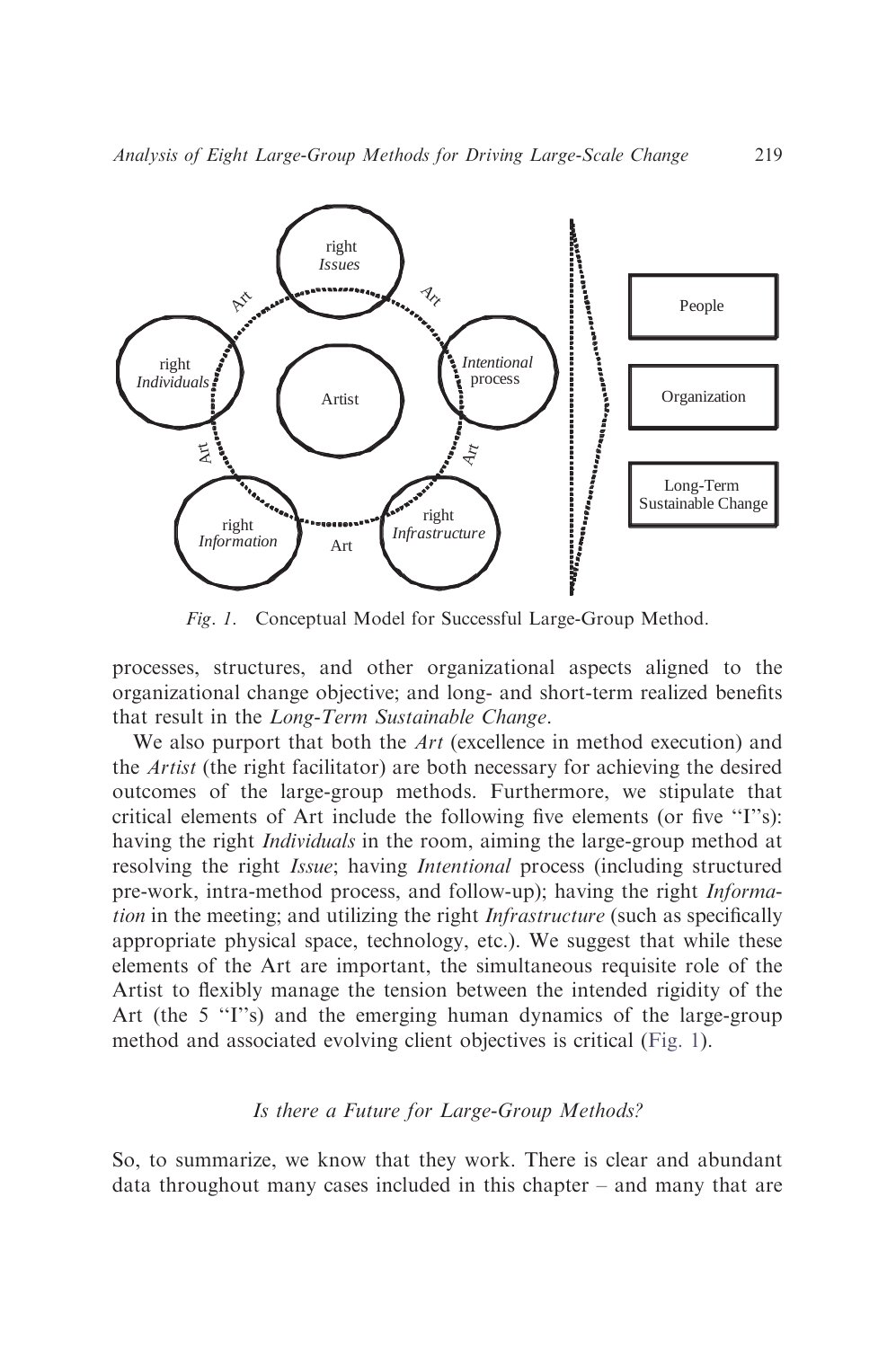not – and throughout the testimonies of our ''panel of experts'' and clients, much of which, for space and other limitations, we are simply unable to include. And while we purposely avoided deep research into the question of ''sustainability,'' as that has been a topic of several other research papers in this series, we strongly believe that the results produced by these methods are ''sustainable,'' at least under any reasonable definition of that word in today's environment. At the very least they are as sustainable as any other set of methods that we believe is out there. Of course, to some degree, the same could be said and has been documented for many other methods that are available today. Six Sigma Quality and Lean Manufacturing projects have been shown to achieve significant impacts and, in many cases, have been shown to have lasting results. And we would be negligent if we did not mention the many successful socio-technical system projects that have occurred over the years, particularly since many of the large-group methods that we examined were identified by our practitioners as having their roots in the work of Emery and Trist (e.g., Emery  $\&$  Trist, [1965\)](#page-43-0). We also believe we understand the elements that make these methods successful, as represented by our simple model above. But is there a future for them?

To answer this question is of course like reading a crystal ball. We have all seen highly successful methods last for a time and then almost disappear, replaced by what some would call a fad and others would call their salvation. As to our group of practitioners and clients we must admit that we were surprised at the diversity of opinion that we heard from those we interviewed on this question (because due to our own enthusiasm about these methods, we expected everyone to say ''yes'').

Surprisingly, the answer was not one that we would call anything close to consensus. Some practitioners felt that given the complexity of the issues, and the need for stakeholder buy-in which seems to only be increasing every day, the ''flattening'' impact of the internet on our society, and the emergence of Web 2.0 tools, there is simply no other option for creating sustainable changes in organizations than ''continuously expanding the circle $128$  – and this is exactly what the large-group methods do. Further, as many of the practitioners of large-group methods indicated, the methods themselves seem to continue adapting to these changes (e.g., the previously mentioned example of the seven underlying principles of Future Search [\(Bunker & Alban, 1997](#page-43-0)) that have now been consolidated into four that includes the elements of the seven – but also some new nuances ([Holman](#page-44-0) [et al., 2007\)](#page-44-0)). Weisbord and Janoff, in commenting on the impending evolution of large-group methods, stated that: ''Now everyone is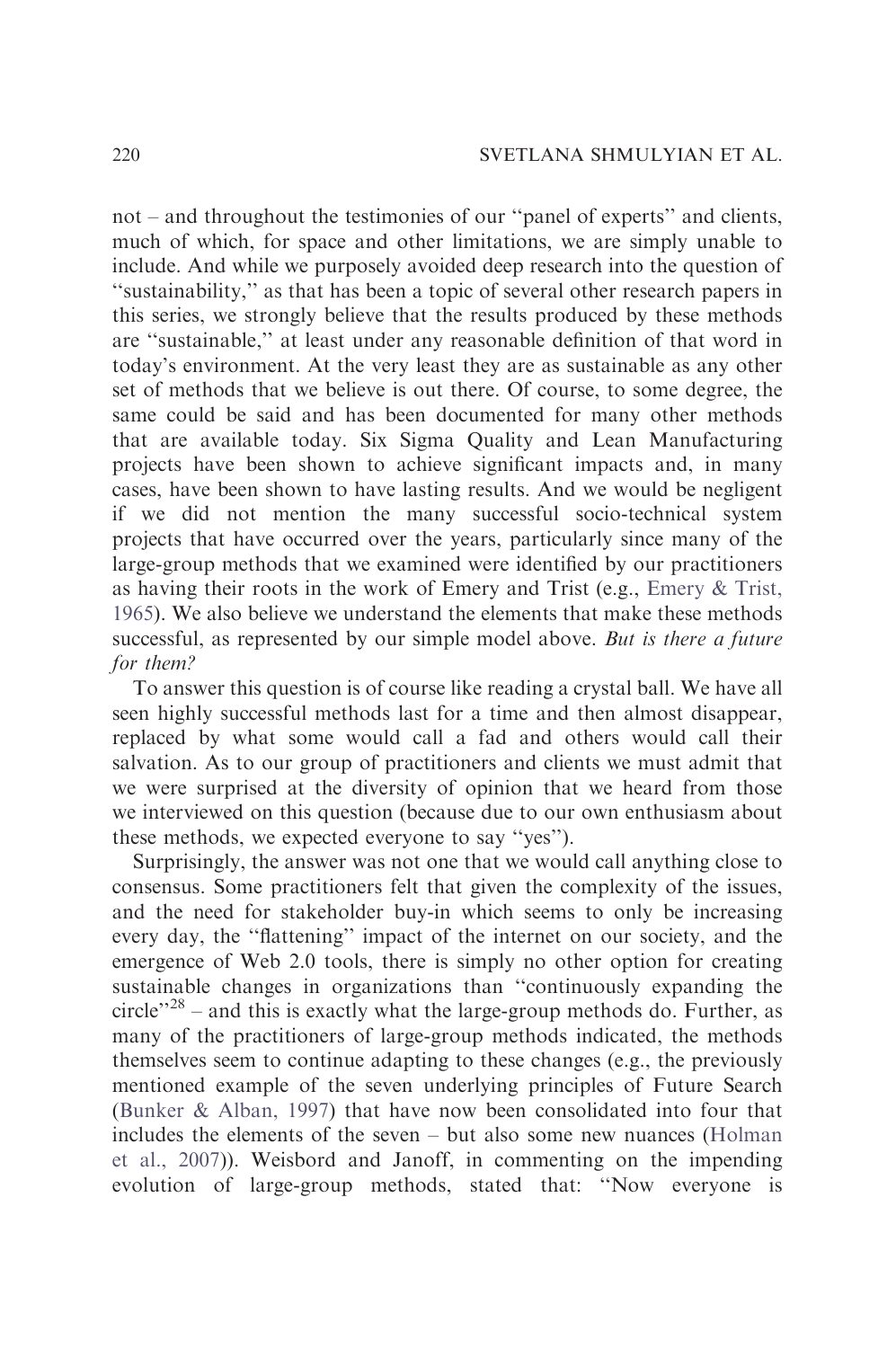integrating-a lot of practitioners tailor make interventions for clients.''<sup>15</sup> As we have previously mentioned, many of the methods themselves have adapted to the changing organizational conditions by becoming Adaptable Methods (i.e., methods used for variety of applications), regardless of what type of issue they have been originally designed to help solving (and the number of Adaptable Methods is likely to continue to grow). Yet, at the same time, many of our research participants (both clients and practitioners) felt that the use of these methods, at least over the last 18 months or so, is not increasing but may well be decreasing with frequency of use (due to the ''method fatigue'' described earlier in the section regarding the limitations of ''People'' outcomes of large-group methods).

Further, it may well be, as we indicated from the outset, that the difficult economic times that mark the period in which this chapter is being written are having an impact on the perceptions regarding future use of large-group methods. Some of our research participants raise a concern that to some clients these methods seem risky as they are not convinced that the benefits outweigh the costs. And ultimately, as several of our practitioners noted, and as other studies have shown, the client, and their willingness to take the risks, give up control, and turn solutions to problems over to ''the group,'' is critical. These types of leaders, these types of clients, are still a rare commodity in our world – and are that much rarer today when, during the time of crisis, many managers default to traditional ways of solving problems. It may be, as several practitioners have suggested to us, that there will ultimately be no choice, that the democratization of our society, brought about by powerful tools such as the internet, will ultimately determine the outcome.

However, we see even a greater risk to the future of large-group methods. This risk goes back to our original question that ultimately formed the title of this chapter. Is it the  $Art$  (method) or the Artist (practitioner)? The answer, of course, is that it is both, and in addition it is the Client. And herein lies the problem and the challenge for the future existence of these methods: the Art cannot be separated from the Artist. While this may be a function of the group of methods we looked at, it is clear that the amount of skill required to perform the Art has come from many years of practice. Our group of practitioners are consultants who may well be at the very height of their consulting prowess, that share the attention to detail, the capacity to listen and respond to their clients, and the ability ''to turn on a dime" when necessary.<sup>2</sup> At the same time only a few methods of those we looked at have so far been extended into a formalized teaching and learning environment. For example, the Future Search is being advanced through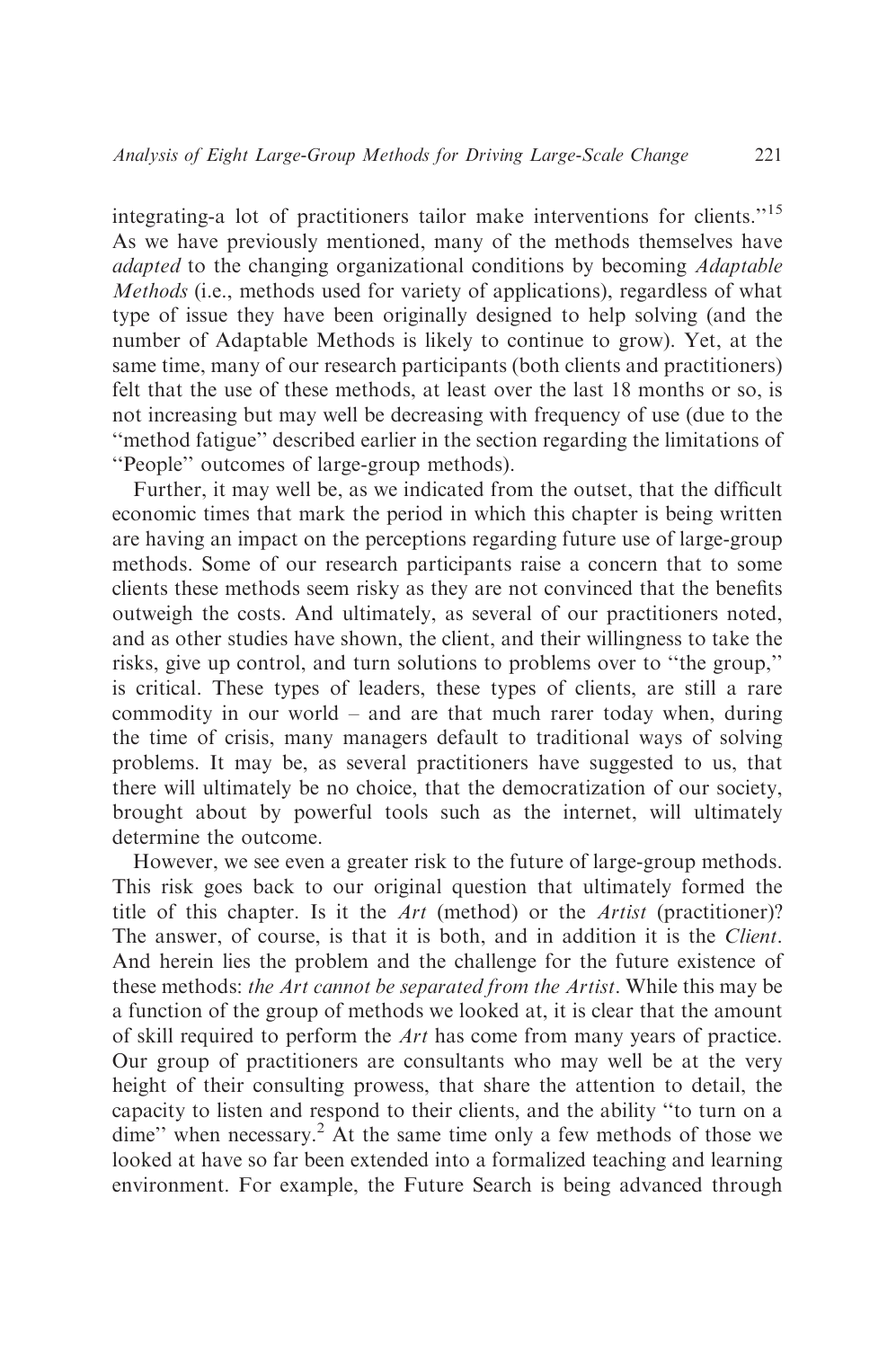the establishment of the Future Search Network (FSN). Further, since 1991 beyond the boundaries of the FSN, Weisbord and Janoff have trained over 3,600 people in Africa, Australia, Asia, Europe, and the Americas to implement Future Search with hundreds more practitioners having replicated Future Search experience in many of the world's cultures.<sup>15</sup> Additionally, there is a large community of practitioners that has embraced Appreciative Inquiry and the Case University graduate program promotes wide practice and institutionalization of this large-group method. The new Artists (and the new Art) of participative design are also coming from the M.A. in Human Systems Intervention at Concordia University in Montreal. However, while these are very hopeful signs of the Art of the large-group methods being shared beyond the network of experienced practitioners (Artists), to our knowledge, and this may well be an error on our part, as we did not explore this question deeply with our group of practitioners, few other methods include with it the intention of creating a significant number of artists of similar skills (outside the immediate consulting practice surrounding the Artist). In other words, there is no Academy of Art yet established that an aspiring consultant, who wishes to gain these skills, can turn to – neither is there a place to go, a business school, that teaches aspiring leaders how to sponsor and lead large group based change processes from inside the organizations. So where, we ask, will our future Artists, both consultants and clients, come from? And will they, as those before them, have to continuously recreate and reinvent the wheel of largegroup methods? Or is there a better way?

These questions, of course, will eventually be answered by the ''next generation'' and we do have some level of hope and trust that at the same time there is what appears to be a great proliferation of different change methods, as identified in *The Change Handbook* ([Holman et al., 2007\)](#page-44-0), there will always emerge a group of great Artists, both managers and consultants, who can take things to the next level. The real question, of course, is how long can the future wait and what will we have lost in our own lack of knowledge transfer from this generation of managers and practitioners to the next?

## Implications for Practice and Future Research

Through our research into the questions posed in this chapter, we conclude that these large-group methods are powerful and are particularly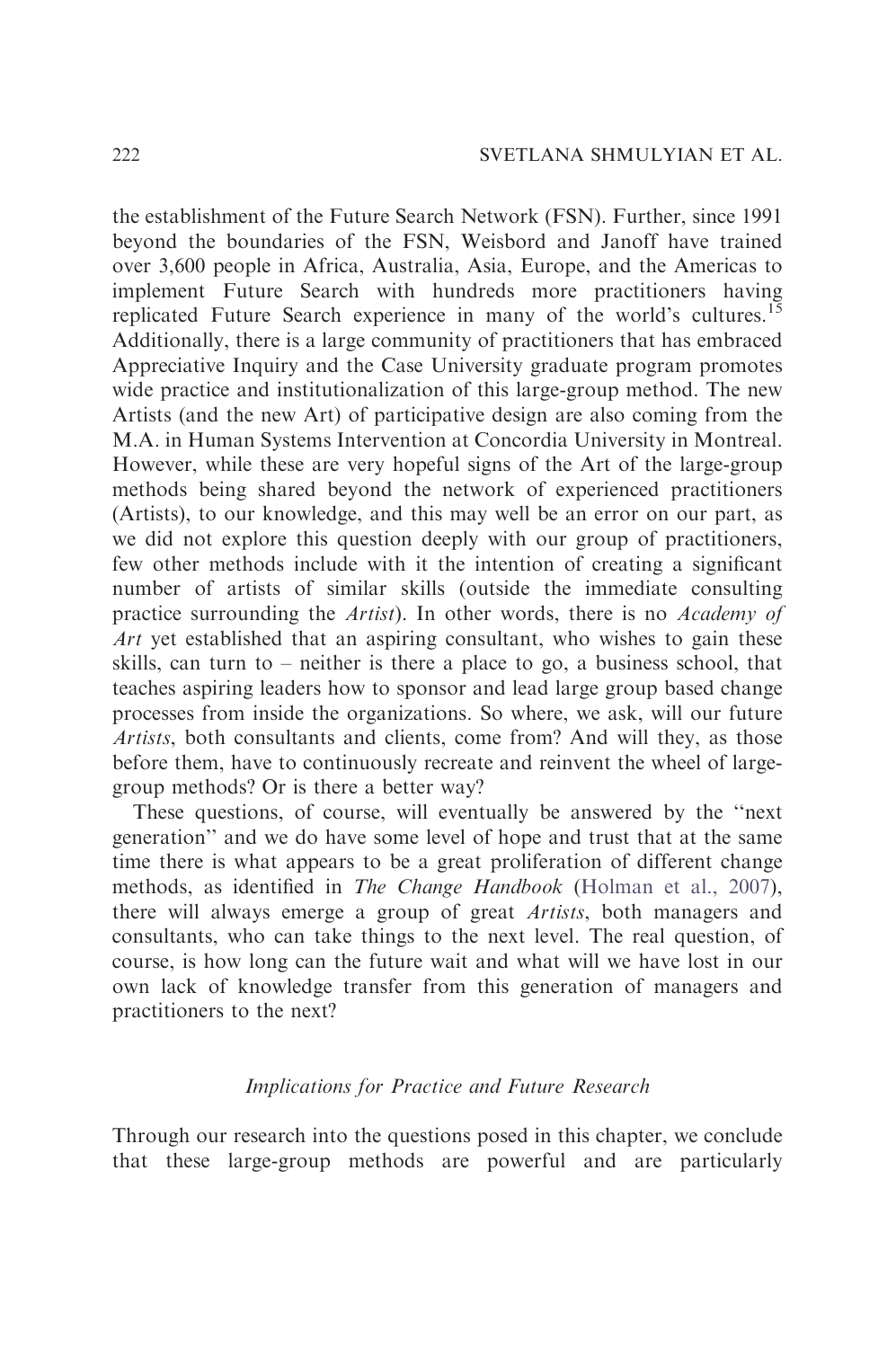appropriate for resolving a wide variety of issues facing today's organizations that operate under such prevalent conditions as technology saturation, increasing interdependence and globalization, economic contractions and expansions, and others that may come to mind – and that this will remain the case in the future. Given the speed of issue resolution resulting from the whole class of large-group methods and their obvious associated cost effectiveness, these methods should continue to be ever more attractive than traditional ''expert-based'' methods for improving overall organizational effectiveness in a sustainable way. We also conclude that the future use of these methods will be challenged by the availability of ''Artists,'' practitioners and mangers alike, who can apply these methods so that they lead to desired outcomes. The limitations posed by perceived risk and the natural inclination that most managers have toward maintaining control within a small group of decision makers will also continue to be a barrier to the use of these methods. The implications for the practice of organizational change and development should be clear, as should the implications for business schools who wish to create leaders capable of leading and sustaining large-scale change.

Practitioners will need to develop beyond the basic skills that are taught to them in even some of the best academic institutions. In addition to basic consulting skills, they will need to develop the skills to plan and lead these types of events and processes, as well as a variety of capabilities to support large-scale change over time. And they will need to have the opportunity to develop these skills under the tutelage of those who already possess them. A solid definition of this ''craft'' needs to be developed and a system to support its development needs to be created. To the extent that this can become more formalized, the Art will have a greater likelihood of successful continuation and expansion, the creation of the Artists. As almost all of our practitioners and clients suggested in one way or another, the need is there. It will be up to the practitioners themselves, in addition to institutions of higher education, foundations, or other future or existing institutions, to create the capacity to meet the need. Much the same can be said for aspiring leaders, managers, and business schools.

As to the future research, our team has only scratched the surface of the answers to the ambitious research questions we have posed in the beginning of this chapter. More formalized empirical study into these questions is needed. More specifically, we suggest the following as some potentially interesting and fruitful questions to address. First, how many companies currently use large-group methods and to what extent they are being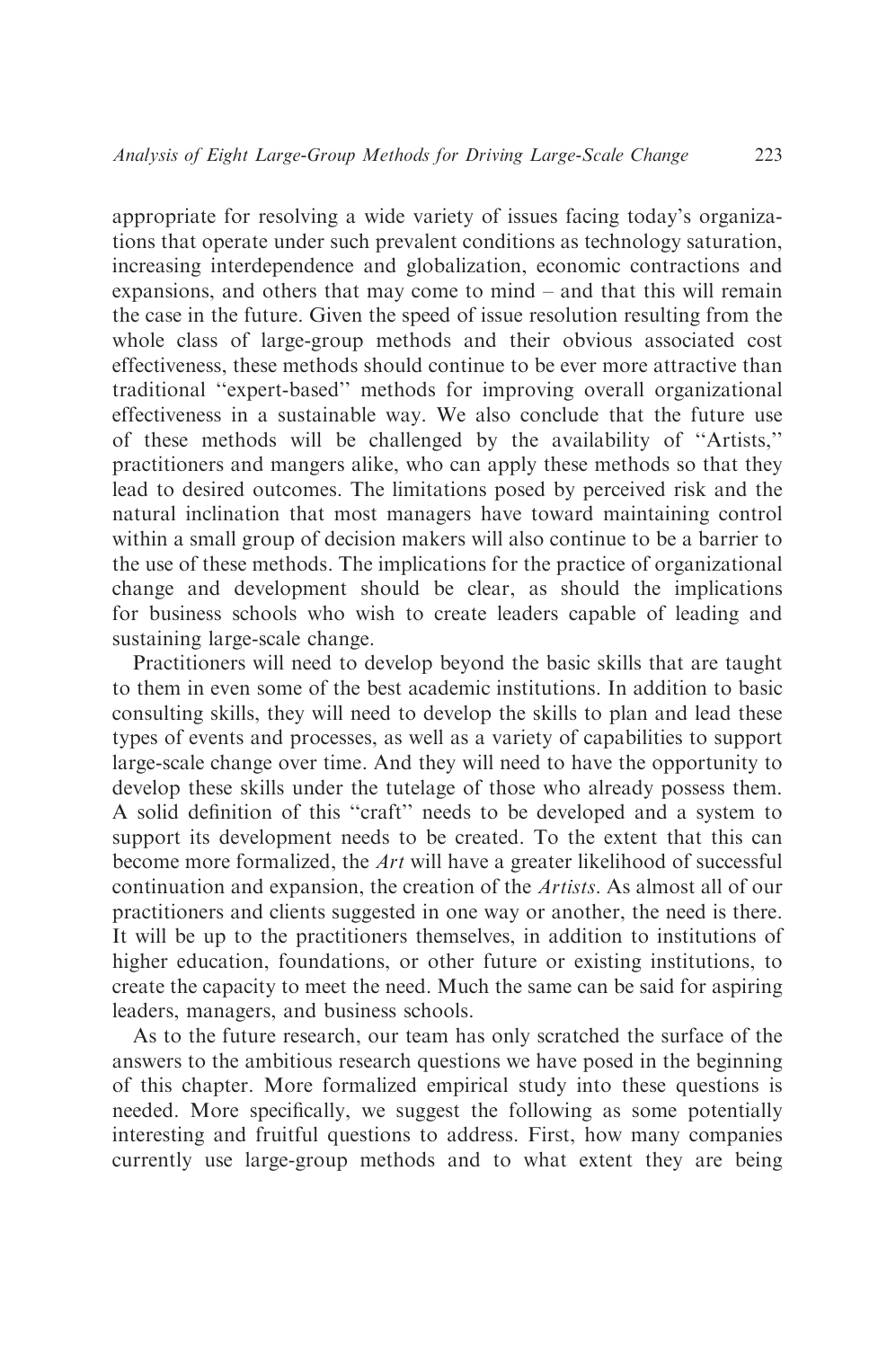successful? To what extent is the use of these methods expanding or contracting? Second, a study of practice is needed to understand what are the skills and capabilities required to plan, lead, manage, and provide effective consultation to leaders and sponsors of change at this level. Third, conversely, we need to look at the characteristics of clients that have greater propensity to use the large-group methods effectively – and, even more importantly, at how do we turn a client that may not have great propensity for succeeding with large-group method into a client that has an outstanding chances of being successful with it. Fourth, to what extent can these types of events be conducted and these methods applied utilizing the internet in new and creative ways and to what extent are benefits, such as the creation of ''social capital,'' either limited or potentially enhanced through the use of these technologies? As several of our practitioners put it, to what extent is what we are learning in face to face, smaller settings scalable to larger and larger systems and is there a way to use technology to accomplish that? Fifth, we feel it would be important to understand what creates the breaking point between transformation at the individual level, which typically seems to occur using these methods, and true longterm organizational transformation. Finally, as we mentioned before, our findings focus on North American practice of large-group methods – expanding this research to include international perspective from clients and practitioners would be a great contribution to the field of studying largegroup methods.

In coming back to the metaphor that we began this chapter with, our team has been privileged to be led by the hands of Artists to ''look behind'' the curtain of an orchestra creating a beautiful symphony that the largegroup methods represent for organizations undergoing organizational change. And in that quick backstage tour, we have seen that no one facet of large-group method in particular is a critical prerequisite for the successful outcomes of these interventions. Instead, it is the interaction of multiple elements within the ''symphony'' of a large-group method that all work together toward the change in human and organizational systems (e.g., right Individuals with the right Information; right Issues within the right Infrastructure, etc.). This conclusion takes us back to the systemic view of organizational performance and, we hope, will provide critical input in further use and adaptation of large-group methods, as long as the essence of these methods (the Art and the Artist) remain at the core of how these methods are implemented because, as Jennifer Hambrick, a WOSU Classical Music radio station host, put it, ''in that essence live the human and the divine'' ([Hambrick, 2009](#page-44-0)).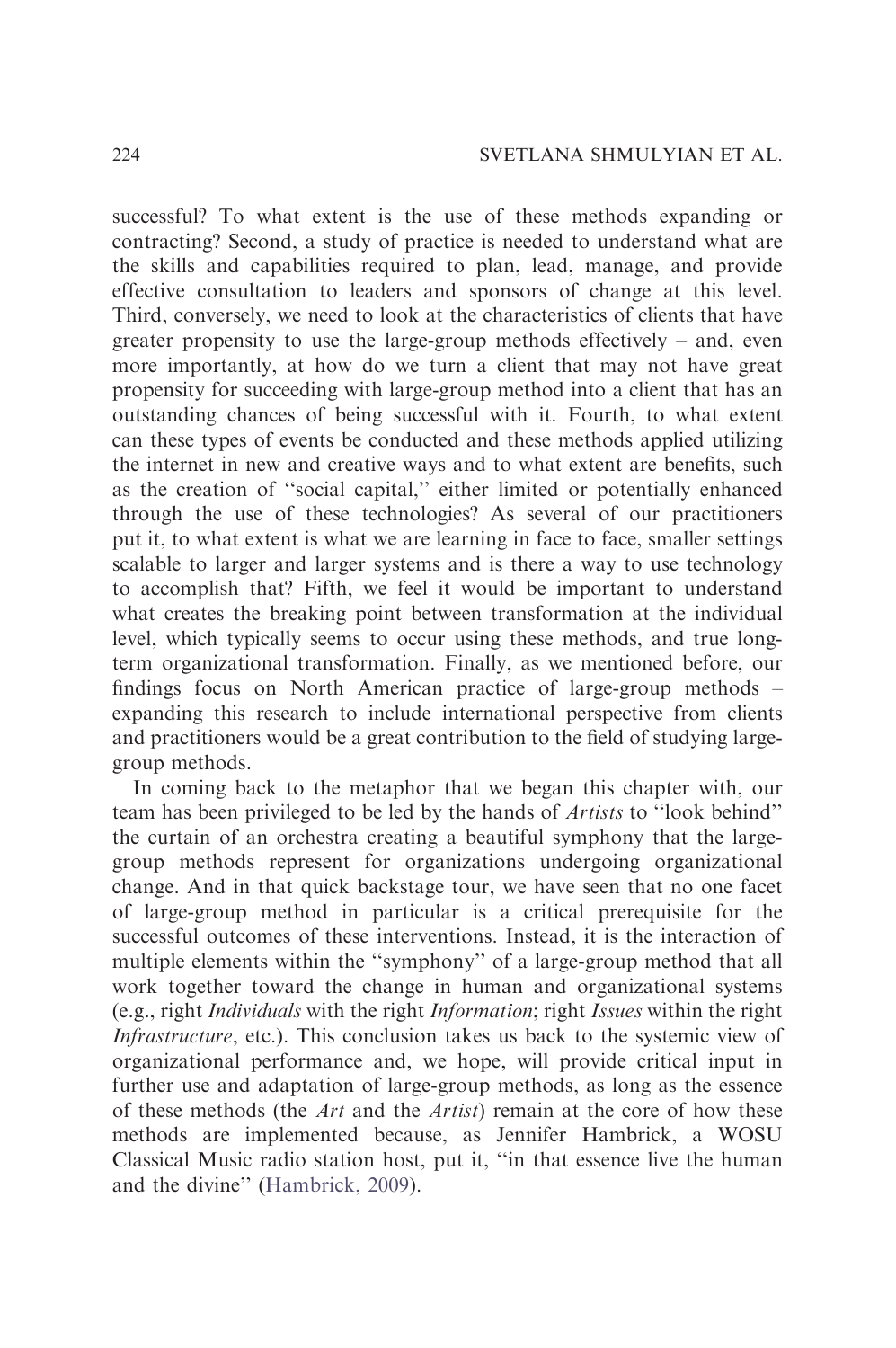# **NOTES**

1. Marvin Weisbord and Sandra Janoff interview, November 27, 2009.

2. Joel Fadem interview, November 21, 2009.

3. Some of these companies worked with Decision Accelerator based on a model developed by MG Taylor Corporation, which was founded in 1979 and offered several Decision Accelerator-type ''built-environments'' in various parts of the United States and offered these spaces to clients to support their collaborative work processes.

4. Stu Winby interview, December 1, 2009.

5. This is a fundamental condition for success Marvin Weisbord first advocated in Chapter 13 of Productive Workplaces [\(Weisbord, 1987\)](#page-44-0).

6. Chuck Phillips interview, November 3, 2009.

7. This positive bias could have occurred because, in theory, both the practitioners and the clients we have spoken with may have had some vested interest in telling us a positive story about their work.

- 8. Carolyn Lukensmeyer interview, November 10, 2009.
- 9. Decision Accelerator client interview, November 9, 2009.
- 10. Dick Axelrod interview, November 9, 2009.
- 11. Bernard Mohr interview, November 11, 2009.
- 12. Future Search Client interview, December 8, 2009.
- 13. Whole-Scale<sup>TM</sup> Change client interview, December 8, 2009.
- 14. Bernard Mohr interview, November 11.
- 15. Marvin Weisbord and Sandra Janoff interview, October 27, 2009.
- 16. Joel Fadem, interview, October 21, 2009.
- 17. Paul Tolchinsky interview, October 12, 2009.
- 18. Conference  $Model^{\circledR}$  client interview, December 3, 2009.
- 19. Bernard Mohr states interview, November 11, 2009.
- 20. Paul Tolchinsky interview, November 12, 2009.
- 21. Don de Guerre interview, October 21, 2009.
- 22. Joel Fadem interview, October 21, 2009.
- 23. Decision Accelerator client, December 1, 2009.
- 24. Participative Design Client interview, December 5, 2009.
- 25. Sandra Janoff interview, October 27, 2009.
- 26. Appreciative Inquiry client interview, November 24, 2009.
- 27. Appreciative Inquiry client interview, November 9, 2009.
- 28. As Dick Axelrod so elegantly describes it see Footnote 16.

# ACKNOWLEDGMENTS

The authors would like to express our appreciation to Dick Axelrod, Joel Fadem, Don de Guerre, Sandra Janoff, Carolyn Lukensmeyer, Bernard Mohr, Chuck Phillips, Paul Tolchinsky, Marvin Weisbord, and Stu Winby, and managers and executives in the client organizations that have experienced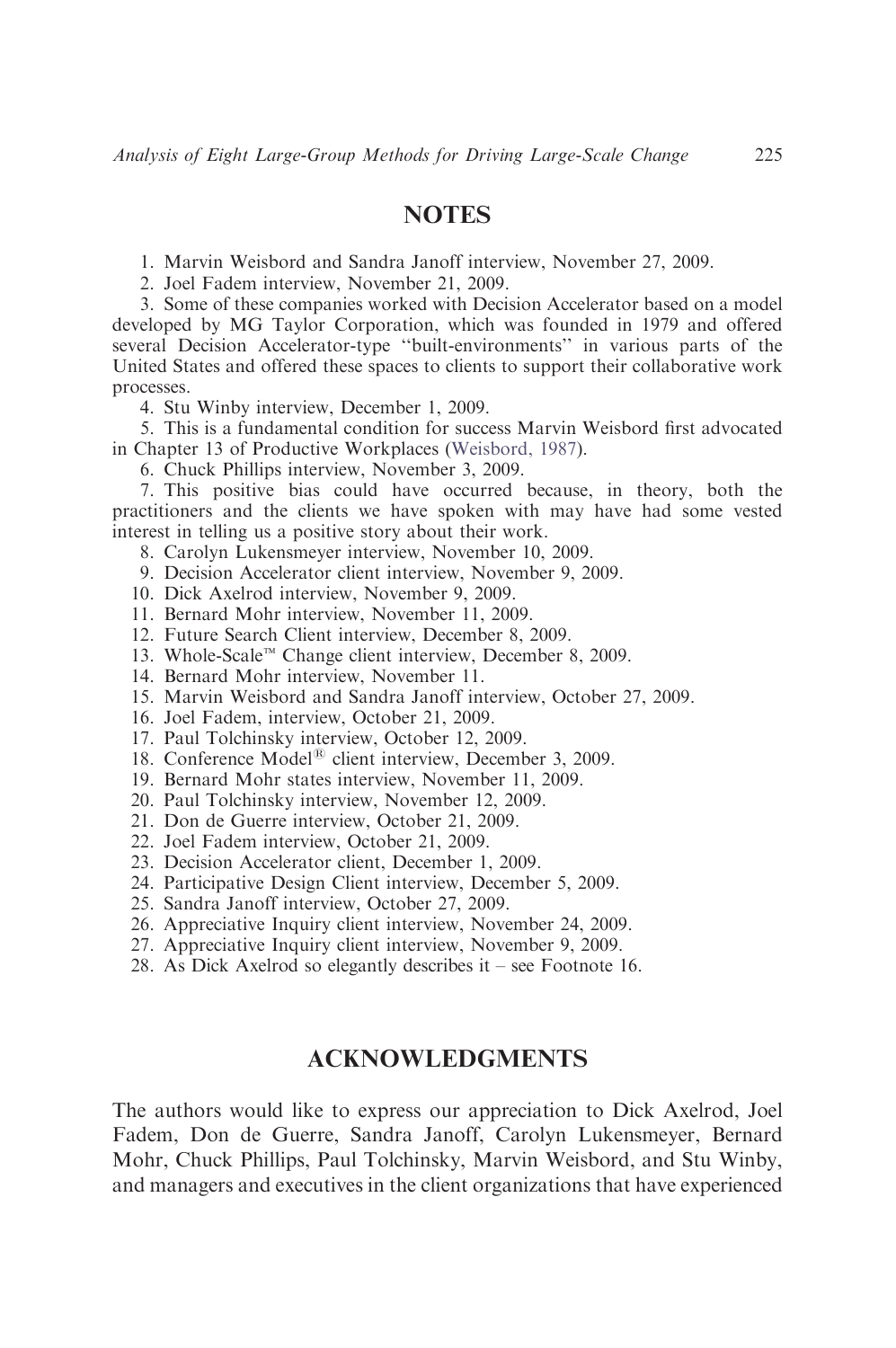<span id="page-43-0"></span>large-group methods interviewed for this research for sharing their insights, comments and ideas that contributed to the development of this chapter. The authors would also like to express their gratitude to William Pasmore who approached this research team with the idea that lead to development of the research questions that have formed the basis of this chapter.

# **REFERENCES**

- Atik, Y. (1994). The conductor and the orchestra: Interactive aspects of the leadership process. Leadership & Organization Development Journal, 15(1), 22–28.
- Axelrod, E., & Axelrod, R. (1998). The conference model: Engagement in action. Organization Development Journal, 16(4), 21–28.
- Axelrod, E., & Axelrod, R. (2007). The conference model. In: P. Holman, T. Devane & S. Cady (Eds), The change handbook: The definitive resource on today's best methods for engaging whole systems (pp. 207–211). San Francisco, CA: Berrett-Koehler.
- Axelrod, R. (1992). Getting everyone involved: How one organization involved its employees, supervisors, and managers in redesigning the organization. Journal of Applied Behavioral Sciences, 28(4), 499-509.
- Bichel, A., Erfle, S., Wiebe, V., Axelrod, D., & Conly, J. (2009). Improving patient access to medical services: Preventing the patient from being lost in translation. Healthcare Quarterly, 13, Special Issue October 2009.
- Bunker, B., & Alban, B. (1997). Large group interventions: Engaging the whole system for rapid change. San Francisco, CA: Jossey-Bass, Inc.
- Bunker, B., & Alban, B. (2006). The Handbook of large group methods: Creating systemic change in organizations and communities. San Francisco, CA: Jossey-Bass, Inc.
- Burke, W. (1997). The new agenda for organization development. Organizational Dynamics,  $26(1)$ , 6-20.
- Burke, W. (2002). Organization change: Theory and practice. Thousand Oaks, CA: Sage Publications, Inc.
- Cooperrider, D., & Srivastva, S. (1987). Appreciative inquiry in organizational life. Research in Organizational Change and Development, 1, 129–169.
- Cooperrider, D., & Srivastva, S. (1999). Collaborating for change: Appreciative inquiry. San Francisco, CA: Berrett-Koehler.
- Cooperrider, D., & Whitney, D. (2007). Appreciative Inquiry: A positive revolution in change. In: P. Holman, T. Devane & S. Cady (Eds), The change handbook: The definitive resource on today's best methods for engaging whole systems (pp. 73–88). San Francisco, CA: Berrett-Koehler.
- Dannemiller, K., & Jacobs, R. (1992). Changing the way organizations change: A revolution of common sense. Journal of Applied Behavioral Science, 28(4), 480–498.
- Emery, F. (1995). Participative design: Effective, flexible and successful, now!. The Journal for Quality and Participation, 18(1), 6–10.
- Emery, F., & Trist, E. (1965). The causal texture of organizational environments. Human Relations, 18, 21–32.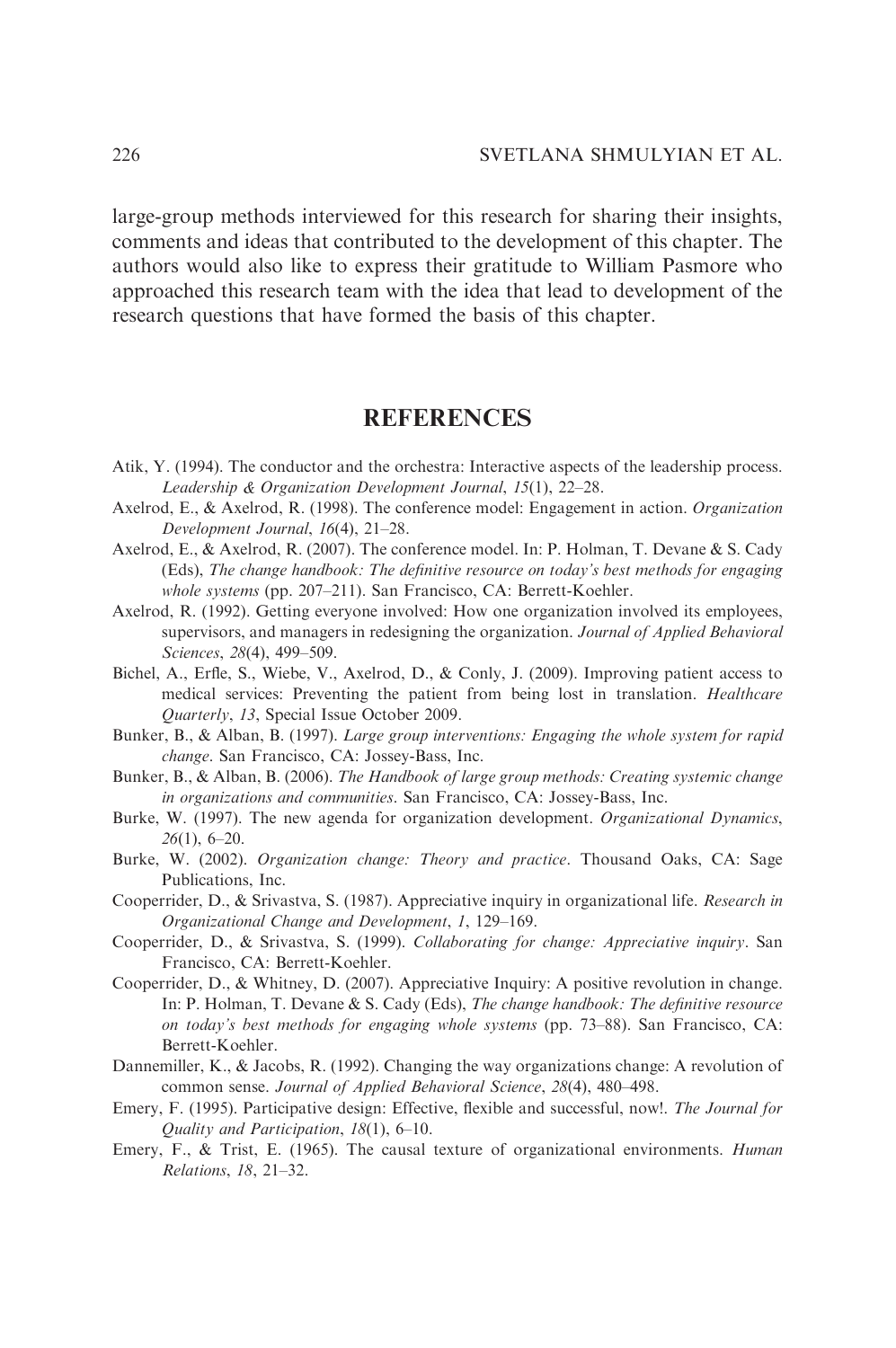- <span id="page-44-0"></span>Emery, M., & Devane, T. (2007). Participative design workshop. In: P. Holman, T. Devane & S. Cady (Eds), The change handbook: The definitive resource on today's best methods for engaging whole systems (pp. 419–435). San Francisco, CA: Berrett-Koehler.
- Green, Z., & Molenkamp, R. (2005). The BART system of group and organizational analysis: Boundary, authority, role and task. Retrieved December 30, 2009 from [http://www.](http://www.akriceinstitute.org/) [akriceinstitute.org/](http://www.akriceinstitute.org/)
- HCAHPS Scores, M. Joshi, Network for Regional Healthcare Improvement Summary. Alegent Health Decision Accelerator-Innovation Design Lab Case Study, Executive Summary, Center for Effective Organizations, Fall 2007.
- Highhouse, S. (2002). A history of the T-group and its early applications in management development. Group Dynamics: Theory, Research, and Practice, 6(4), 277-290.
- Hambrick, J. (2009). The difference between good and great. Retrieved December 20, 2009 from http://www.wosu.org/blogs/classical/? $p = 2543$  $p = 2543$
- Holman, P., Devane, T., & Cady, S. (Eds). (2007). The change handbook: The definitive resource on today's best methods for engaging whole systems. San Francisco, CA: Berrett-Koehler.
- James, S., & Tolchinsky, P. (2007). Whole-Scale Change. In: P. Holman, T. Devane & S. Cady (Eds), The change handbook: The definitive resource on today's best methods for engaging whole systems (pp. 162–178). San Francisco, CA: Berrett-Koehler.
- Kotter, J. P. (1995). Leading change: Why transformational efforts fail. *Harvard Business* Review, 73(2), 59–67.
- Lewin, K. (1947). Group decision and social change. In: T. M. Newcomb & E. L. Hartley, et al. (Eds), Readings in social psychology (pp. 197–211). New York: Henry Holt.
- Ludema, J. D., Mohr, B., Whitney, D., & Griffin, T. J. (2003). The Appreciative Inquiry Summit: A practitioner's guide for leading large-group change. San Francisco, CA: Berrett-Koehler.
- Lukensmeyer, C., & Brigham, S. (2002). Taking democracy to scale: Creating a town hall meeting for the twenty-first century. *National Civic Review*, 91(4), 351–366.
- Marshak, R. (2006). Covert processes at work: Managing the five hidden dimensions of organizational change. San Francisco, CA: Berrett-Koehler.
- Maslow, A. H. (1943). A theory of human motivation. Psychological Review, 50(4), 370–396.
- Phillips, C. (1995). *ACT*: IBM white paper (unpublished manuscript).
- Porras, J., & Robertson, P. (1992). Organizational development: Theory, practice and research. In: M. D. Dunnette & L. M. Hough (Eds), Handbook of industrial and organizational psychology (2nd ed., Vol. 3, pp. 719–822). Palo Alto, CA: Consulting Psychologists Press.
- Revans, R. W. (1978). The ABC of action learning. London: Lemos & Crane.
- Schein, E. H. (1987). Process consultation: Vol. 2. Its role in organization development (2nd ed.), Reading, MA: Addison-Wesley.
- Schein, E. H. (1988). Process consultation: Vol. 1. Its role in organization development (2nd ed.), Reading, MA: Addison-Wesley.
- Schein, E. H. (1999). Process consultation revisited: Building the helping relationship. Boston, MA: Addison-Wesley Publishing Co., Inc.
- The Sapience Decision Accelerator. (n.d.) Retrieved January 26, 2010, from [http://www.](http://www.sapienceoc.com/index.php?option=com_content&view=article&id=14&Itemid=12)  $sapienceoc.com/index.php?option = comcontent&view = article&id = 14&Itemid = 12$  $sapienceoc.com/index.php?option = comcontent&view = article&id = 14&Itemid = 12$  $sapienceoc.com/index.php?option = comcontent&view = article&id = 14&Itemid = 12$  $sapienceoc.com/index.php?option = comcontent&view = article&id = 14&Itemid = 12$  $sapienceoc.com/index.php?option = comcontent&view = article&id = 14&Itemid = 12$  $sapienceoc.com/index.php?option = comcontent&view = article&id = 14&Itemid = 12$  $sapienceoc.com/index.php?option = comcontent&view = article&id = 14&Itemid = 12$
- Weisbord, M. (1987). Productive workplaces: Organizing and managing for dignity, meaning, and community. San Francisco, CA: Jossey-Bass Publishers.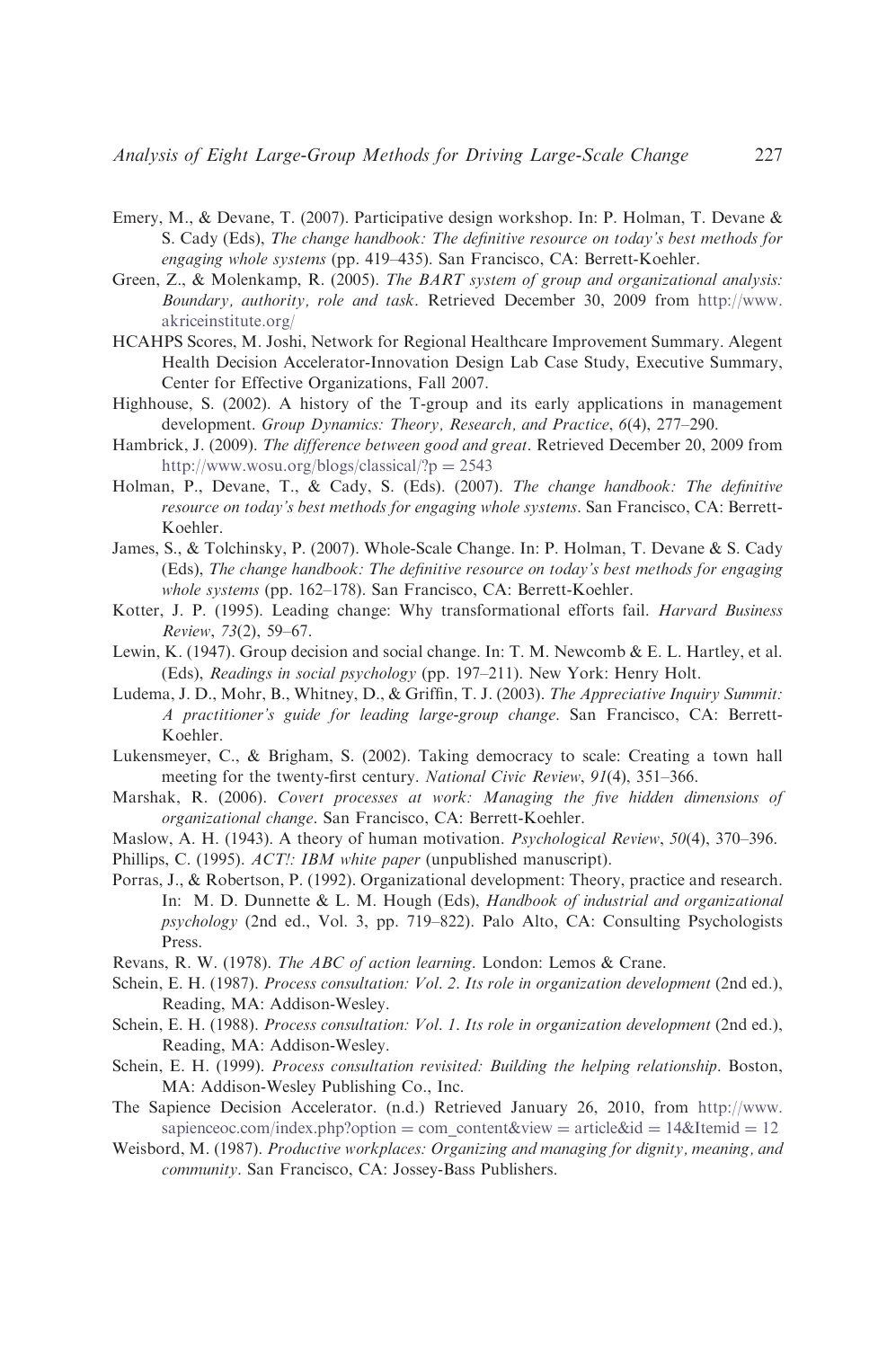- <span id="page-45-0"></span>Weisbord, M., & Janoff, S. (2005). Faster, shorter, cheaper may be simple; It's never easy. The Journal of Applied Behavioral Science, 41(1), 70–82.
- Weisbord, M., & Janoff, S. (2007). Future search: Common ground under complex conditions. In: P. Holman, T. Devane & S. Cady (Eds), The change handbook: The definitive resource on today's best methods for engaging whole systems (pp. 316–330). San Francisco, CA: Berrett-Koehler.
- Weisbord, M., & Janoff, S. (2010). Future search: An action guide to finding common ground in organizations and communities (3rd ed.). San Francisco, CA: Berrett-Koehler.
- Wells, L. (1990). The group as a whole: A systematic socioanalytic perspective on group relations. In: J. Gillette & M. McCollom (Eds), Groups in context. Reading, MA: Addison-Wesley.
- Whitney, D., & Cooperrider, D. L. (2000). The Appreciative Inquiry Summit: An emerging methodology for whole system positive change. Journal of the Organization Development Network, 32(1), 13–26.
- Worley, C., & Varney, G. (1998, Winter). A search for a common body of knowledge for master's level organization development and change programs. Academy of Management Newsletter, 1–4.

# **APPENDICES**

Appendix 1: Large-Group Methods Research Interview Participants

I. Decision Accelerator

Practitioners: Joel Fadem – Joel Fadem and Associates, Stu Winby – Sapience Organizational Consulting Client: Senior Executive – Alegent Health

II. Strategic Change Accelerator/IBM's ACT

Practitioner: Chuck Phillips – Sapience Organizational Consulting

III. Appreciative Inquiry

Practitioner: Bernard Mohr – Innovation Partners International Client: Senior Executive – The Vision Council

IV. AmericaSpeaks

Practitioner: Carolyn Lukensmeyer – AmericaSpeaks, Inc.

V. Future Search

Practitioners: Marvin Weisbord, Sandra Janoff – Future Search Network Client: Chairman Emeritus – Haworth, Inc.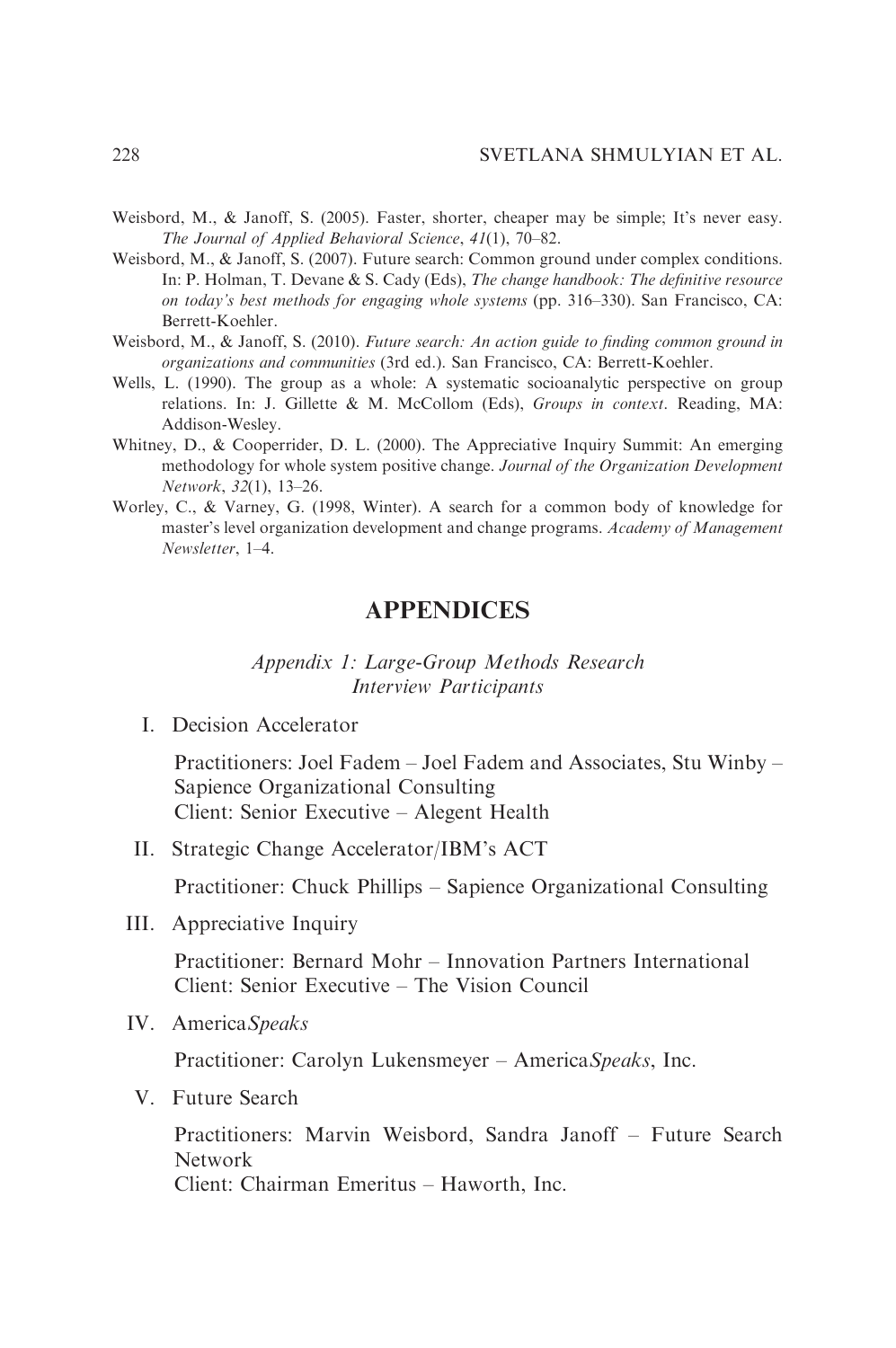VI. Whole-Scale<sup> $M$ </sup> Change

Practitioner: Paul Tolchinsky Client: Project Manager – United States Intelligence Agency

VII. Conference  $Model^{\circledR}/Collaborative Loops$ 

Practitioner: Dick Axelrod – Axelrod and Associates Client: Senior Executive-Boeing, Inc.

VIII. Participative Design

Practitioner: Don de Guerre – Associate Professor at Concordia University in Montreal. Client: CAO – City of Winnipeg, Canada

Appendix 2: Practitioner Interview Guide

- I. History and experience of using the large-group method
	- 1. Please describe your history and experience with using the [method]?
- II. Success factors using the large-group method
	- 2. Please describe a project where the [method] was used successfully. Why do you think it worked so well on this project?
	- 3. Please describe a project where the results were not what you would consider successful and what you would have changed if you could. Why do you think the results were not as successful?
	- 4. In general, where/under which conditions is the [method] successful (i.e., quality of the method execution itself, participation of stakeholders, focus on designing selfadaptive systems rather than a specific static organizational form, etc.)?
	- 5. In general, to what extent does long-term success rely on the quality of the large-group method vs. other factors such as strong leadership sponsors, project management, action planning, and execution?
	- 6. Do you believe these success factors we just discussed are specific to the  $[method] - or are similar to other large-group$ methods?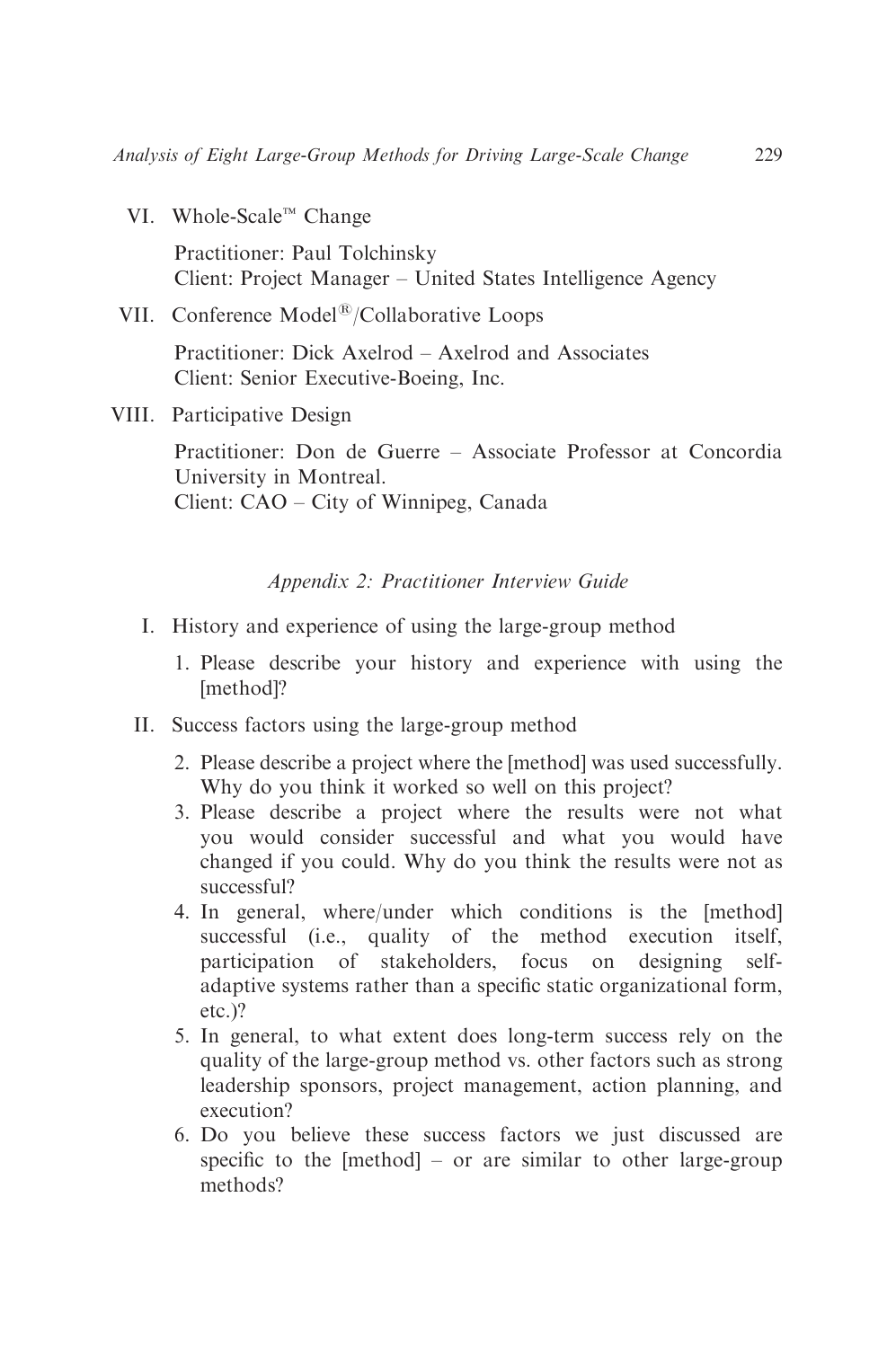- III. Outcomes of using [method]:
	- 7. In your opinion, do large-group methods of the type you are describing ''work'' in terms of:
		- 7a. Developing individual's motivations to change? Why or why not?
		- 7b. Changing actual processes, structures, technologies and making those aligned with changes objectives? Why or why not?
		- 7c. Creating long term, sustainable large-scale change? Why or why not?
- IV. Future of large-group methods:
	- 8. What do you think is the future of these types of interventions is in comparison to those in the quality/performance improvement field such as LEAN or Six Sigma?
	- 9. In your opinion, how well do these methods work in today's organizations under such prevalent conditions as high technology saturation, globalization, economic downturn?
	- 10. Is there a future for these large-group methods?

## Appendix 3: Client Interview Guide

- I. History and experience of using the large-group method
	- 1. Please describe your history and experience with using the [method]?
- II. Success factors using the large-group method
	- 2. Was the [method] used successfully in your organization? Why do you think it worked so well on this project?
	- 3. [if applicable] Have you experienced a project where the results of using the [method] were not what you would consider successful? Why do you think the results were not as successful?
	- 4. In your view, to what extent did you feel the long-term success rely on the quality of the large-group method vs. other factors such as strong leadership sponsors, project management, action planning, and execution?